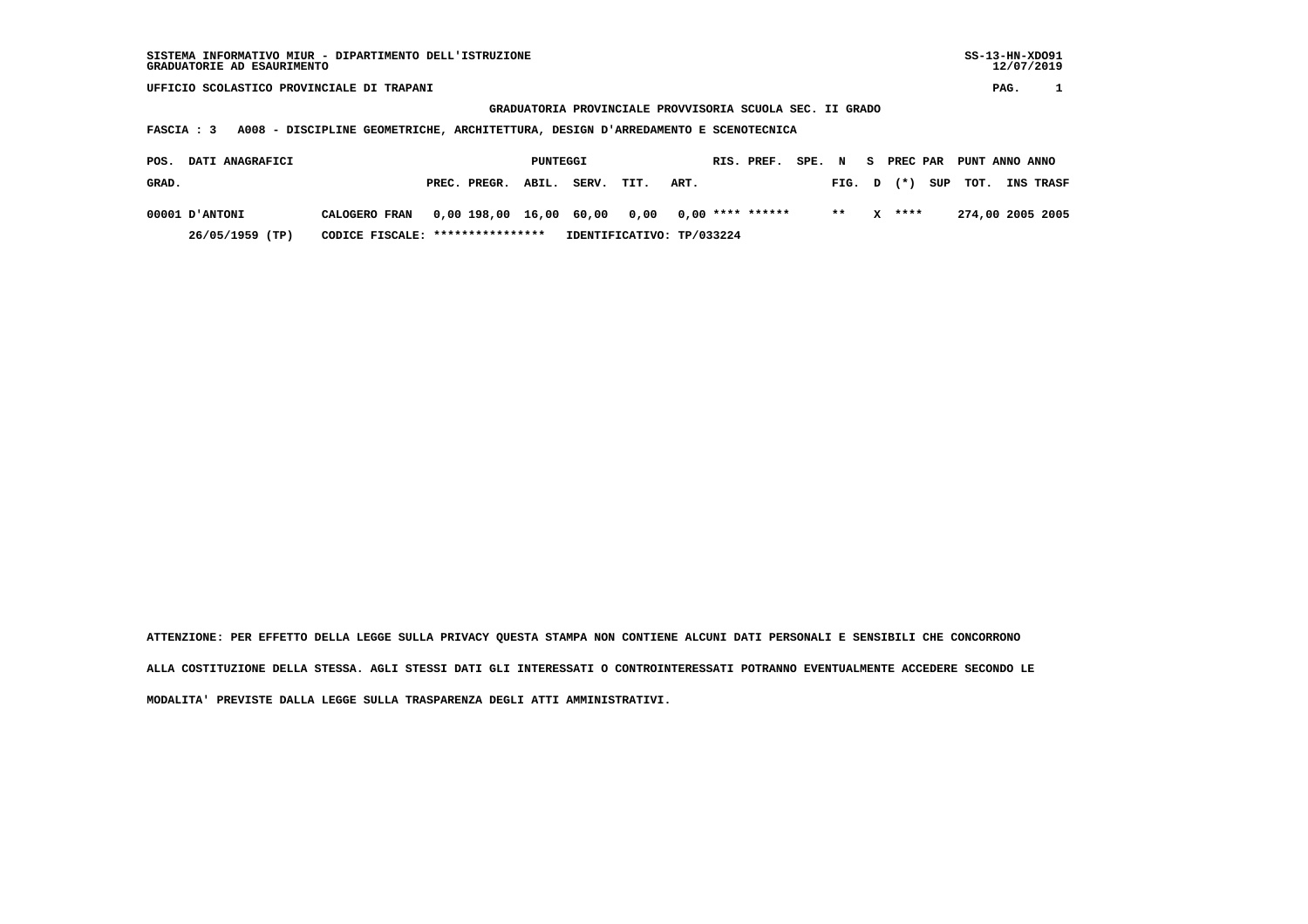| SISTEMA INFORMATIVO MIUR - DIPARTIMENTO DELL'ISTRUZIONE | $SS-13-HN-XDO91$ |
|---------------------------------------------------------|------------------|
| GRADUATORIE AD ESAURIMENTO                              | 12/07/2019       |

 **GRADUATORIA PROVINCIALE PROVVISORIA SCUOLA SEC. II GRADO**

 **FASCIA : 3 A009 - DISCIPLINE GRAFICHE, PITTORICHE E SCENOGRAFICHE**

| POS.  | <b>DATI ANAGRAFICI</b> |                                  |                    | PUNTEGGI |       |                                                |      | RIS. PREF. SPE. N S PREC PAR PUNT ANNO ANNO |      |  |         |                         |                  |
|-------|------------------------|----------------------------------|--------------------|----------|-------|------------------------------------------------|------|---------------------------------------------|------|--|---------|-------------------------|------------------|
| GRAD. |                        |                                  | PREC. PREGR. ABIL. |          | SERV. | TIT.                                           | ART. |                                             |      |  |         | FIG. $D$ $(*)$ SUP TOT. | <b>INS TRASF</b> |
|       | 00001 BARRACO          | <b>LORENZO</b>                   |                    |          |       | $0,00$ 24,00 15,00 36,00 0,00 0,00 **** ****** |      |                                             | $**$ |  | $***$ S |                         | 75,00 2007 2007  |
|       | 17/12/1973 (TP)        | CODICE FISCALE: **************** |                    |          |       | IDENTIFICATIVO: TP/034987                      |      |                                             |      |  |         |                         |                  |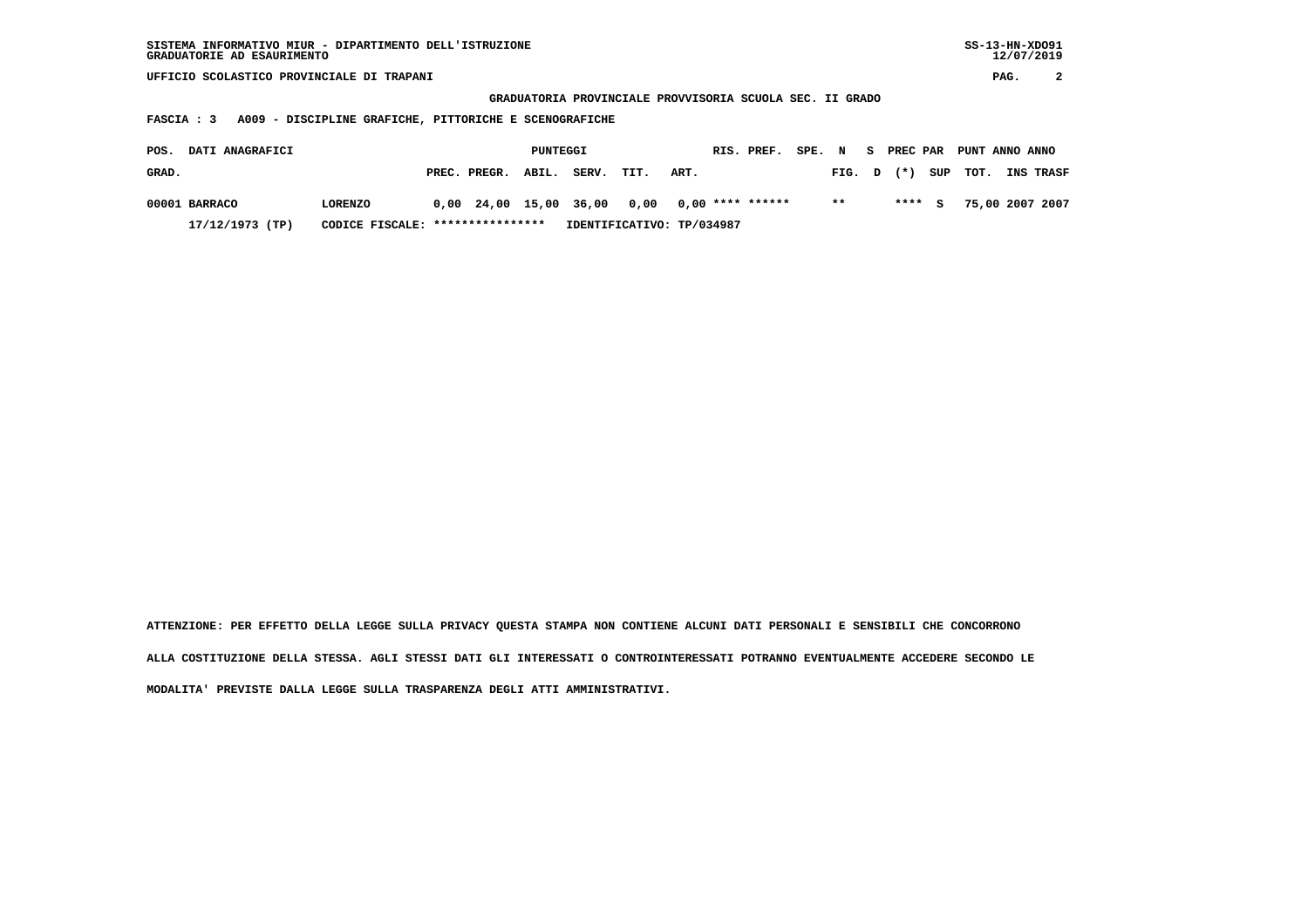**GRADUATORIA PROVINCIALE PROVVISORIA SCUOLA SEC. II GRADO**

 **FASCIA : 3 A012 - DISCIPLINE LETTERARIE NEGLI ISTITUTI DI ISTRUZIONE SECONDARIA DI II GRADO**

| POS.  | <b>DATI ANAGRAFICI</b> |                                  |                    | PUNTEGGI |                             |                           |      | RIS. PREF.       | SPE. N |        |       | PREC PAR PUNT ANNO ANNO |                         |
|-------|------------------------|----------------------------------|--------------------|----------|-----------------------------|---------------------------|------|------------------|--------|--------|-------|-------------------------|-------------------------|
| GRAD. |                        |                                  | PREC. PREGR. ABIL. |          | SERV.                       | TIT.                      | ART. |                  |        | FIG. D | $(*)$ | SUP TOT.                | <b>INS TRASF</b>        |
|       | 00001 PLAIA            | CINZIA                           |                    |          | 0,00 55,00 14,00 54,00 3,00 |                           |      | 0,00 **** ****** |        | $* *$  |       |                         | **** S 126,00 2019 2019 |
|       | 13/09/1971 (TP)        | CODICE FISCALE: **************** |                    |          |                             | IDENTIFICATIVO: TP/067332 |      |                  |        |        |       |                         |                         |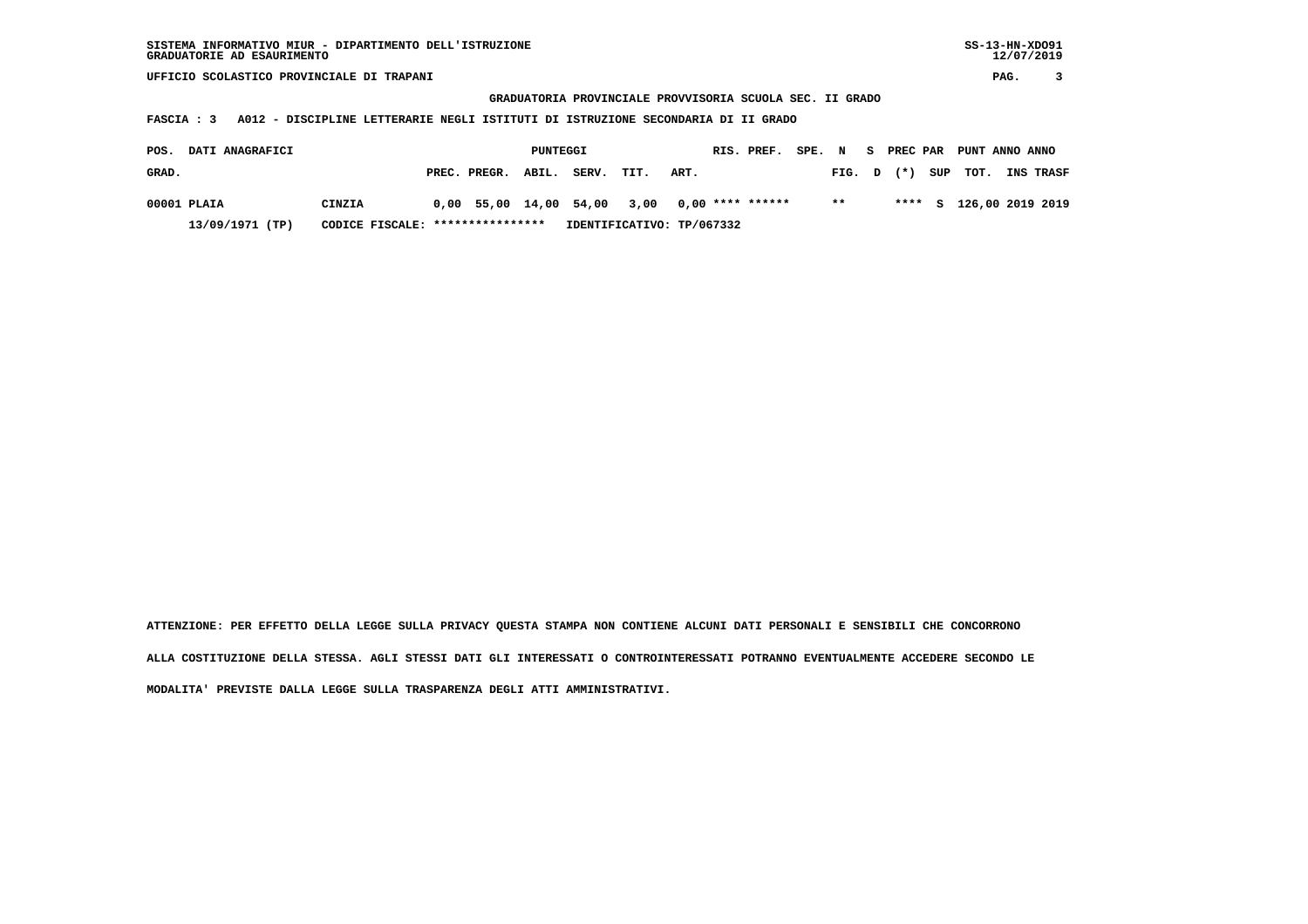**GRADUATORIA PROVINCIALE PROVVISORIA SCUOLA SEC. II GRADO**

 **FASCIA : 4 A012 - DISCIPLINE LETTERARIE NEGLI ISTITUTI DI ISTRUZIONE SECONDARIA DI II GRADO**

| POS.  | <b>DATI ANAGRAFICI</b> |                                  |                            | PUNTEGGI |       |      |                           |  |        |  |         |                | RIS. PREF. SPE. N S PREC PAR PUNT ANNO ANNO |
|-------|------------------------|----------------------------------|----------------------------|----------|-------|------|---------------------------|--|--------|--|---------|----------------|---------------------------------------------|
| GRAD. |                        |                                  | PREC. PREGR. ABIL.         |          | SERV. | TIT. | ART.                      |  | FIG. D |  |         | $(*)$ SUP TOT. | <b>INS TRASF</b>                            |
|       | 00002 LENTINI          | <b>GIOACCHINA PA</b>             | 0,00 0,00 10,00 60,00 9,00 |          |       |      | 0,00 **** ******          |  | $* *$  |  | $***$ S |                | 79,00 2019                                  |
| т     | 04/04/1974 (TP)        | CODICE FISCALE: **************** |                            |          |       |      | IDENTIFICATIVO: TP/067368 |  |        |  |         |                |                                             |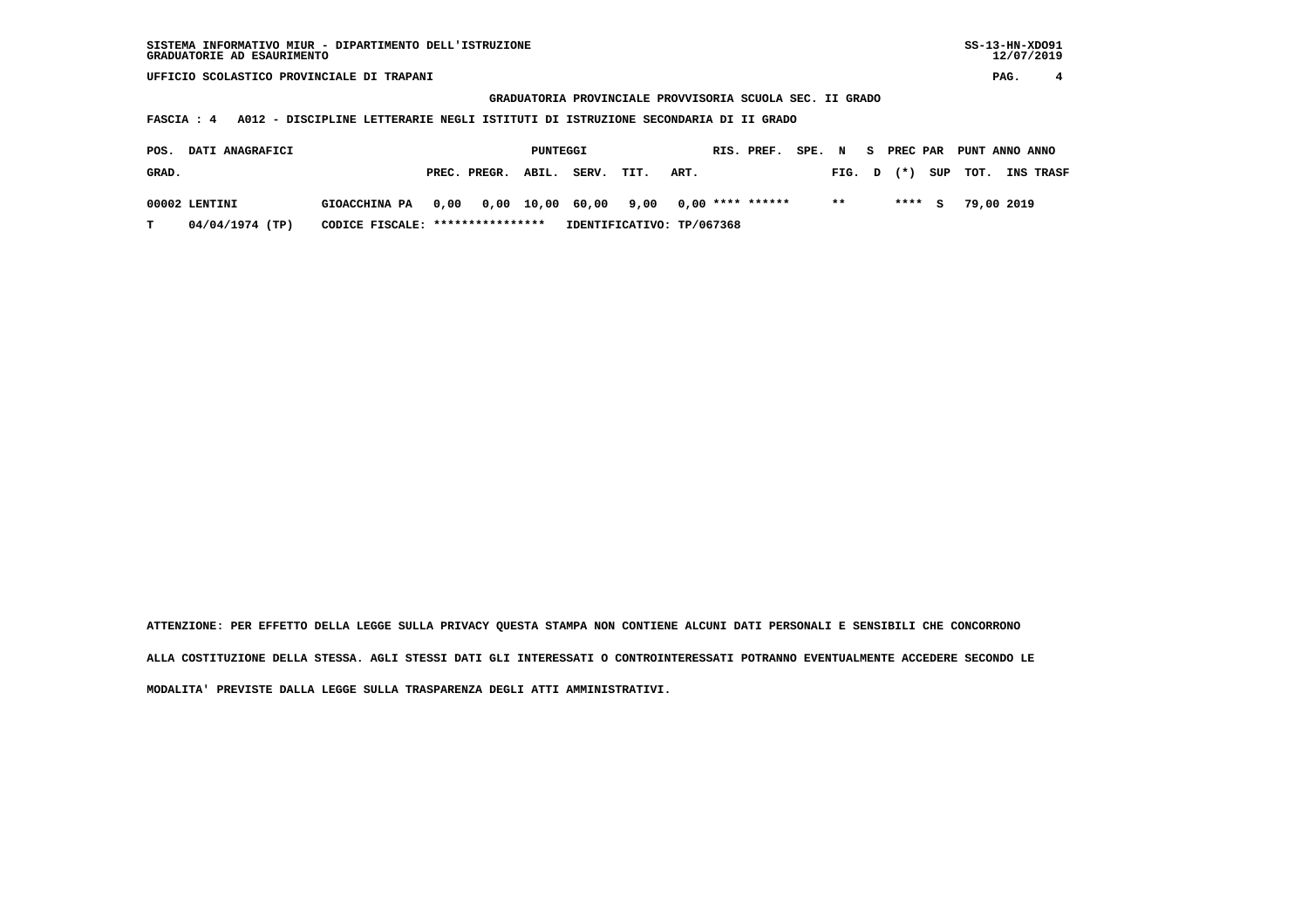**GRADUATORIA PROVINCIALE PROVVISORIA SCUOLA SEC. II GRADO**

 **FASCIA : 3 A017 - DISEGNO E STORIA DELL'ARTE NEGLI ISTITUTI DI ISTRUZIONE SECONDARIA DI II GRADO**

| POS.  | <b>DATI ANAGRAFICI</b> |                                  |      |                       | PUNTEGGI   |                                              |                                        |      | RIS. PREF.         | SPE. N |              | S PREC PAR   |         | PUNT ANNO ANNO                |
|-------|------------------------|----------------------------------|------|-----------------------|------------|----------------------------------------------|----------------------------------------|------|--------------------|--------|--------------|--------------|---------|-------------------------------|
| GRAD. |                        |                                  |      | PREC. PREGR.          | ABIL.      | SERV. TIT.                                   |                                        | ART. |                    |        |              |              |         | FIG. D (*) SUP TOT. INS TRASF |
|       | 00001 CANDELA          | <b>ALESSANDRO</b>                | 0,00 |                       |            | 0,00 17,00 48,00 3,00 0,00 **** ******       |                                        |      |                    |        | $***$        |              | $***$ S | 68,00 2007                    |
|       | 28/04/1972 (TP)        | CODICE FISCALE:                  |      | ****************      |            | IDENTIFICATIVO: TP/029071                    |                                        |      |                    |        |              |              |         |                               |
|       | 00002 PALERMO          | MARCELLA                         | 0,00 |                       |            | $0,00$ 15,00 12,00 3,00 0,00 **** ******     |                                        |      |                    |        | $***$        | $***$ S      |         | 30,00 2007 2007               |
|       | 23/02/1973 (TP)        | CODICE FISCALE:                  |      | ****************      |            | IDENTIFICATIVO: TP/034650                    |                                        |      |                    |        |              |              |         |                               |
|       | 00003 DI GIUSEPPE      | <b>ANTONIA</b>                   |      |                       |            | $0,00$ 6,00 14,00 0,00 0,00 0,00 **** ****** |                                        |      |                    |        | $* *$        |              | $***$ S | 20,00 2002                    |
|       | 19/02/1969 (TP)        | CODICE FISCALE: **************** |      |                       |            | IDENTIFICATIVO: TP/029156                    |                                        |      |                    |        |              |              |         |                               |
|       | <b>OOOO4 D'ANTONI</b>  | CALOGERO FRAN                    |      | $0,00$ $6,00$ $14,00$ |            |                                              | $0,00$ $0,00$ $0,00$ $***$ **** ****** |      |                    |        | $\star\star$ | $X$ ****     |         | 20,00 2005 2005               |
|       | 26/05/1959 (TP)        | CODICE FISCALE: **************** |      |                       |            | IDENTIFICATIVO: TP/033224                    |                                        |      |                    |        |              |              |         |                               |
|       | 00005 SALADINO         | ROSA STELLA                      | 0,00 |                       | 0,00 17,00 |                                              | 0,00 1,00                              |      | $0,00$ **** ****** |        | $***$        | $X$ **** $S$ |         | 18,00 2002                    |
|       | 25/06/1964 (TP)        | CODICE FISCALE: **************** |      |                       |            | IDENTIFICATIVO: TP/029947                    |                                        |      |                    |        |              |              |         |                               |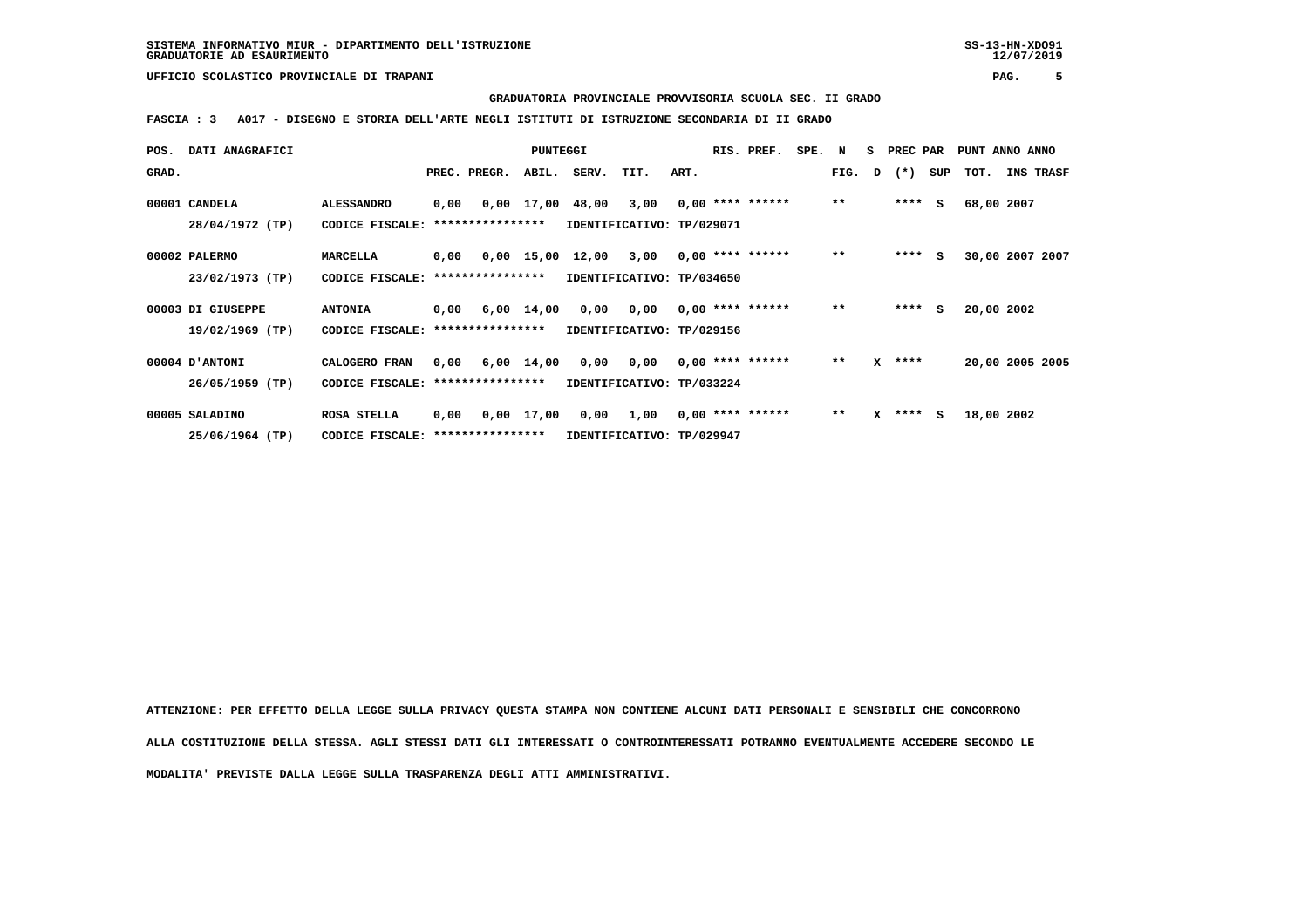| SISTEMA INFORMATIVO MIUR - DIPARTIMENTO DELL'ISTRUZIONE | $SS-13-HN-XDO91$ |
|---------------------------------------------------------|------------------|
| GRADUATORIE AD ESAURIMENTO                              | 12/07/2019       |

 **GRADUATORIA PROVINCIALE PROVVISORIA SCUOLA SEC. II GRADO**

 **FASCIA : 3 A018 - FILOSOFIA E SCIENZE UMANE**

| POS.  | <b>DATI ANAGRAFICI</b> |                                  |                      | PUNTEGGI |       |                           |      | RIS. PREF. | SPE. N |        |        | S PREC PAR PUNT ANNO ANNO |                        |
|-------|------------------------|----------------------------------|----------------------|----------|-------|---------------------------|------|------------|--------|--------|--------|---------------------------|------------------------|
| GRAD. |                        |                                  | PREC. PREGR. ABIL.   |          | SERV. | TIT.                      | ART. |            |        | FIG. D |        |                           | (*) SUP TOT. INS TRASF |
|       | 00001 INDELICATO       | <b>RAIMONDO</b>                  | 0,00 3,00 13,00 0,00 |          |       | 0,00 0,00 **** ******     |      |            |        | $* *$  | **** S |                           | 16,00 2004 2004        |
|       | 11/10/1963 (BZ)        | CODICE FISCALE: **************** |                      |          |       | IDENTIFICATIVO: TP/031600 |      |            |        |        |        |                           |                        |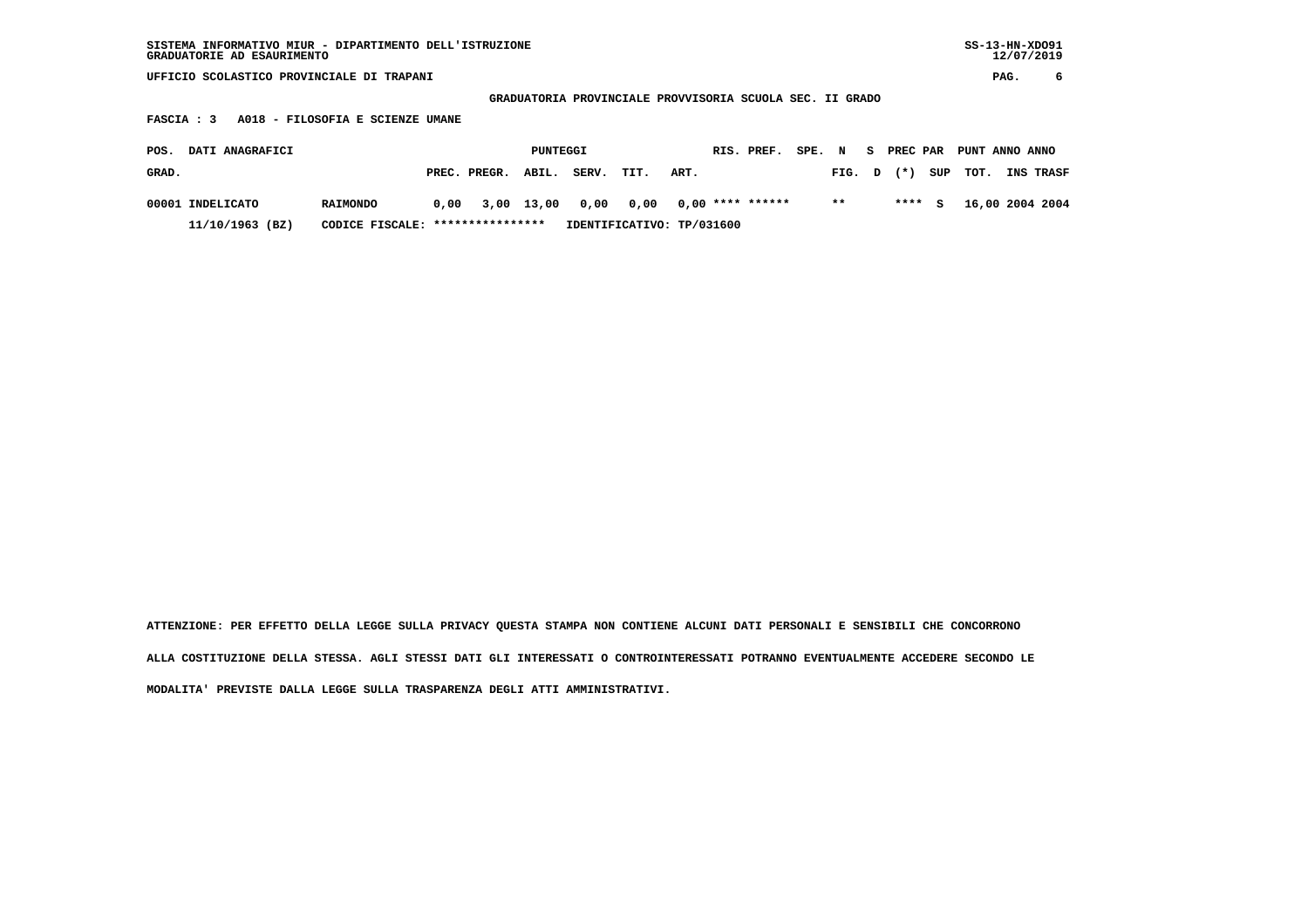| SISTEMA INFORMATIVO MIUR - DIPARTIMENTO DELL'ISTRUZIONE<br>GRADUATORIE AD ESAURIMENTO               |      |              |          |       |                           |      |  |                    |        |        |   |            |     |                |      | $SS-13-HN-XDO91$<br>12/07/2019 |
|-----------------------------------------------------------------------------------------------------|------|--------------|----------|-------|---------------------------|------|--|--------------------|--------|--------|---|------------|-----|----------------|------|--------------------------------|
| UFFICIO SCOLASTICO PROVINCIALE DI TRAPANI                                                           |      |              |          |       |                           |      |  |                    |        |        |   |            |     |                | PAG. | 7                              |
| GRADUATORIA PROVINCIALE PROVVISORIA SCUOLA SEC. II GRADO<br>A019 - FILOSOFIA E STORIA<br>FASCIA : 3 |      |              |          |       |                           |      |  |                    |        |        |   |            |     |                |      |                                |
| DATI ANAGRAFICI<br>POS.                                                                             |      |              | PUNTEGGI |       |                           |      |  | RIS. PREF.         | SPE. N |        |   | S PREC PAR |     | PUNT ANNO ANNO |      |                                |
| GRAD.                                                                                               |      | PREC. PREGR. | ABIL.    | SERV. | TIT.                      | ART. |  |                    |        | FIG. D |   | $(*)$      | SUP | TOT.           |      | <b>INS TRASF</b>               |
| 00001 SIINO<br><b>RITA</b>                                                                          | 0.00 | 0,00         | 12,00    | 0,00  | 1,00                      |      |  | $0,00$ **** ****** |        | $**$   | x | ****       | s   |                |      | 13,00 2019 2019                |
| CODICE FISCALE: *****************<br>23/04/1977 (PA)                                                |      |              |          |       | IDENTIFICATIVO: TP/067335 |      |  |                    |        |        |   |            |     |                |      |                                |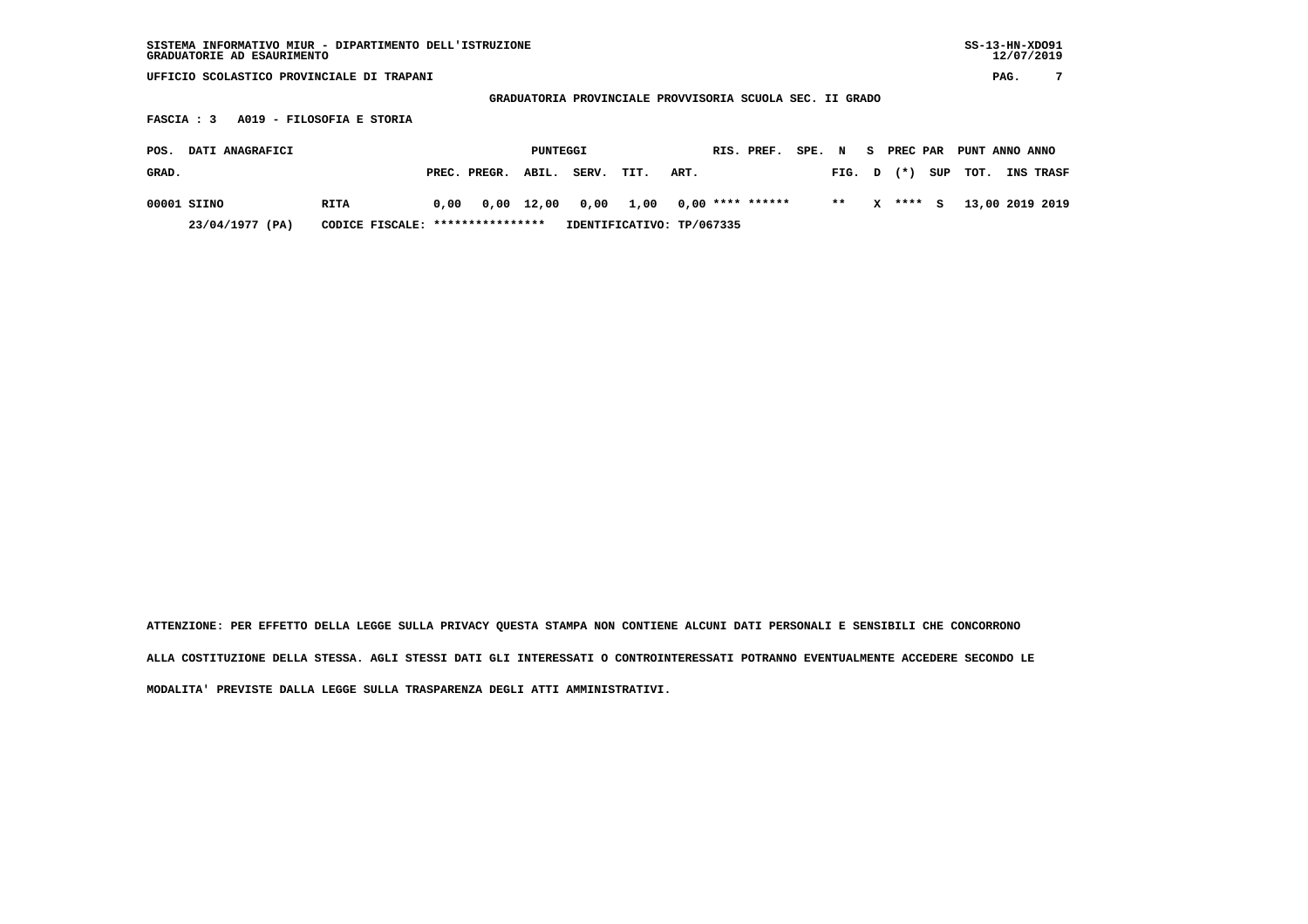**GRADUATORIA PROVINCIALE PROVVISORIA SCUOLA SEC. II GRADO**

 **FASCIA : 3 A020 - FISICA**

| POS.  | DATI ANAGRAFICI                  |                                                       |      |              | PUNTEGGI   |       |                                   |      | RIS. PREF.         | SPE. N |        | S. | PREC PAR |     | PUNT ANNO ANNO |                  |
|-------|----------------------------------|-------------------------------------------------------|------|--------------|------------|-------|-----------------------------------|------|--------------------|--------|--------|----|----------|-----|----------------|------------------|
| GRAD. |                                  |                                                       |      | PREC. PREGR. | ABIL.      | SERV. | TIT.                              | ART. |                    |        | FIG. D |    | $(* )$   | SUP | тот.           | <b>INS TRASF</b> |
|       | 00001 CAROLLO<br>28/08/1962 (TP) | LUDOVICO AGOS<br>CODICE FISCALE: ****************     | 0,00 | 16,00 14,00  |            | 0,00  | 6,00<br>IDENTIFICATIVO: TP/020484 |      | $0,00$ **** ****** |        | $***$  |    | ****     | s   | 36,00 2019     |                  |
|       | 00002 RALLO<br>15/02/1974 (TP)   | <b>GIAMPIERO</b><br>CODICE FISCALE: ***************** | 0.00 |              | 0,00 18,00 | 0,00  | 0.00<br>IDENTIFICATIVO: TP/031643 |      | $0.00$ **** ****** |        | $**$   | x  | ****     |     | 18,00 2004     |                  |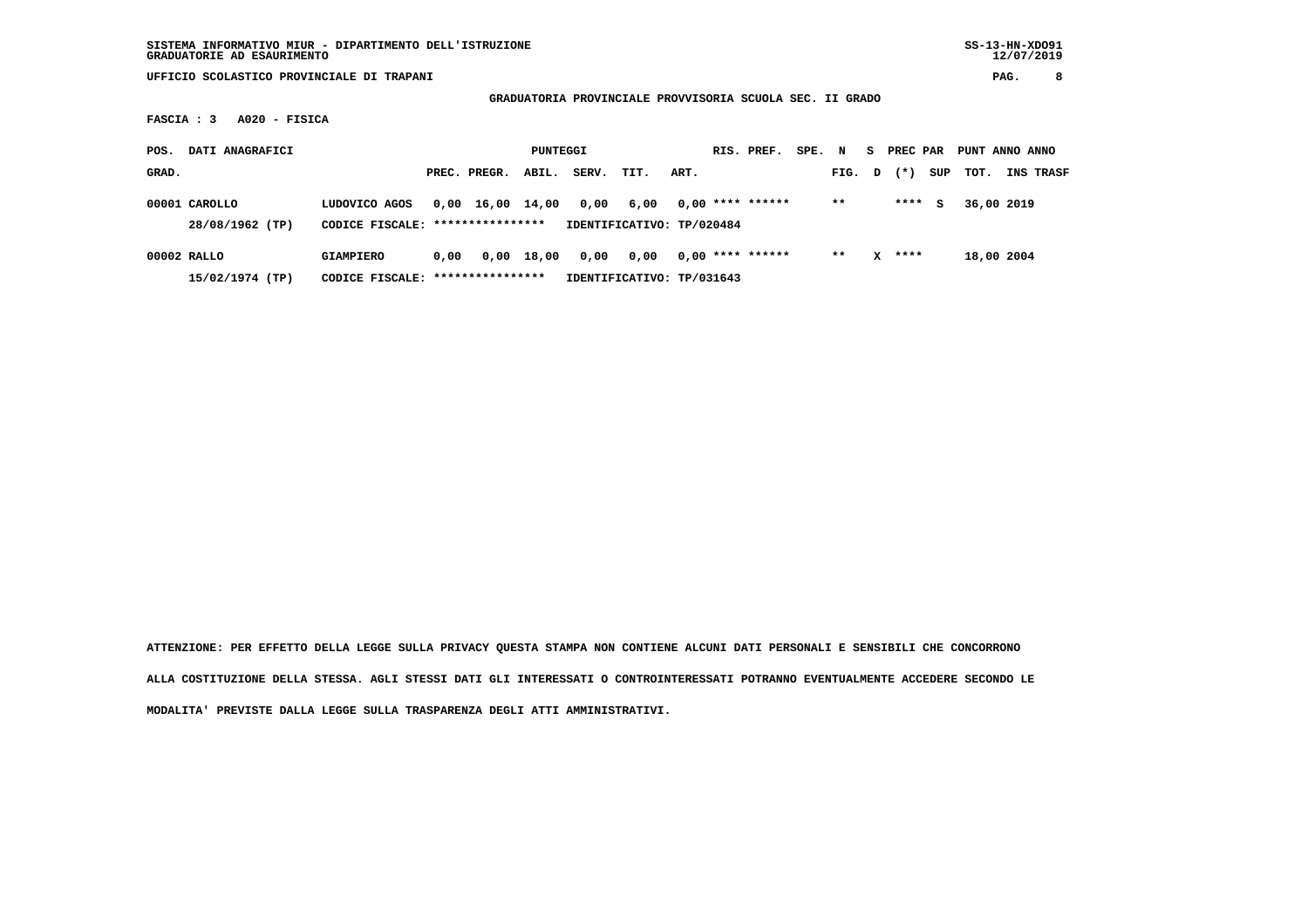| SISTEMA INFORMATIVO MIUR - DIPARTIMENTO DELL'ISTRUZIONE<br>GRADUATORIE AD ESAURIMENTO |                                                                                                    |                           |                      |                         | $SS-13-HN-XDO91$<br>12/07/2019 |  |  |  |  |  |  |  |  |  |  |
|---------------------------------------------------------------------------------------|----------------------------------------------------------------------------------------------------|---------------------------|----------------------|-------------------------|--------------------------------|--|--|--|--|--|--|--|--|--|--|
| UFFICIO SCOLASTICO PROVINCIALE DI TRAPANI                                             |                                                                                                    |                           |                      |                         | 9<br>PAG.                      |  |  |  |  |  |  |  |  |  |  |
|                                                                                       | GRADUATORIA PROVINCIALE PROVVISORIA SCUOLA SEC. II GRADO<br>A026 - MATEMATICA<br><b>FASCIA : 3</b> |                           |                      |                         |                                |  |  |  |  |  |  |  |  |  |  |
|                                                                                       |                                                                                                    |                           |                      |                         |                                |  |  |  |  |  |  |  |  |  |  |
| DATI ANAGRAFICI<br>POS.                                                               | PUNTEGGI                                                                                           |                           | RIS. PREF.<br>SPE. N | PREC PAR<br>S.          | PUNT ANNO ANNO                 |  |  |  |  |  |  |  |  |  |  |
| GRAD.                                                                                 | PREC. PREGR.<br>ABIL.                                                                              | SERV.<br>TIT.             | ART.                 | $(* )$<br>SUP<br>FIG. D | тот.<br>INS TRASF              |  |  |  |  |  |  |  |  |  |  |
| 00001 CAROLLO<br>LUDOVICO AGOS                                                        | 0,00 41,00 14,00 28,00                                                                             | 6,00                      | $0.00$ **** ******   | $***$<br>****<br>s      | 89,00 2019                     |  |  |  |  |  |  |  |  |  |  |
| 28/08/1962 (TP)                                                                       | CODICE FISCALE: *****************                                                                  | IDENTIFICATIVO: TP/020484 |                      |                         |                                |  |  |  |  |  |  |  |  |  |  |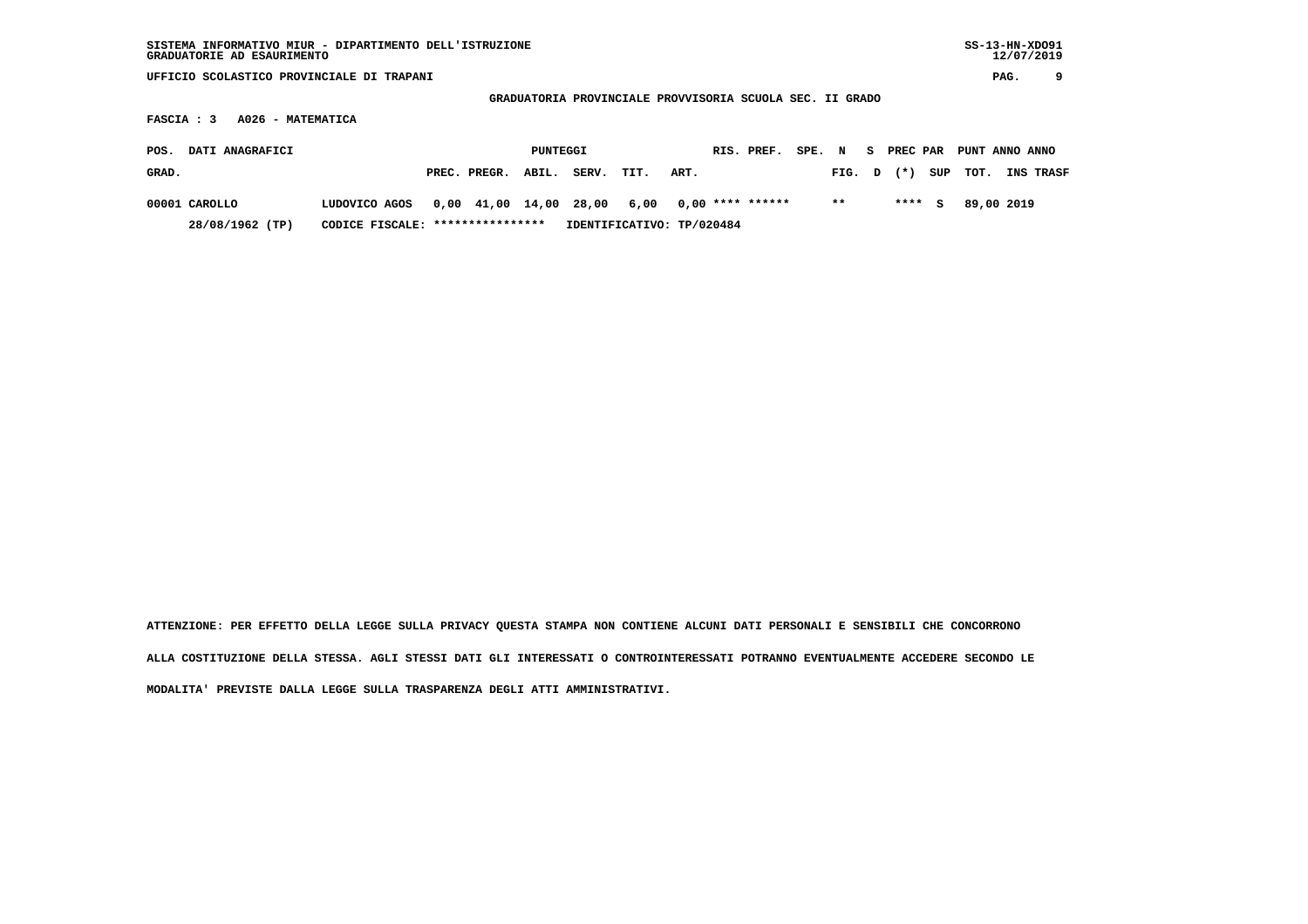**GRADUATORIA PROVINCIALE PROVVISORIA SCUOLA SEC. II GRADO**

 **FASCIA : 3 A027 - MATEMATICA E FISICA**

| POS.          | DATI ANAGRAFICI |                                                      |      |              | PUNTEGGI   |       |                                   |      | RIS. PREF.         | SPE. N |        | S. | PREC PAR |     | PUNT ANNO ANNO |                  |
|---------------|-----------------|------------------------------------------------------|------|--------------|------------|-------|-----------------------------------|------|--------------------|--------|--------|----|----------|-----|----------------|------------------|
| GRAD.         |                 |                                                      |      | PREC. PREGR. | ABIL.      | SERV. | TIT.                              | ART. |                    |        | FIG. D |    | $(* )$   | SUP | TOT.           | <b>INS TRASF</b> |
| 00001 RALLO   | 15/02/1974 (TP) | <b>GIAMPIERO</b><br>CODICE FISCALE: **************** | 0.00 |              | 0,00 42,00 | 0,00  | 0.00<br>IDENTIFICATIVO: TP/031643 |      | $0,00$ **** ****** |        | $**$   | x  | ****     |     | 42,00 2004     |                  |
| 00002 CAROLLO | 28/08/1962 (TP) | LUDOVICO AGOS<br>CODICE FISCALE: *****************   | 0.00 |              | 3,00 14,00 | 0,00  | 6,00<br>IDENTIFICATIVO: TP/020484 |      | $0.00$ **** ****** |        | $* *$  |    | ****     | s   | 23,00 2019     |                  |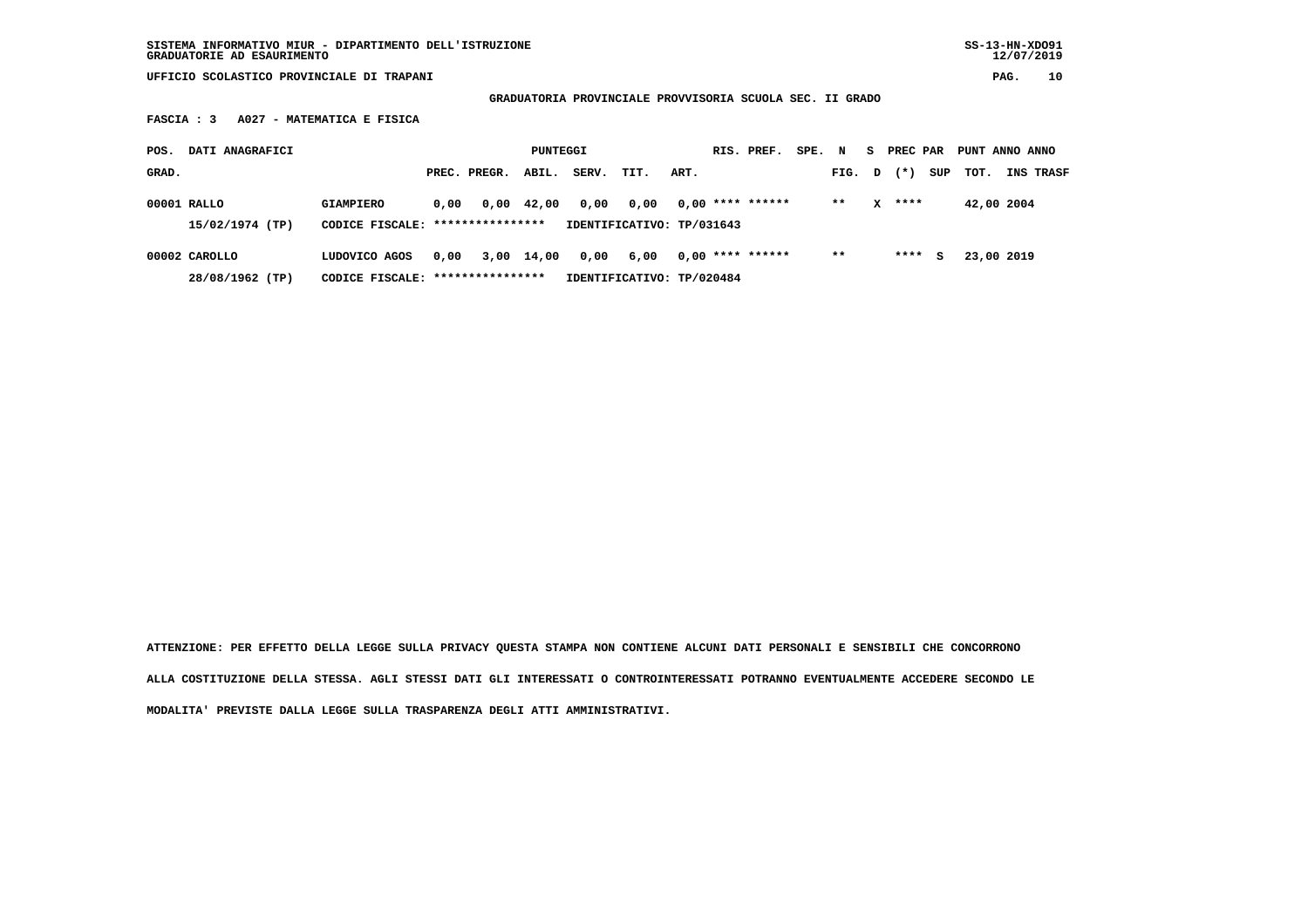| SISTEMA INFORMATIVO MIUR - DIPARTIMENTO DELL'ISTRUZIONE | SS-13-HN-XD091 |
|---------------------------------------------------------|----------------|
| GRADUATORIE AD ESAURIMENTO                              | 12/07/2019     |

 **GRADUATORIA PROVINCIALE PROVVISORIA SCUOLA SEC. II GRADO**

 **FASCIA : 3 A029 - MUSICA NEGLI ISTITUTI DI ISTRUZIONE SECONDARIA DI II GRADO**

| POS.  | <b>DATI ANAGRAFICI</b> |                                  |      |                    | PUNTEGGI |       |                                        |      | RIS. PREF. | SPE. N |        |  |        | S PREC PAR PUNT ANNO ANNO |                  |
|-------|------------------------|----------------------------------|------|--------------------|----------|-------|----------------------------------------|------|------------|--------|--------|--|--------|---------------------------|------------------|
| GRAD. |                        |                                  |      | PREC. PREGR. ABIL. |          | SERV. | TIT.                                   | ART. |            |        | FIG. D |  |        | $(*)$ SUP TOT.            | <b>INS TRASF</b> |
|       | 00001 FRISCIA          | <b>MARIO</b>                     | 0.00 |                    |          |       | 0,00 42,00 0,00 12,00 0,00 **** ****** |      |            |        | $* *$  |  | $***5$ |                           | 54,00 2019 2019  |
|       | 02/06/1980 (PA)        | CODICE FISCALE: **************** |      |                    |          |       | IDENTIFICATIVO: TP/067417              |      |            |        |        |  |        |                           |                  |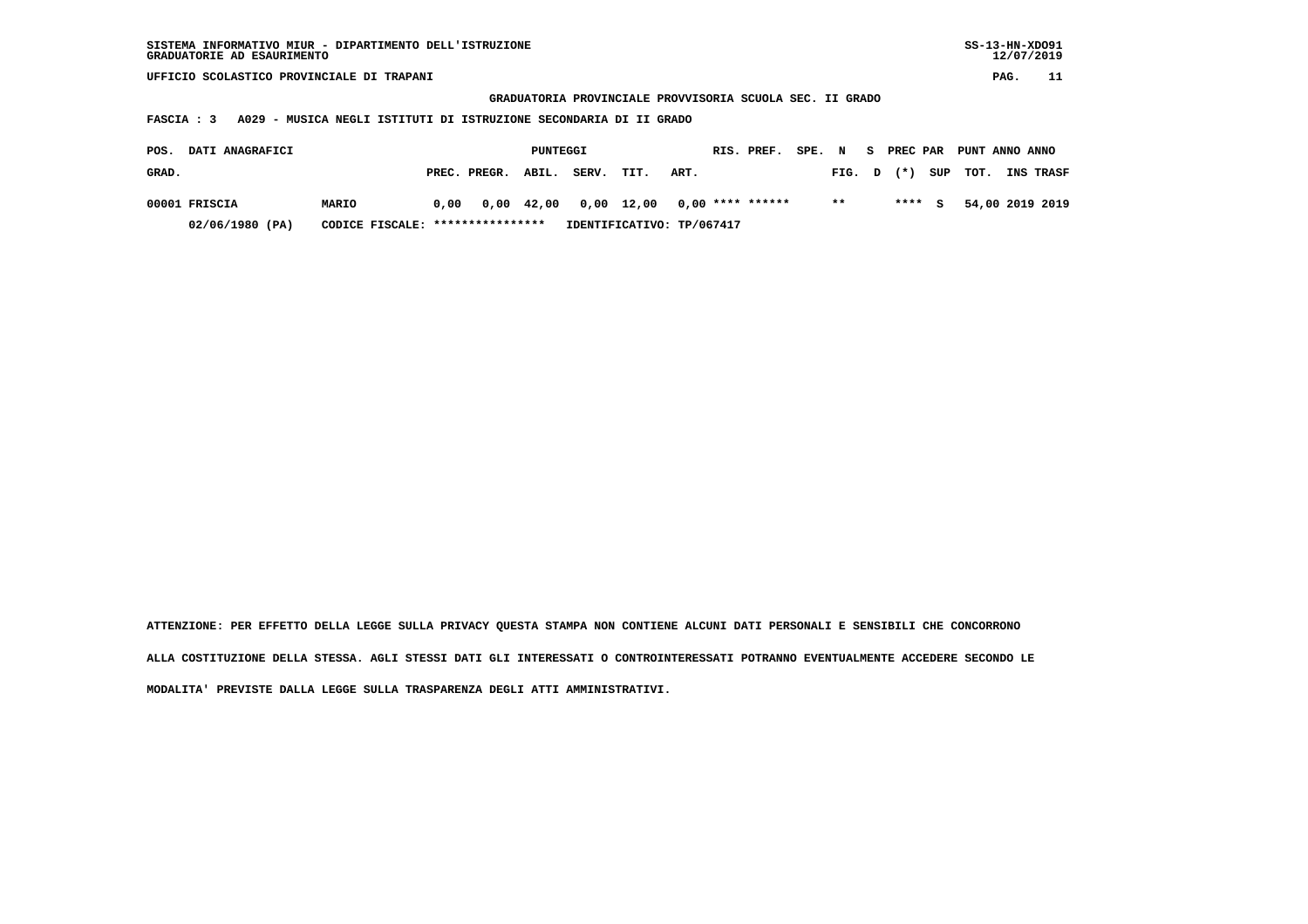| SISTEMA INFORMATIVO MIUR - DIPARTIMENTO DELL'ISTRUZIONE<br>GRADUATORIE AD ESAURIMENTO |                                   |                           |                                                          |                         | $SS-13-HN-XDO91$<br>12/07/2019 |
|---------------------------------------------------------------------------------------|-----------------------------------|---------------------------|----------------------------------------------------------|-------------------------|--------------------------------|
| UFFICIO SCOLASTICO PROVINCIALE DI TRAPANI                                             |                                   |                           |                                                          |                         | 12<br>PAG.                     |
|                                                                                       |                                   |                           | GRADUATORIA PROVINCIALE PROVVISORIA SCUOLA SEC. II GRADO |                         |                                |
| A031 - SCIENZE DEGLI ALIMENTI<br>FASCIA : 3                                           |                                   |                           |                                                          |                         |                                |
| DATI ANAGRAFICI<br>POS.                                                               |                                   | PUNTEGGI                  | RIS. PREF.<br>SPE. N                                     | PREC PAR<br>S.          | PUNT ANNO ANNO                 |
| GRAD.                                                                                 | ABIL.<br>PREC. PREGR.             | SERV.<br>TIT.             | ART.                                                     | SUP<br>$(* )$<br>FIG. D | TOT.<br>INS TRASF              |
| 00001 CAMPISI<br><b>MARIA ANTONIE</b>                                                 | 6,00 14,00 52,00<br>0,00          | 0,00                      | $0.00$ **** ******                                       | $***$<br>****<br>S.     | 72,00 2019 2019                |
| 29/10/1962 (TP)                                                                       | CODICE FISCALE: ***************** | IDENTIFICATIVO: TP/067313 |                                                          |                         |                                |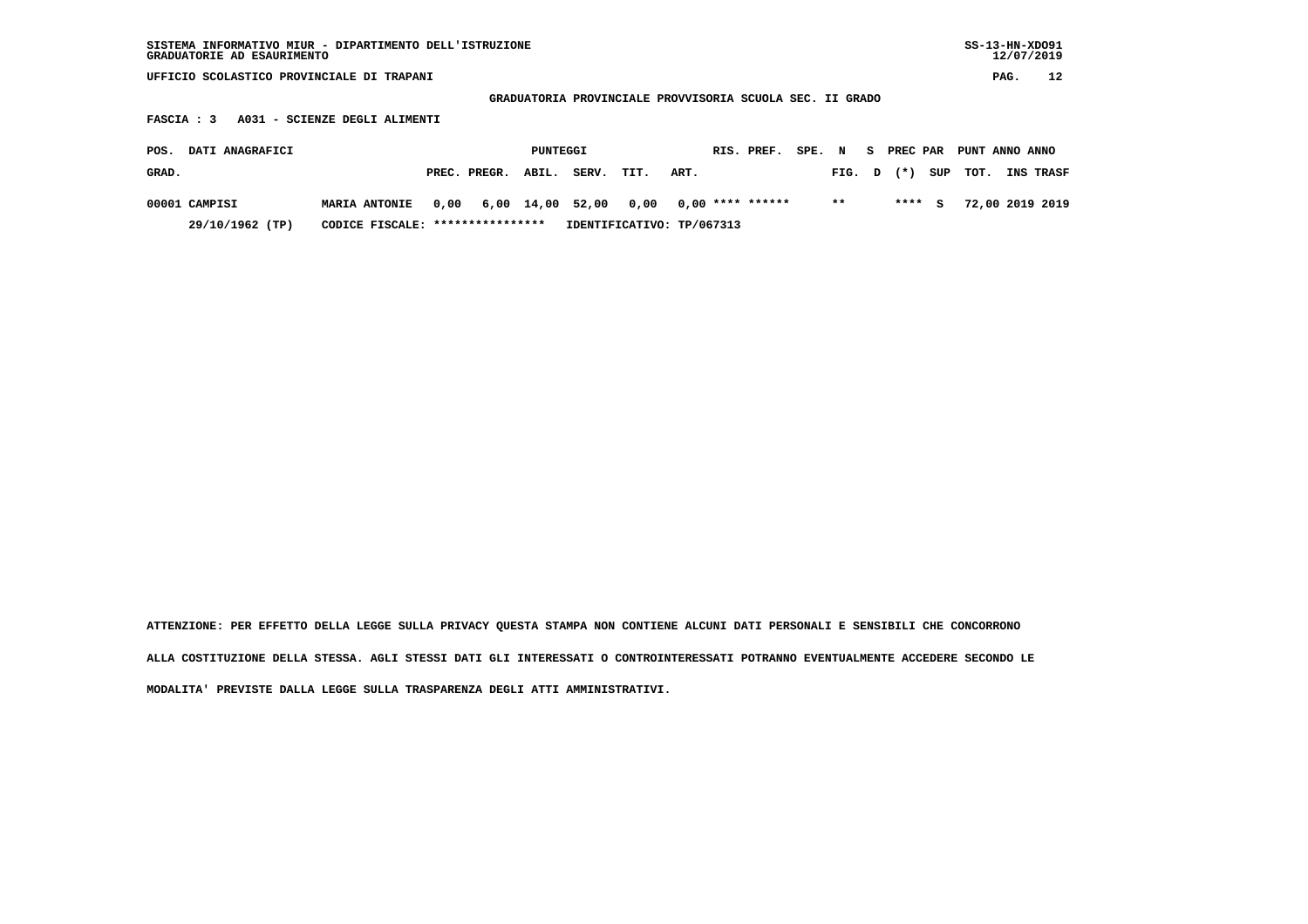**GRADUATORIA PROVINCIALE PROVVISORIA SCUOLA SEC. II GRADO**

 **FASCIA : 3 A034 - SCIENZE E TECNOLOGIE CHIMICHE**

| POS.  | DATI ANAGRAFICI |                                  |      |                  | PUNTEGGI   |       |                           |      | RIS. PREF.         | SPE. | N     | S. | PREC PAR |     | PUNT ANNO ANNO |           |
|-------|-----------------|----------------------------------|------|------------------|------------|-------|---------------------------|------|--------------------|------|-------|----|----------|-----|----------------|-----------|
| GRAD. |                 |                                  |      | PREC. PREGR.     | ABIL.      | SERV. | TIT.                      | ART. |                    |      | FIG.  | D  | $(*)$    | SUP | TOT.           | INS TRASF |
|       | 00001 PIPITONE  | <b>ANTONIO</b>                   |      | 0,00 10,00 13,00 |            | 0,00  | 0.00                      |      | $0.00$ **** ****** |      | $* *$ | x  | ****     | s   | 23,00 2019     |           |
|       | 13/10/1967 (TP) | CODICE FISCALE: **************** |      |                  |            |       | IDENTIFICATIVO: TP/030089 |      |                    |      |       |    |          |     |                |           |
|       | 00002 CHIRCO    | <b>ROSANNA</b>                   | 0.00 |                  | 0,00 12,00 | 0,00  | 0,00                      |      | $0.00$ **** ****** |      | $* *$ |    | ****     | s   | 12,00 2002     |           |
|       | 26/06/1965 (TP) | CODICE FISCALE:                  |      | **************** |            |       | IDENTIFICATIVO: TP/029096 |      |                    |      |       |    |          |     |                |           |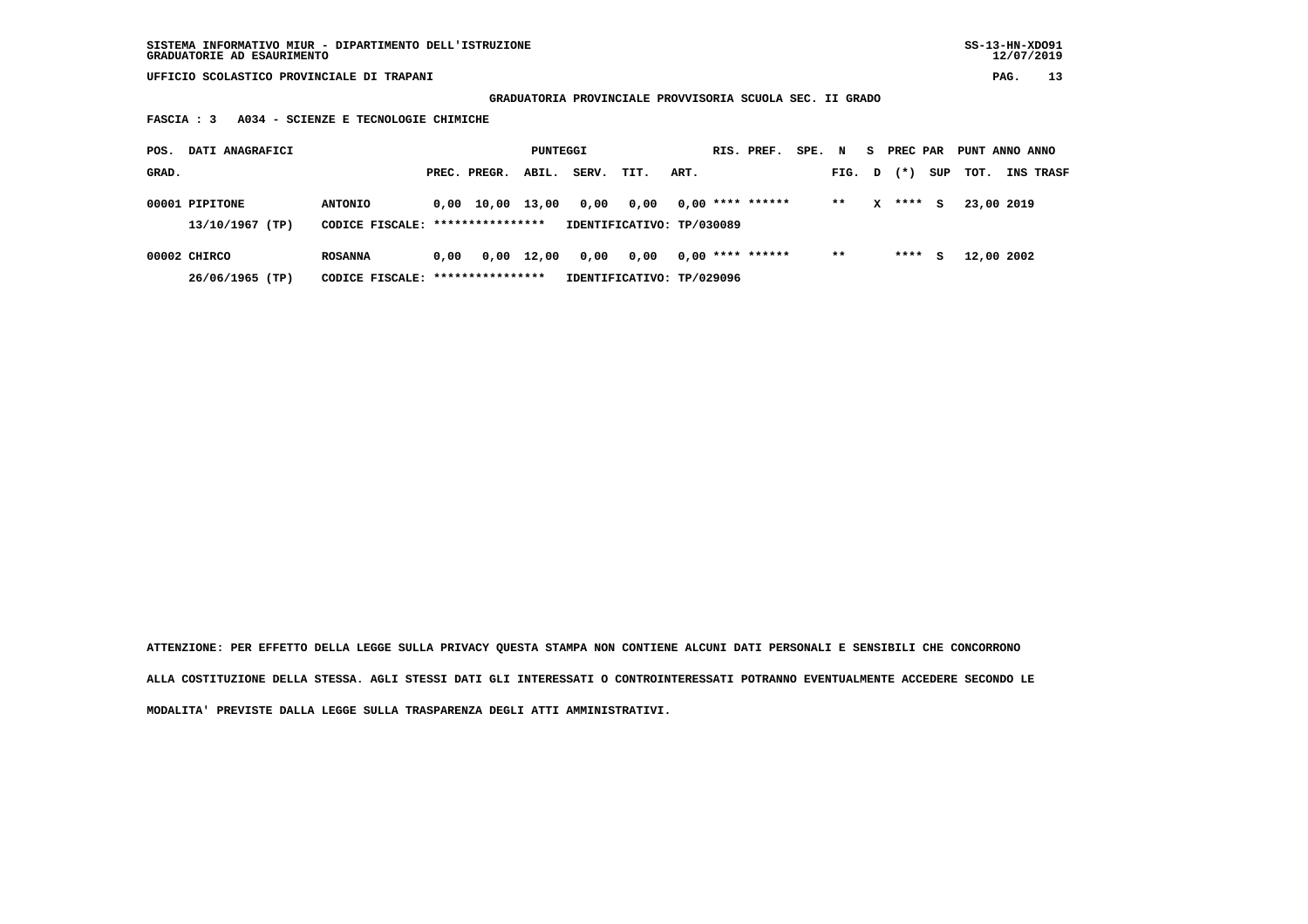## **GRADUATORIA PROVINCIALE PROVVISORIA SCUOLA SEC. II GRADO**

 **FASCIA : 3 A037 - SCIENZE E TECNOLOGIE DELLE COSTRUZIONI TECNOLOGIE E TECNICHE DI RAPPRESENTAZIONE GRAFICA**

| POS.  | <b>DATI ANAGRAFICI</b> |                                  |                    | PUNTEGGI |       |      |                                               | RIS. PREF. | SPE. N |              | - S |          |          |            | PREC PAR PUNT ANNO ANNO |
|-------|------------------------|----------------------------------|--------------------|----------|-------|------|-----------------------------------------------|------------|--------|--------------|-----|----------|----------|------------|-------------------------|
| GRAD. |                        |                                  | PREC. PREGR. ABIL. |          | SERV. | TIT. | ART.                                          |            |        | $FIG. D (*)$ |     |          | SUP TOT. |            | <b>INS TRASF</b>        |
|       | 00001 RALLO            | <b>SALVATORE MAS</b>             |                    |          |       |      | 0,00 24,00 42,00 0,00 0,00 0,00 **** ****** T |            |        | $* *$        |     | $X$ **** |          | 66,00 2002 |                         |
|       | 11/01/1970 (TP)        | CODICE FISCALE: **************** |                    |          |       |      | IDENTIFICATIVO: TP/030126                     |            |        |              |     |          |          |            |                         |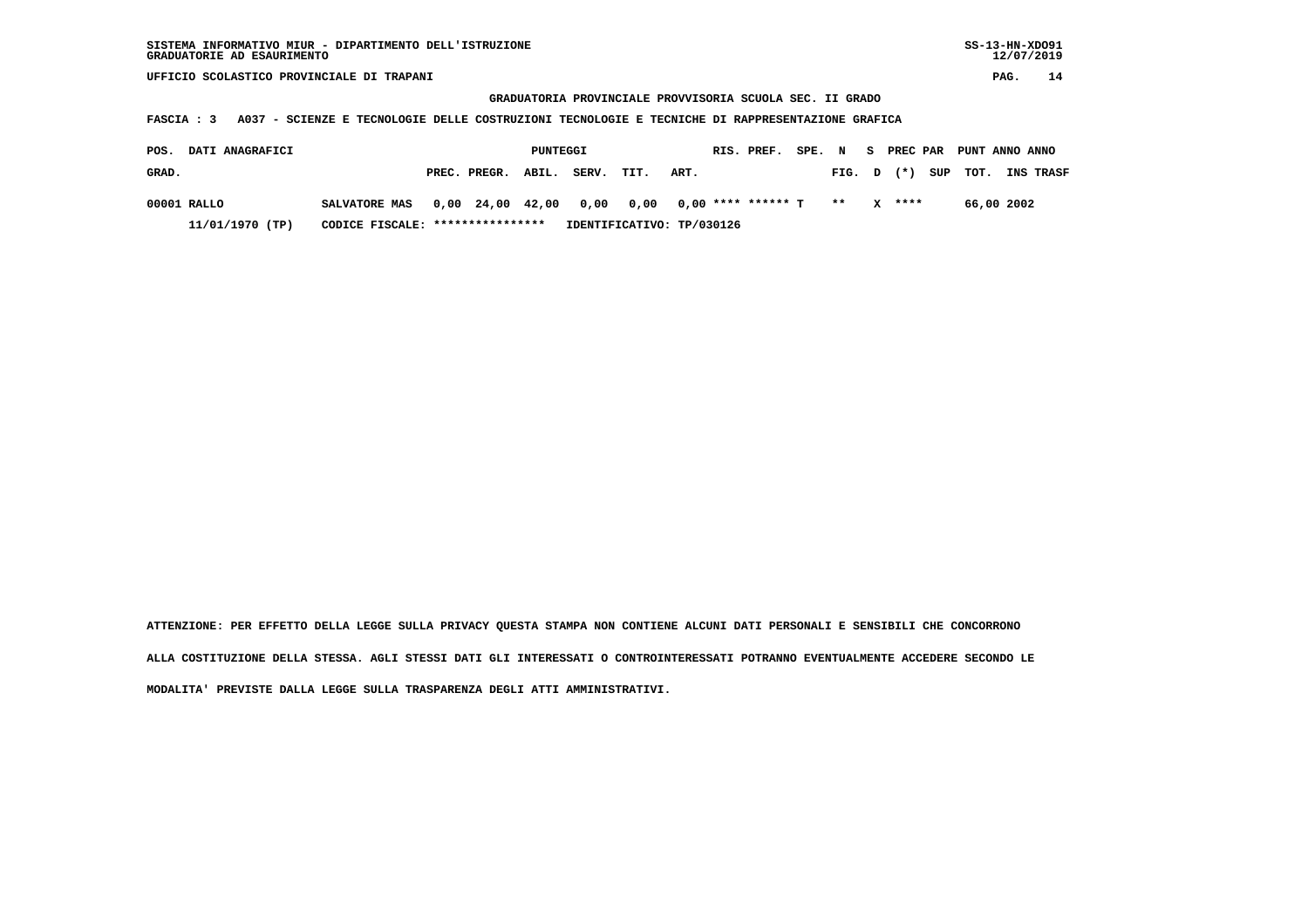| SISTEMA INFORMATIVO MIUR - DIPARTIMENTO DELL'ISTRUZIONE<br>GRADUATORIE AD ESAURIMENTO |                                                        |                    |          |                                                          |                           |                    |            |        |       |    |          |     | $SS-13-HN-XDO91$ | 12/07/2019 |           |
|---------------------------------------------------------------------------------------|--------------------------------------------------------|--------------------|----------|----------------------------------------------------------|---------------------------|--------------------|------------|--------|-------|----|----------|-----|------------------|------------|-----------|
| UFFICIO SCOLASTICO PROVINCIALE DI TRAPANI                                             |                                                        |                    |          |                                                          |                           |                    |            |        |       |    |          |     |                  | PAG.       | 15        |
|                                                                                       |                                                        |                    |          | GRADUATORIA PROVINCIALE PROVVISORIA SCUOLA SEC. II GRADO |                           |                    |            |        |       |    |          |     |                  |            |           |
| FASCIA : 3                                                                            | A040 - SCIENZE E TECNOLOGIE ELETTRICHE ED ELETTRONICHE |                    |          |                                                          |                           |                    |            |        |       |    |          |     |                  |            |           |
|                                                                                       |                                                        |                    |          |                                                          |                           |                    |            |        |       |    |          |     |                  |            |           |
| DATI ANAGRAFICI<br>POS.                                                               |                                                        |                    | PUNTEGGI |                                                          |                           |                    | RIS. PREF. | SPE. N |       | S. | PREC PAR |     | PUNT ANNO ANNO   |            |           |
| GRAD.                                                                                 |                                                        | PREC. PREGR.       | ABIL.    | SERV.                                                    | TIT.                      | ART.               |            |        | FIG.  | D  | $(* )$   | SUP | TOT.             |            | INS TRASF |
| 00001 PIZZO                                                                           | IGNAZIO                                                | $0,00$ 29,00 42,00 |          | 60,00                                                    | 0,00                      | $0.00$ **** ****** |            |        | $* *$ |    | ****     | S.  | 131,00 2009      |            |           |
| 05/08/1975 (TP)                                                                       | CODICE FISCALE:                                        | ****************   |          |                                                          | IDENTIFICATIVO: TP/057542 |                    |            |        |       |    |          |     |                  |            |           |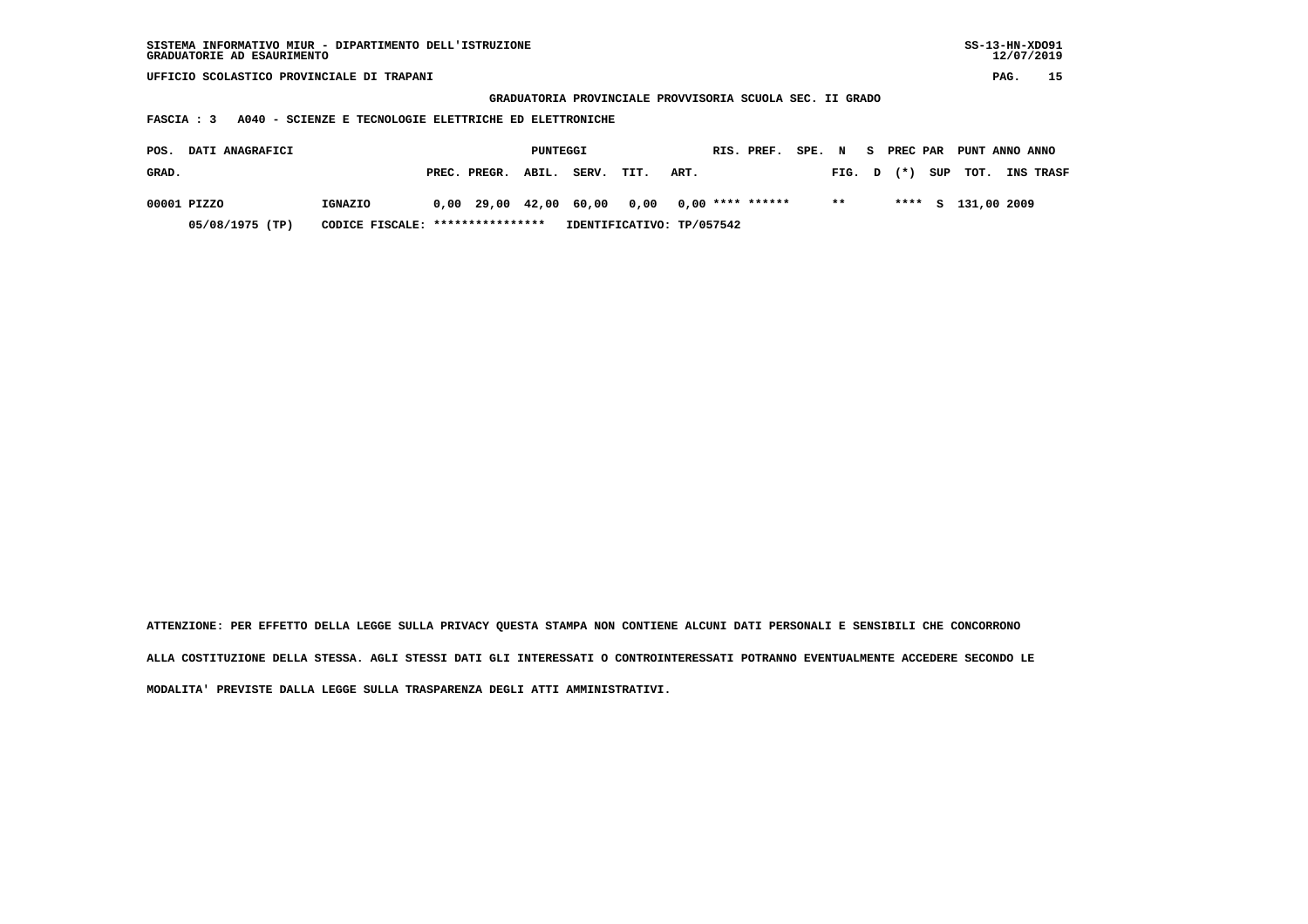**GRADUATORIA PROVINCIALE PROVVISORIA SCUOLA SEC. II GRADO**

 **FASCIA : 3 A045 - SCIENZE ECONOMICO-AZIENDALI**

| POS.  | DATI ANAGRAFICI                                                                                                                 |                                                      |                                            | PUNTEGGI |       |                                   |      | RIS. PREF.           | SPE. | N     | s |           |     | PREC PAR PUNT ANNO ANNO |           |
|-------|---------------------------------------------------------------------------------------------------------------------------------|------------------------------------------------------|--------------------------------------------|----------|-------|-----------------------------------|------|----------------------|------|-------|---|-----------|-----|-------------------------|-----------|
| GRAD. |                                                                                                                                 |                                                      | PREC. PREGR.                               | ABIL.    | SERV. | TIT.                              | ART. |                      |      | FIG.  | D | $(*)$ SUP |     | TOT.                    | INS TRASF |
|       | 00001 PRINZIVALLI<br>05/07/1970 (TP)                                                                                            | <b>PAOLA</b><br>CODICE FISCALE: ****************     | 0,00 101,00 15,00                          |          | 56,00 | 0,00<br>IDENTIFICATIVO: TP/067333 |      | $0,00$ **** ******   |      | **    |   |           |     | **** S 172,00 2019 2019 |           |
|       | 00002 CAMMARATA                                                                                                                 | <b>CARMELO</b>                                       | $0.00 \quad 82.00 \quad 14.00 \quad 12.00$ |          |       | 0,00                              |      | $0.00$ **** ******   |      | $***$ |   |           |     | **** S 108,00 2019 2019 |           |
|       | 22/01/1972 (PA)<br>00003 BERTOLINO                                                                                              | CODICE FISCALE: ****************<br><b>FRANCESCO</b> | $0,00 \quad 48,00 \quad 41,00$             |          | 0,00  | IDENTIFICATIVO: TP/067310<br>0,00 |      | $0,00$ **** ****** T |      | **    |   | ****      |     | 89,00 2005 2005         |           |
|       | 03/09/1971 (TP)                                                                                                                 | CODICE FISCALE: ****************                     |                                            |          |       | IDENTIFICATIVO: TP/033192         |      |                      |      |       |   |           |     |                         |           |
|       | 00004 CENTONZE                                                                                                                  | <b>FILIPPO</b>                                       | $0.00 \quad 48.00 \quad 18.00 \quad 12.00$ |          |       | 3,00                              |      | $0.00$ **** ******   |      | $* *$ |   | ****      | - S | 81,00 2007              |           |
|       | 01/01/1973 (EE)                                                                                                                 | CODICE FISCALE: *****************                    |                                            |          |       | IDENTIFICATIVO: TP/034304         |      |                      |      |       |   |           |     |                         |           |
|       | 00005 ANGILERI                                                                                                                  | <b>MARIA ANNA</b>                                    | $0,00$ $36,00$ $42,00$                     |          | 0,00  | 0,00                              |      | $0.00$ **** ******   |      | $* *$ |   | ****      |     | 78,00 2004              |           |
|       | 07/11/1974 (TP)                                                                                                                 | CODICE FISCALE: ****************                     |                                            |          |       | IDENTIFICATIVO: TP/031561         |      |                      |      |       |   |           |     |                         |           |
|       | 00006 RIZZO                                                                                                                     | <b>NICOLETTA</b>                                     | $0,00 \quad 42,00 \quad 18,00$             |          | 14,00 | 3,00                              |      | $0.00$ **** ******   |      | $* *$ |   | $***$ S   |     | 77,00 2007              |           |
|       | 27/08/1975 (PA)                                                                                                                 | CODICE FISCALE: ****************                     |                                            |          |       | IDENTIFICATIVO: TP/034924         |      |                      |      |       |   |           |     |                         |           |
|       | 00007 CARDILLO                                                                                                                  | WALTER                                               | $0.00 \quad 16.00 \quad 42.00$             |          | 0.00  | 0.00                              |      | $0.00$ **** ****** T |      | $* *$ |   | **** S    |     | 58,00 2011 2011         |           |
|       | 05/01/1977 (TP)                                                                                                                 | CODICE FISCALE: ****************                     |                                            |          |       | IDENTIFICATIVO: TP/059676         |      |                      |      |       |   |           |     |                         |           |
|       | 00008 MANFRE'                                                                                                                   | <b>ROSALIA</b>                                       | $0,00 \quad 15,00 \quad 42,00$             |          | 0,00  | 0,00                              |      | $0.00$ **** ****** T |      | $**$  |   | ****      |     | 57,00 2004              |           |
|       | 28/09/1975 (TP)                                                                                                                 | CODICE FISCALE: ****************                     |                                            |          |       | IDENTIFICATIVO: TP/031624         |      |                      |      |       |   |           |     |                         |           |
|       | 00009 RESTA                                                                                                                     | ROBERTA MARIA                                        | $0,00$ $36,00$ $15,00$                     |          | 0,00  | 0,00                              |      | $0.00$ **** ******   |      | $**$  |   | **** S    |     | 51,00 2000              |           |
|       | 09/12/1968 (TP)                                                                                                                 | CODICE FISCALE: *****************                    |                                            |          |       | IDENTIFICATIVO: TP/021552         |      |                      |      |       |   |           |     |                         |           |
|       | ATTENZIONE: PER EFFETTO DELLA LEGGE SULLA PRIVACY QUESTA STAMPA NON CONTIENE ALCUNI DATI PERSONALI E SENSIBILI CHE CONCORRONO   |                                                      |                                            |          |       |                                   |      |                      |      |       |   |           |     |                         |           |
|       | ALLA COSTITUZIONE DELLA STESSA. AGLI STESSI DATI GLI INTERESSATI O CONTROINTERESSATI POTRANNO EVENTUALMENTE ACCEDERE SECONDO LE |                                                      |                                            |          |       |                                   |      |                      |      |       |   |           |     |                         |           |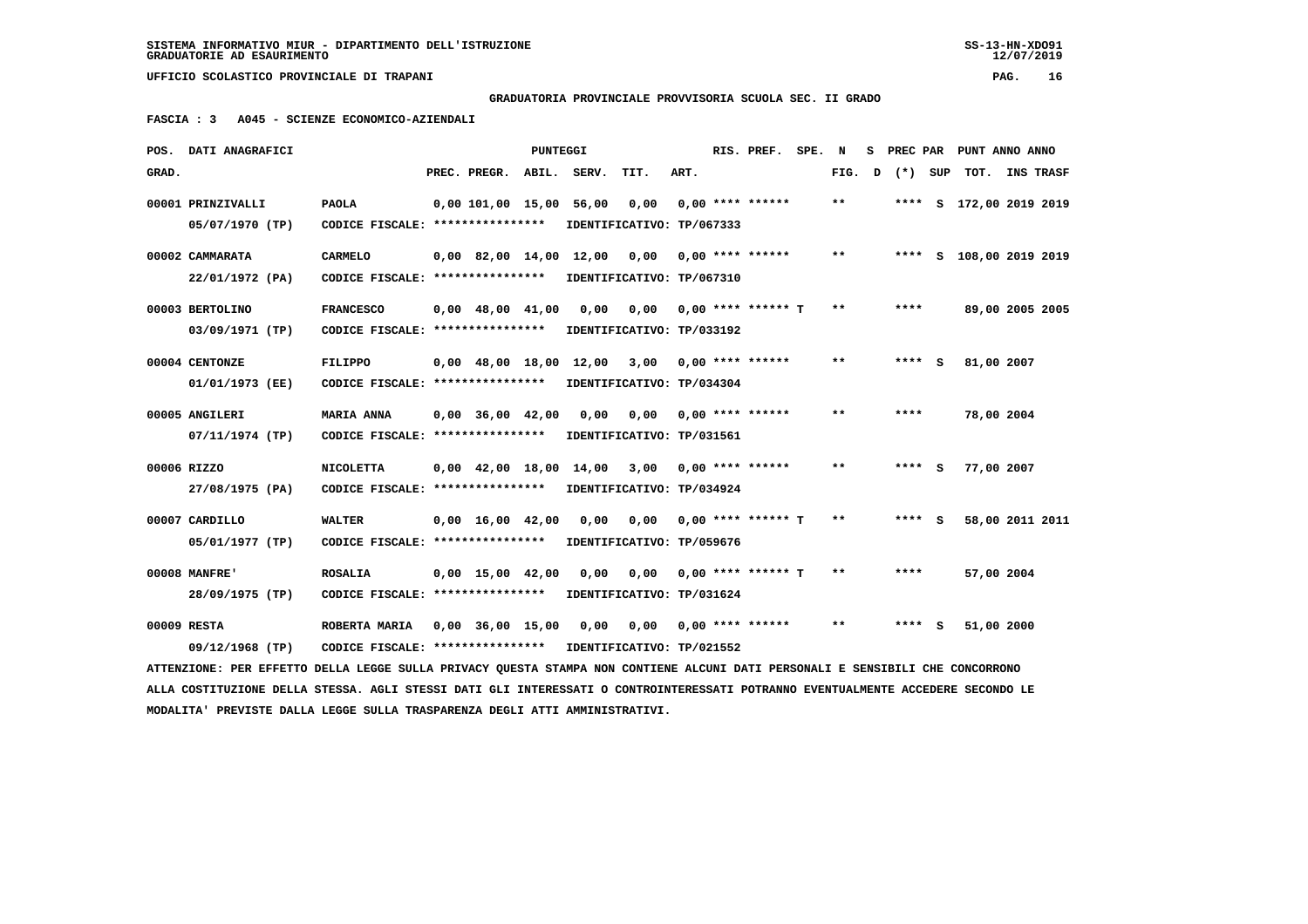| SISTEMA INFORMATIVO MIUR - DIPARTIMENTO DELL'ISTRUZIONE<br>GRADUATORIE AD ESAURIMENTO |                                    |                  |          |       |                                                          |      |                      |        |        |            |     |                |            | $SS-13-HN-XDO91$<br>12/07/2019 |
|---------------------------------------------------------------------------------------|------------------------------------|------------------|----------|-------|----------------------------------------------------------|------|----------------------|--------|--------|------------|-----|----------------|------------|--------------------------------|
| UFFICIO SCOLASTICO PROVINCIALE DI TRAPANI                                             |                                    |                  |          |       |                                                          |      |                      |        |        |            |     |                | PAG.       | 17                             |
|                                                                                       |                                    |                  |          |       | GRADUATORIA PROVINCIALE PROVVISORIA SCUOLA SEC. II GRADO |      |                      |        |        |            |     |                |            |                                |
| FASCIA : 3                                                                            | A045 - SCIENZE ECONOMICO-AZIENDALI |                  |          |       |                                                          |      |                      |        |        |            |     |                |            |                                |
| DATI ANAGRAFICI<br>POS.                                                               |                                    |                  | PUNTEGGI |       |                                                          |      | RIS. PREF.           | SPE. N |        | S PREC PAR |     | PUNT ANNO ANNO |            |                                |
| GRAD.                                                                                 |                                    | PREC. PREGR.     | ABIL.    | SERV. | TIT.                                                     | ART. |                      |        | FIG. D | $(* )$     | SUP | TOT.           |            | INS TRASF                      |
| 00010 NORFO                                                                           | <b>GIUSEPPA MIRE</b>               | 0,00 19,00 15,00 |          | 0,00  | 0,00                                                     |      | $0.00$ **** ****** T |        | $* *$  | ****       |     |                | 34,00 2000 |                                |
| 15/06/1970 (TP)                                                                       | CODICE FISCALE: *****************  |                  |          |       | IDENTIFICATIVO: TP/021125                                |      |                      |        |        |            |     |                |            |                                |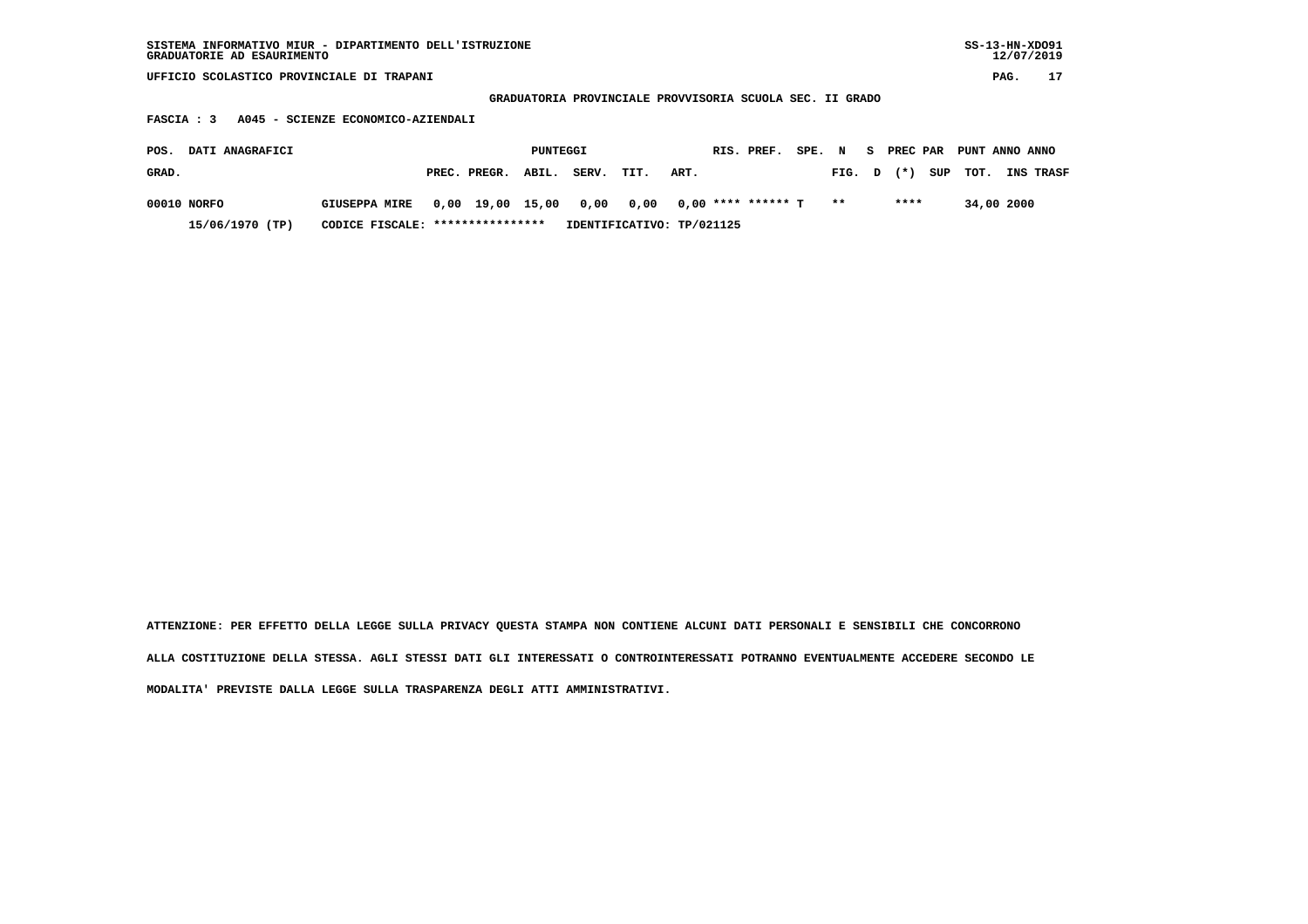| SISTEMA INFORMATIVO MIUR - DIPARTIMENTO DELL'ISTRUZIONE<br>GRADUATORIE AD ESAURIMENTO |                                    |      |              |          |                                                          |      |      |                    |        |        |    |          |     |                |      | $SS-13-HN-XDO91$<br>12/07/2019 |
|---------------------------------------------------------------------------------------|------------------------------------|------|--------------|----------|----------------------------------------------------------|------|------|--------------------|--------|--------|----|----------|-----|----------------|------|--------------------------------|
| UFFICIO SCOLASTICO PROVINCIALE DI TRAPANI                                             |                                    |      |              |          |                                                          |      |      |                    |        |        |    |          |     |                | PAG. | 18                             |
|                                                                                       |                                    |      |              |          | GRADUATORIA PROVINCIALE PROVVISORIA SCUOLA SEC. II GRADO |      |      |                    |        |        |    |          |     |                |      |                                |
| FASCIA : 4                                                                            | A045 - SCIENZE ECONOMICO-AZIENDALI |      |              |          |                                                          |      |      |                    |        |        |    |          |     |                |      |                                |
| DATI ANAGRAFICI<br>POS.                                                               |                                    |      |              | PUNTEGGI |                                                          |      |      | RIS. PREF.         | SPE. N |        | S. | PREC PAR |     | PUNT ANNO ANNO |      |                                |
| GRAD.                                                                                 |                                    |      | PREC. PREGR. | ABIL.    | SERV.                                                    | TIT. | ART. |                    |        | FIG. D |    | $(*)$    | SUP | TOT.           |      | <b>INS TRASF</b>               |
| 00011 FICI                                                                            | SAVINA LUCIA                       | 0,00 | 0,00         | 18,00    | 82,00                                                    | 3,00 |      | $0.00$ **** ****** |        | $**$   |    | ****     | s   | 103,00 2019    |      |                                |

 **T 10/04/1977 (TP) CODICE FISCALE: \*\*\*\*\*\*\*\*\*\*\*\*\*\*\*\* IDENTIFICATIVO: TP/067091**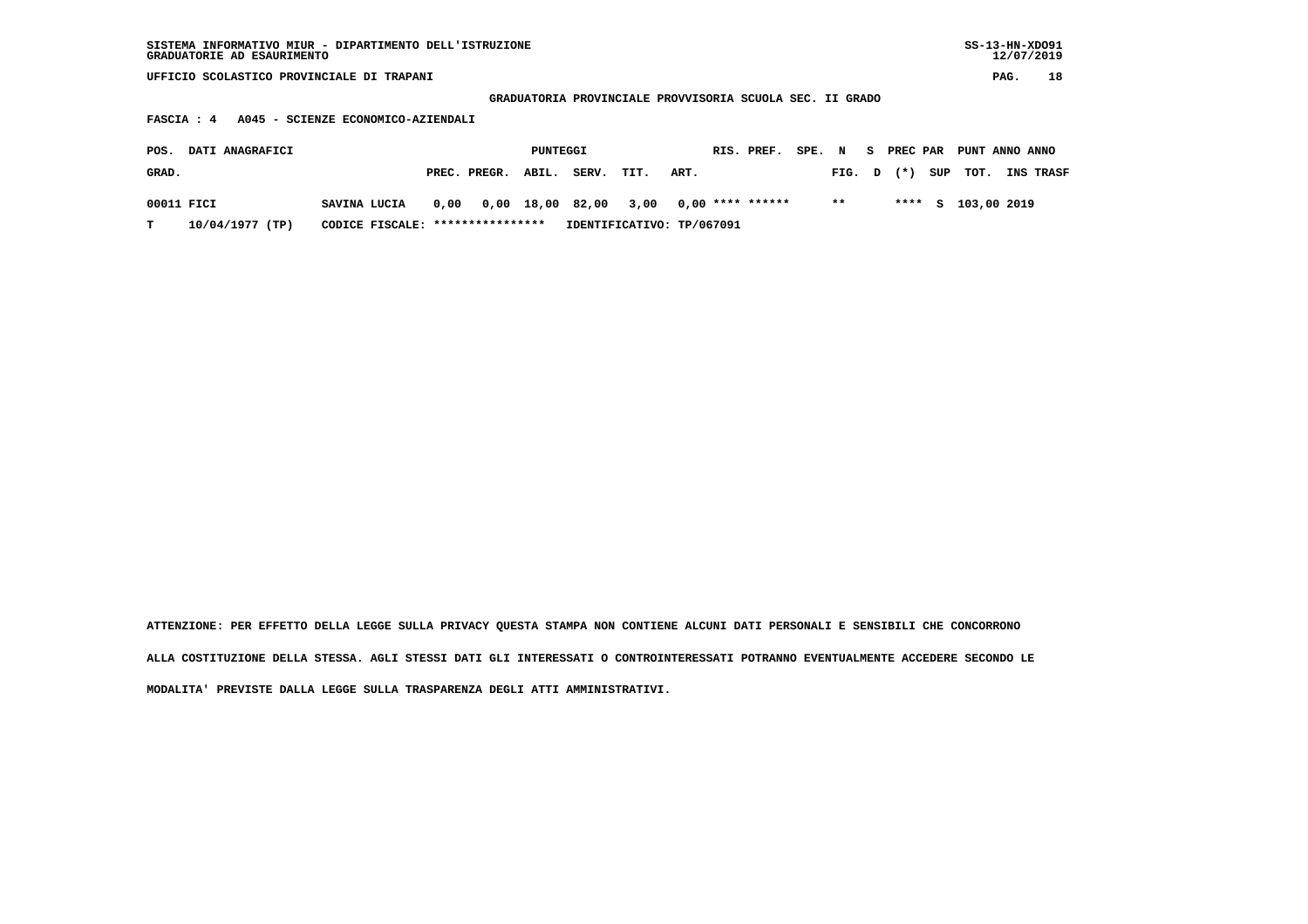**GRADUATORIA PROVINCIALE PROVVISORIA SCUOLA SEC. II GRADO**

 **FASCIA : 3 A046 - SCIENZE GIURIDICO-ECONOMICHE**

|       | POS. DATI ANAGRAFICI                                                                                                            |                                   |                                | <b>PUNTEGGI</b> |                                                 |                           |      | RIS. PREF.                | SPE. N |       | s | PREC PAR   | PUNT ANNO ANNO          |           |
|-------|---------------------------------------------------------------------------------------------------------------------------------|-----------------------------------|--------------------------------|-----------------|-------------------------------------------------|---------------------------|------|---------------------------|--------|-------|---|------------|-------------------------|-----------|
| GRAD. |                                                                                                                                 |                                   | PREC. PREGR. ABIL. SERV.       |                 |                                                 | TIT.                      | ART. |                           |        | FIG.  | D | (*) SUP    | TOT.                    | INS TRASF |
|       | 00001 INDELICATO                                                                                                                | <b>RAIMONDO</b>                   | 0,00213,0016,00                |                 | 0,00                                            | 0,00                      |      | $0.00$ **** ******        |        | $* *$ |   |            | **** S 229,00 2004 2004 |           |
|       | 11/10/1963 (BZ)                                                                                                                 | CODICE FISCALE: ****************  |                                |                 |                                                 | IDENTIFICATIVO: TP/031600 |      |                           |        |       |   |            |                         |           |
|       | 00002 PLAIA                                                                                                                     | <b>ANTONELLA</b>                  | 0,00 112,00 17,00 60,00        |                 |                                                 | 0,00                      |      | $0.00$ **** ******        |        | $***$ |   |            | **** S 189,00 2007      |           |
|       | 26/07/1962 (TP)                                                                                                                 | CODICE FISCALE: ***************** |                                |                 |                                                 | IDENTIFICATIVO: TP/034907 |      |                           |        |       |   |            |                         |           |
|       | 00003 GENNA                                                                                                                     | <b>VITO</b>                       |                                |                 | $0,00$ 118,00 15,00 50,00 0,00 0,00 **** ****** |                           |      |                           |        | **    |   |            | **** S 183,00 2007      |           |
|       | 17/05/1974 (PA)                                                                                                                 | CODICE FISCALE: ****************  |                                |                 |                                                 | IDENTIFICATIVO: TP/034872 |      |                           |        |       |   |            |                         |           |
|       | 00004 ALAGNA                                                                                                                    | <b>ANNA</b>                       | $0.00 \quad 64.00 \quad 15.00$ |                 | 26,00                                           | 3,00                      |      | $0.00$ **** ******        |        | $***$ |   |            | **** S 108,00 2000      |           |
|       | $01/02/1968$ (TP)                                                                                                               | CODICE FISCALE: ****************  |                                |                 |                                                 | IDENTIFICATIVO: TP/020101 |      |                           |        |       |   |            |                         |           |
|       | 00005 BOSCIA                                                                                                                    | ALIDA                             |                                |                 | $0,00$ 28,00 13,00 60,00 0,00 0,00 **** ******  |                           |      |                           |        | **    |   |            | **** S 101,00 2002      |           |
|       | 10/01/1972 (TP)                                                                                                                 | CODICE FISCALE: ****************  |                                |                 |                                                 | IDENTIFICATIVO: TP/029057 |      |                           |        |       |   |            |                         |           |
|       | 00006 MODDERNO                                                                                                                  | <b>PASQUALE</b>                   | $0,00$ 81,00 16,00             |                 | 0,00                                            | 0,00                      |      | $0.00$ **** ******        |        | $***$ |   | **** S     | 97,00 2007 2007         |           |
|       | $16/04/1973$ (TP)                                                                                                               | CODICE FISCALE: ****************  |                                |                 |                                                 | IDENTIFICATIVO: TP/034648 |      |                           |        |       |   |            |                         |           |
|       | 00007 BIANCO                                                                                                                    | <b>MILENA</b>                     |                                |                 | 0,00 58,00 15,00 24,00                          |                           |      | $0,00$ $0,00$ **** ****** |        | $* *$ |   | $***$ S    | 97,00 2011 2011         |           |
|       | $03/12/1974$ (TP)                                                                                                               | CODICE FISCALE: ****************  |                                |                 |                                                 | IDENTIFICATIVO: TP/059749 |      |                           |        |       |   |            |                         |           |
|       | 00008 MINORE                                                                                                                    | <b>FRANCESCO</b>                  |                                |                 | 0,00 19,00 17,00 58,00                          | 0,00                      |      | $0.00$ **** ******        |        | $***$ |   | $X$ **** S | 94,00 2002              |           |
|       | 29/03/1973 (TP)                                                                                                                 | CODICE FISCALE: ****************  |                                |                 |                                                 | IDENTIFICATIVO: TP/029862 |      |                           |        |       |   |            |                         |           |
|       | 00009 NOVARA                                                                                                                    | <b>GIUSEPPE</b>                   |                                |                 | 0,00 15,00 14,00 54,00                          | 0,00                      |      | 0,00 **** ******          |        | $* *$ |   | $***$ S    | 83,00 2002              |           |
|       | 24/12/1962 (TP)                                                                                                                 | CODICE FISCALE: ****************  |                                |                 |                                                 | IDENTIFICATIVO: TP/029926 |      |                           |        |       |   |            |                         |           |
|       | ATTENZIONE: PER EFFETTO DELLA LEGGE SULLA PRIVACY QUESTA STAMPA NON CONTIENE ALCUNI DATI PERSONALI E SENSIBILI CHE CONCORRONO   |                                   |                                |                 |                                                 |                           |      |                           |        |       |   |            |                         |           |
|       | ALLA COSTITUZIONE DELLA STESSA. AGLI STESSI DATI GLI INTERESSATI O CONTROINTERESSATI POTRANNO EVENTUALMENTE ACCEDERE SECONDO LE |                                   |                                |                 |                                                 |                           |      |                           |        |       |   |            |                         |           |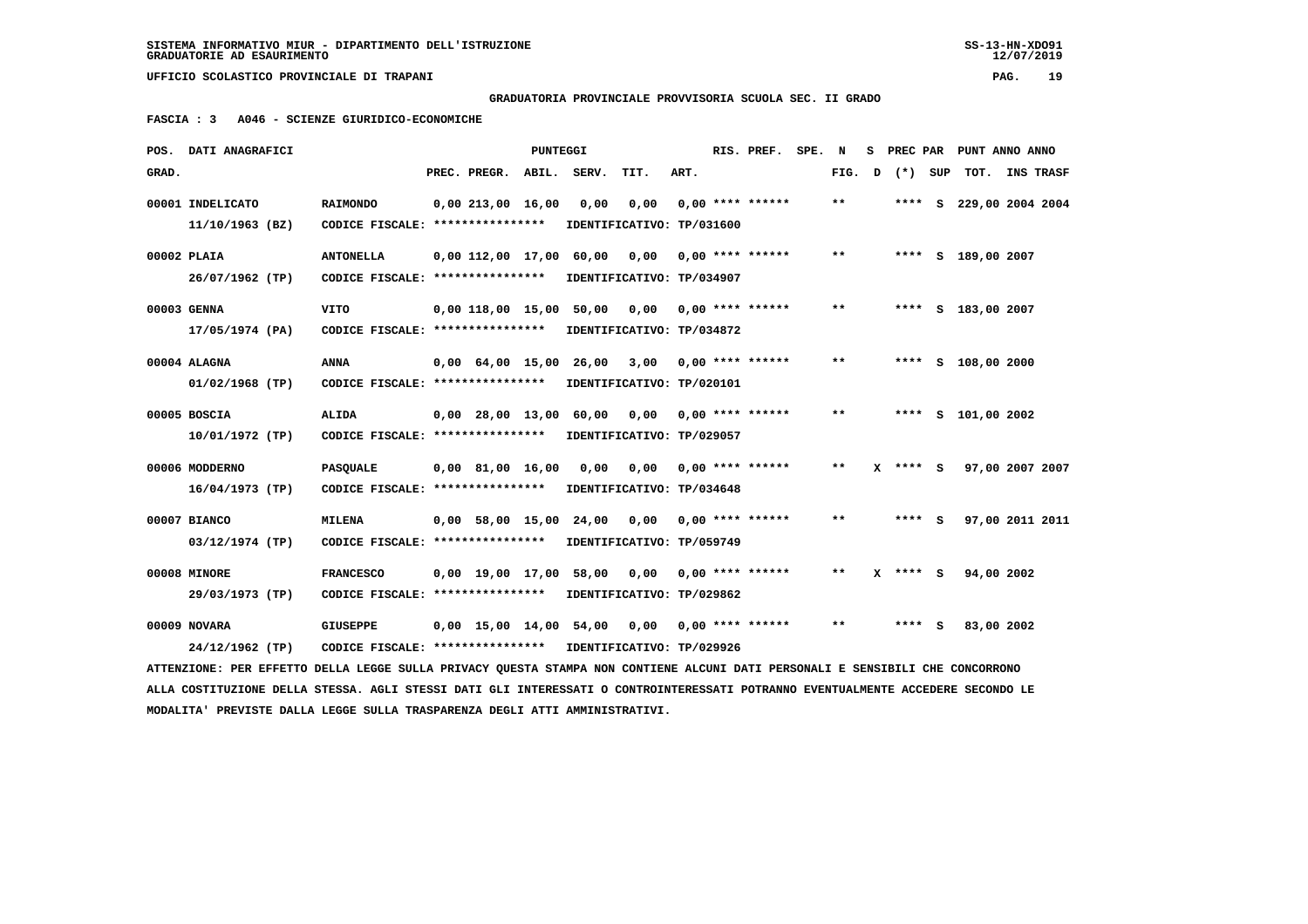**GRADUATORIA PROVINCIALE PROVVISORIA SCUOLA SEC. II GRADO**

 **FASCIA : 3 A046 - SCIENZE GIURIDICO-ECONOMICHE**

|       | POS. DATI ANAGRAFICI                                                                                                            |                                                            |      |                                | PUNTEGGI           |                                               |                                        |      | RIS. PREF. SPE. N  |        |            | S PREC PAR PUNT ANNO ANNO |  |
|-------|---------------------------------------------------------------------------------------------------------------------------------|------------------------------------------------------------|------|--------------------------------|--------------------|-----------------------------------------------|----------------------------------------|------|--------------------|--------|------------|---------------------------|--|
| GRAD. |                                                                                                                                 |                                                            |      | PREC. PREGR. ABIL. SERV.       |                    |                                               | TIT.                                   | ART. |                    | FIG. D | (*) SUP    | TOT. INS TRASF            |  |
|       | 00010 STABILE                                                                                                                   | PATRIZIA                                                   |      | 0,00 28,00 16,00 24,00         |                    |                                               | 0,00                                   |      | $0.00$ **** ****** | $* *$  | **** S     | 68,00 2007 2007           |  |
|       | 21/07/1968 (TP)                                                                                                                 | CODICE FISCALE: ****************                           |      |                                |                    |                                               | IDENTIFICATIVO: TP/034475              |      |                    |        |            |                           |  |
|       | 00011 NORFO                                                                                                                     | <b>GIUSEPPA MIRE</b>                                       |      | $0,00$ 33,00 14,00             |                    | 0,00                                          | 0,00                                   |      | 0,00 **** ****** T | $* *$  | ****       | 47,00 2000                |  |
|       | 15/06/1970 (TP)                                                                                                                 | CODICE FISCALE: ****************                           |      |                                |                    |                                               | IDENTIFICATIVO: TP/021125              |      |                    |        |            |                           |  |
|       | 00012 FASCELLA                                                                                                                  | <b>PAOLO</b>                                               |      |                                |                    | $0,00$ 6,00 15,00 22,00 0,00 0,00 **** ****** |                                        |      |                    | $* *$  | $***$ S    | 43,00 2007 2007           |  |
|       | 11/10/1971 (TP)                                                                                                                 | CODICE FISCALE: ****************                           |      |                                |                    |                                               | IDENTIFICATIVO: TP/034804              |      |                    |        |            |                           |  |
|       | 00013 MONACO                                                                                                                    | LORENZO MARIA                                              | 0,00 | 1,00 16,00                     |                    | 24,00                                         | 0,00 0,00 **** ******                  |      |                    | $* *$  | **** S     | 41,00 2007                |  |
|       | 16/06/1970 (PA)                                                                                                                 | CODICE FISCALE: *****************                          |      |                                |                    | IDENTIFICATIVO: TP/029894                     |                                        |      |                    |        |            |                           |  |
|       | 00014 BONAFEDE                                                                                                                  | SALVATORE ANG                                              |      | $0,00 \quad 17,00 \quad 14,00$ |                    | 0,00                                          | $3,00$ 0,00 **** ******                |      |                    | $**$   | $X$ **** S | 34,00 2000                |  |
|       | 15/04/1972 (TP)                                                                                                                 | CODICE FISCALE: ****************                           |      |                                |                    |                                               | IDENTIFICATIVO: TP/020634              |      |                    |        |            |                           |  |
|       | 00015 MIRABILE                                                                                                                  | <b>GIUSEPPA MARI</b>                                       | 0,00 |                                | $0.00 \quad 14.00$ |                                               | $20,00$ $0,00$ $0,00$ $***$ **** ***** |      |                    | $* *$  | **** $S$   | 34,00 2002                |  |
|       | 30/04/1973 (TP)                                                                                                                 | CODICE FISCALE: ****************                           |      |                                |                    |                                               | IDENTIFICATIVO: TP/029869              |      |                    |        |            |                           |  |
|       | 00016 GERARDI                                                                                                                   | <b>BALDASSARE SE</b>                                       |      | $0,00 \quad 16,00 \quad 16,00$ |                    | 0,00                                          |                                        |      |                    | $* *$  | **** S     | 32,00 2002                |  |
|       | 20/11/1959 (TP)                                                                                                                 | CODICE FISCALE: ****************                           |      |                                |                    |                                               | IDENTIFICATIVO: TP/029662              |      |                    |        |            |                           |  |
|       | 00017 DI GAETANO                                                                                                                | <b>MARIA PIA</b>                                           |      | $0,00$ 17,00 15,00             |                    | 0,00                                          | 0,00                                   |      | $0.00$ **** ****** | **     | $X$ ****   | 32,00 2002                |  |
|       | 02/03/1971 (TP)                                                                                                                 | CODICE FISCALE: ****************                           |      |                                |                    |                                               | IDENTIFICATIVO: TP/029151              |      |                    |        |            |                           |  |
|       | 00018 BERTOLINO                                                                                                                 | <b>FRANCESCO</b>                                           |      | $0,00 \quad 12,00 \quad 18,00$ |                    |                                               | 0,00 0,00 0,00 **** ****** T           |      |                    | $* *$  | ****       | 30,00 2007                |  |
|       | 03/09/1971 (TP)                                                                                                                 | CODICE FISCALE: **************** IDENTIFICATIVO: TP/033192 |      |                                |                    |                                               |                                        |      |                    |        |            |                           |  |
|       | ATTENZIONE: PER EFFETTO DELLA LEGGE SULLA PRIVACY QUESTA STAMPA NON CONTIENE ALCUNI DATI PERSONALI E SENSIBILI CHE CONCORRONO   |                                                            |      |                                |                    |                                               |                                        |      |                    |        |            |                           |  |
|       | ALLA COSTITUZIONE DELLA STESSA. AGLI STESSI DATI GLI INTERESSATI O CONTROINTERESSATI POTRANNO EVENTUALMENTE ACCEDERE SECONDO LE |                                                            |      |                                |                    |                                               |                                        |      |                    |        |            |                           |  |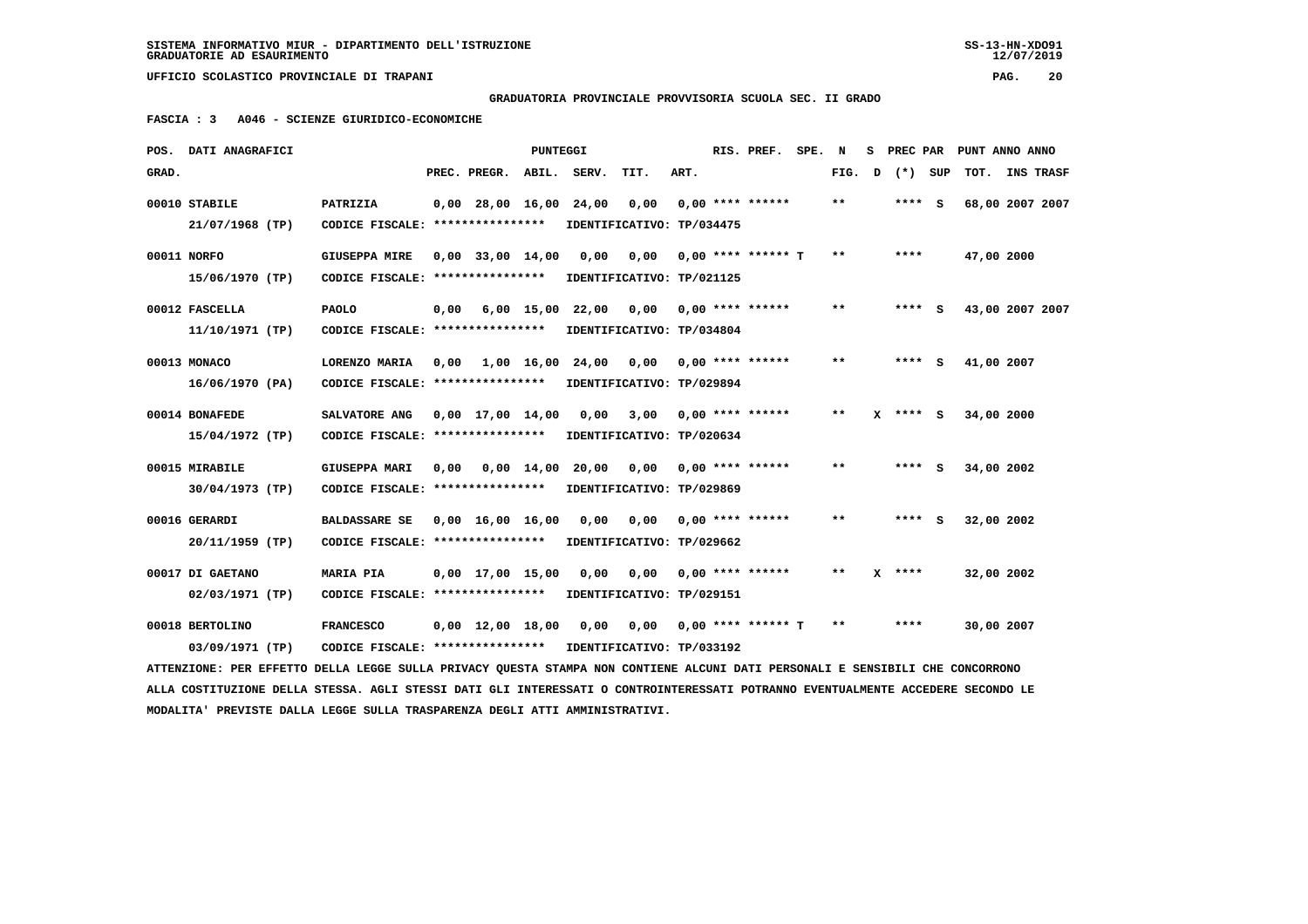$12/07/2019$ 

## **GRADUATORIA PROVINCIALE PROVVISORIA SCUOLA SEC. II GRADO**

 **FASCIA : 3 A046 - SCIENZE GIURIDICO-ECONOMICHE**

| POS.  | DATI ANAGRAFICI                                                                                                                 |                                   |      |                               | <b>PUNTEGGI</b>    |                                |                           |      | RIS. PREF.         | SPE. | N            | s | PREC PAR |     |            | PUNT ANNO ANNO  |
|-------|---------------------------------------------------------------------------------------------------------------------------------|-----------------------------------|------|-------------------------------|--------------------|--------------------------------|---------------------------|------|--------------------|------|--------------|---|----------|-----|------------|-----------------|
| GRAD. |                                                                                                                                 |                                   |      | PREC. PREGR.                  | ABIL.              | SERV.                          | TIT.                      | ART. |                    |      | FIG.         | D | $(*)$    | SUP | TOT.       | INS TRASF       |
|       | 00019 SCANDALIATO                                                                                                               | <b>NICOLO'</b>                    | 0,00 |                               |                    | $0,00 \quad 14,00 \quad 12,00$ | 0,00                      |      | $0.00$ **** ****** |      | $***$        |   | $***$ S  |     | 26,00 2019 |                 |
|       | $02/09/1969$ (TP)                                                                                                               | CODICE FISCALE: ***************** |      |                               |                    |                                | IDENTIFICATIVO: TP/030048 |      |                    |      |              |   |          |     |            |                 |
|       | 00020 BELLAFIORE                                                                                                                | <b>GIANVITO</b>                   | 0,00 |                               |                    | $0,00 \quad 13,00 \quad 12,00$ | 0,00                      |      | $0.00$ **** ****** |      | $***$        |   | $***$ S  |     | 25,00 2019 |                 |
|       | 09/05/1971 (TP)                                                                                                                 | CODICE FISCALE: ***************** |      |                               |                    |                                | IDENTIFICATIVO: TP/031073 |      |                    |      |              |   |          |     |            |                 |
|       | 00021 CANGEMI                                                                                                                   | FRANCESCA MAR                     | 0.00 |                               |                    | $0.00$ 15,00 10,00             | 0,00                      |      | $0.00$ **** ****** |      | $* *$        |   | **** S   |     | 25,00 2019 |                 |
|       | 19/02/1969 (TP)                                                                                                                 | CODICE FISCALE: ****************  |      |                               |                    |                                | IDENTIFICATIVO: TP/029072 |      |                    |      |              |   |          |     |            |                 |
|       | 00022 MARTINO                                                                                                                   | <b>ANGELO</b>                     | 0,00 |                               | $0.00$ 13,00       | 10,00                          | 0.00                      |      | $0.00$ **** ****** |      | **           |   | **** S   |     |            | 23,00 2019 2019 |
|       | 27/02/1963 (TP)                                                                                                                 | CODICE FISCALE: ****************  |      |                               |                    |                                | IDENTIFICATIVO: TP/067419 |      |                    |      |              |   |          |     |            |                 |
|       | 00023 BELLAFIORE                                                                                                                | <b>SERGIO</b>                     | 0,00 |                               | $0,00$ 15,00       | 0,00                           | 6,00                      |      | $0,00$ **** ****** |      | $\star\star$ |   | **** S   |     | 21,00 2019 |                 |
|       | 09/03/1972 (TP)                                                                                                                 | CODICE FISCALE: ***************** |      |                               |                    |                                | IDENTIFICATIVO: TP/029039 |      |                    |      |              |   |          |     |            |                 |
|       | 00024 RESTA                                                                                                                     | ROBERTA MARIA                     | 0,00 |                               | $6,00 \quad 14,00$ | 0,00                           | 0,00                      |      | $0.00$ **** ****** |      | $* *$        |   | **** S   |     | 20,00 2000 |                 |
|       | 09/12/1968 (TP)                                                                                                                 | CODICE FISCALE: ****************  |      |                               |                    |                                | IDENTIFICATIVO: TP/021552 |      |                    |      |              |   |          |     |            |                 |
|       | 00025 GIURINTANO                                                                                                                | <b>GIACOMO</b>                    |      | $0,00 \quad 1,00 \quad 15,00$ |                    | 0,00                           | 3,00                      |      | $0.00$ **** ****** |      | $**$         |   | $***$ S  |     |            | 19,00 2019 2019 |
|       | $16/09/1968$ (TP)                                                                                                               | CODICE FISCALE: ****************  |      |                               |                    |                                | IDENTIFICATIVO: TP/067422 |      |                    |      |              |   |          |     |            |                 |
|       | 00026 PATTI                                                                                                                     | VINCENZA IMMA                     | 0.00 |                               | 2,00 16,00         | 0.00                           | 0.00                      |      | $0.00$ **** ****** |      | $* *$        |   | **** S   |     |            | 18,00 2004 2004 |
|       | 16/09/1971 (TP)                                                                                                                 | CODICE FISCALE: ****************  |      |                               |                    |                                | IDENTIFICATIVO: TP/031801 |      |                    |      |              |   |          |     |            |                 |
|       | 00027 GUCCIARDI                                                                                                                 | <b>FRANCESCO</b>                  |      | $0,00 \quad 1,00 \quad 15,00$ |                    | 0,00                           | 0,00                      |      | $0,00$ **** ****** |      | $***$        |   | $***$ S  |     | 16,00 2002 |                 |
|       | 24/02/1967 (TP)                                                                                                                 | CODICE FISCALE: ****************  |      |                               |                    |                                | IDENTIFICATIVO: TP/029817 |      |                    |      |              |   |          |     |            |                 |
|       | ATTENZIONE: PER EFFETTO DELLA LEGGE SULLA PRIVACY QUESTA STAMPA NON CONTIENE ALCUNI DATI PERSONALI E SENSIBILI CHE CONCORRONO   |                                   |      |                               |                    |                                |                           |      |                    |      |              |   |          |     |            |                 |
|       | ALLA COSTITUZIONE DELLA STESSA. AGLI STESSI DATI GLI INTERESSATI O CONTROINTERESSATI POTRANNO EVENTUALMENTE ACCEDERE SECONDO LE |                                   |      |                               |                    |                                |                           |      |                    |      |              |   |          |     |            |                 |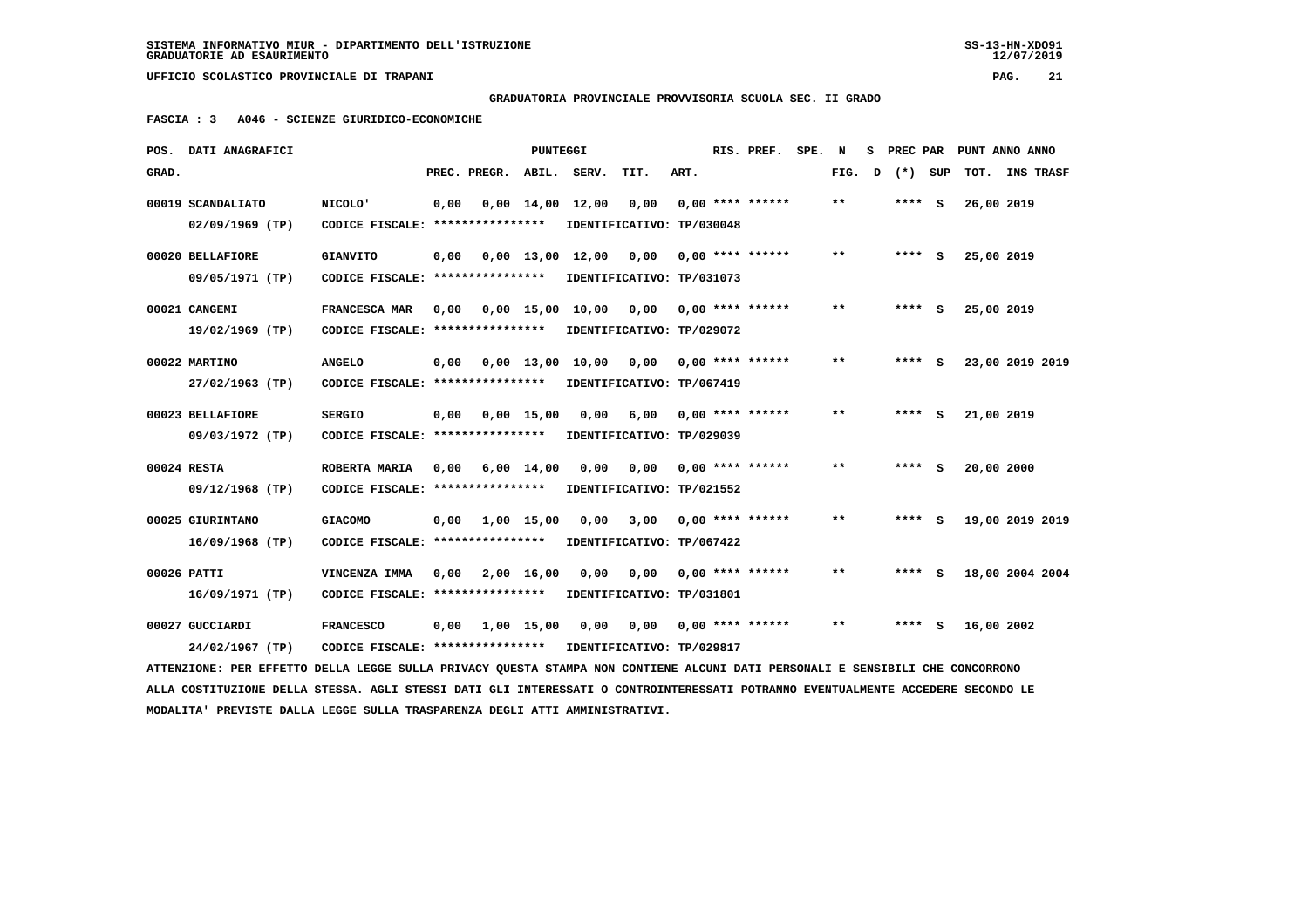$12/07/2019$ 

 **UFFICIO SCOLASTICO PROVINCIALE DI TRAPANI PAG. 22**

 **GRADUATORIA PROVINCIALE PROVVISORIA SCUOLA SEC. II GRADO**

 **FASCIA : 3 A046 - SCIENZE GIURIDICO-ECONOMICHE**

|       | POS. DATI ANAGRAFICI                                                                                                            |                                                            |      |              | <b>PUNTEGGI</b>    |       |                            |      | RIS. PREF.                | SPE. N |       | s            | PREC PAR |     | PUNT ANNO ANNO  |  |
|-------|---------------------------------------------------------------------------------------------------------------------------------|------------------------------------------------------------|------|--------------|--------------------|-------|----------------------------|------|---------------------------|--------|-------|--------------|----------|-----|-----------------|--|
| GRAD. |                                                                                                                                 |                                                            |      | PREC. PREGR. | ABIL.              | SERV. | TIT.                       | ART. |                           |        | FIG.  | $\mathbf{D}$ | $(*)$    | SUP | TOT. INS TRASF  |  |
|       | 00028 SAMMARITANO                                                                                                               | <b>NICOLA</b>                                              | 0,00 |              | $0,00 \quad 16,00$ | 0,00  | 0,00                       |      | $0,00$ **** ******        |        | $* *$ |              | **** S   |     | 16,00 2002      |  |
|       | $02/01/1963$ (TP)                                                                                                               | CODICE FISCALE: ****************                           |      |              |                    |       | IDENTIFICATIVO: TP/029954  |      |                           |        |       |              |          |     |                 |  |
|       | 00029 LAUDICINA                                                                                                                 | LUIGI                                                      | 0,00 |              | $0,00$ 15,00       | 0,00  | 0,00                       |      | $0,00$ **** ******        |        | **    |              | $***$ S  |     | 15,00 2002      |  |
|       | 18/08/1973 (TP)                                                                                                                 | CODICE FISCALE: *****************                          |      |              |                    |       | IDENTIFICATIVO: TP/029611  |      |                           |        |       |              |          |     |                 |  |
|       | 00030 GIACALONE                                                                                                                 | WALTER MICHEL                                              | 0,00 | 0,00 15,00   |                    |       | 0,00 0,00                  |      | $0,00$ **** ******        |        | $* *$ |              | **** S   |     | 15,00 2002      |  |
|       | 13/06/1972 (TP)                                                                                                                 | CODICE FISCALE: *****************                          |      |              |                    |       | IDENTIFICATIVO: TP/029739  |      |                           |        |       |              |          |     |                 |  |
|       | 00031 BANDINI                                                                                                                   | ANNA SANDRA                                                | 0,00 |              | $0,00$ 15,00       | 0,00  | 0,00                       |      | $0,00$ **** ******        |        | **    |              | $***$ S  |     | 15,00 2002      |  |
|       | 13/05/1965 (TP)                                                                                                                 | CODICE FISCALE: *****************                          |      |              |                    |       | IDENTIFICATIVO: TP/029030  |      |                           |        |       |              |          |     |                 |  |
|       | 00032 LAMIA                                                                                                                     | <b>NICOLO</b>                                              | 0,00 | 0,00 15,00   |                    | 0,00  | 0,00                       |      | $0.00$ **** ******        |        | $* *$ |              | $***$ S  |     | 15,00 2007 2007 |  |
|       | 03/06/1972 (TP)                                                                                                                 | CODICE FISCALE: *****************                          |      |              |                    |       | IDENTIFICATIVO: TP/034230  |      |                           |        |       |              |          |     |                 |  |
|       |                                                                                                                                 |                                                            |      |              |                    |       |                            |      |                           |        |       |              |          |     |                 |  |
|       | 00033 SABELLA                                                                                                                   | <b>INNOCENZA</b>                                           | 0,00 |              | $0,00$ 15,00       | 0,00  | 0,00                       |      | $0,00$ **** ******        |        | $***$ |              | $***$ S  |     | 15,00 2019 2019 |  |
|       | 06/04/1966 (AG)                                                                                                                 | CODICE FISCALE: ****************                           |      |              |                    |       | IDENTIFICATIVO: TP/067334  |      |                           |        |       |              |          |     |                 |  |
|       | 00034 CONSENTINO                                                                                                                | ANTONIO MARIA                                              | 0,00 | 0,00 15,00   |                    | 0,00  |                            |      | $0,00$ $0,00$ **** ****** |        | $***$ |              | $***$ S  |     | 15,00 2019      |  |
|       | 13/06/1965 (TP)                                                                                                                 | CODICE FISCALE: *****************                          |      |              |                    |       | IDENTIFICATIVO: TP/029105  |      |                           |        |       |              |          |     |                 |  |
|       | 00035 AMATO                                                                                                                     | <b>VITO</b>                                                | 0,00 |              | $0.00 \quad 14.00$ | 0,00  | 0.00                       |      | $0.00$ **** ******        |        | $***$ |              | $***$ S  |     | 14,00 2002      |  |
|       | 27/08/1970 (TP)                                                                                                                 | CODICE FISCALE: ****************                           |      |              |                    |       | IDENTIFICATIVO: TP/029020  |      |                           |        |       |              |          |     |                 |  |
|       | 00036 CARDONE                                                                                                                   | <b>PAOLA</b>                                               | 0,00 | 0,00 14,00   |                    |       | 0,00 0,00 0,00 **** ****** |      |                           |        | $***$ |              | $***$ S  |     | 14,00 2019 2019 |  |
|       | 26/03/1969 (NA)                                                                                                                 | CODICE FISCALE: **************** IDENTIFICATIVO: TP/067420 |      |              |                    |       |                            |      |                           |        |       |              |          |     |                 |  |
|       | ATTENZIONE: PER EFFETTO DELLA LEGGE SULLA PRIVACY OUESTA STAMPA NON CONTIENE ALCUNI DATI PERSONALI E SENSIBILI CHE CONCORRONO   |                                                            |      |              |                    |       |                            |      |                           |        |       |              |          |     |                 |  |
|       | ALLA COSTITUZIONE DELLA STESSA. AGLI STESSI DATI GLI INTERESSATI O CONTROINTERESSATI POTRANNO EVENTUALMENTE ACCEDERE SECONDO LE |                                                            |      |              |                    |       |                            |      |                           |        |       |              |          |     |                 |  |
|       |                                                                                                                                 |                                                            |      |              |                    |       |                            |      |                           |        |       |              |          |     |                 |  |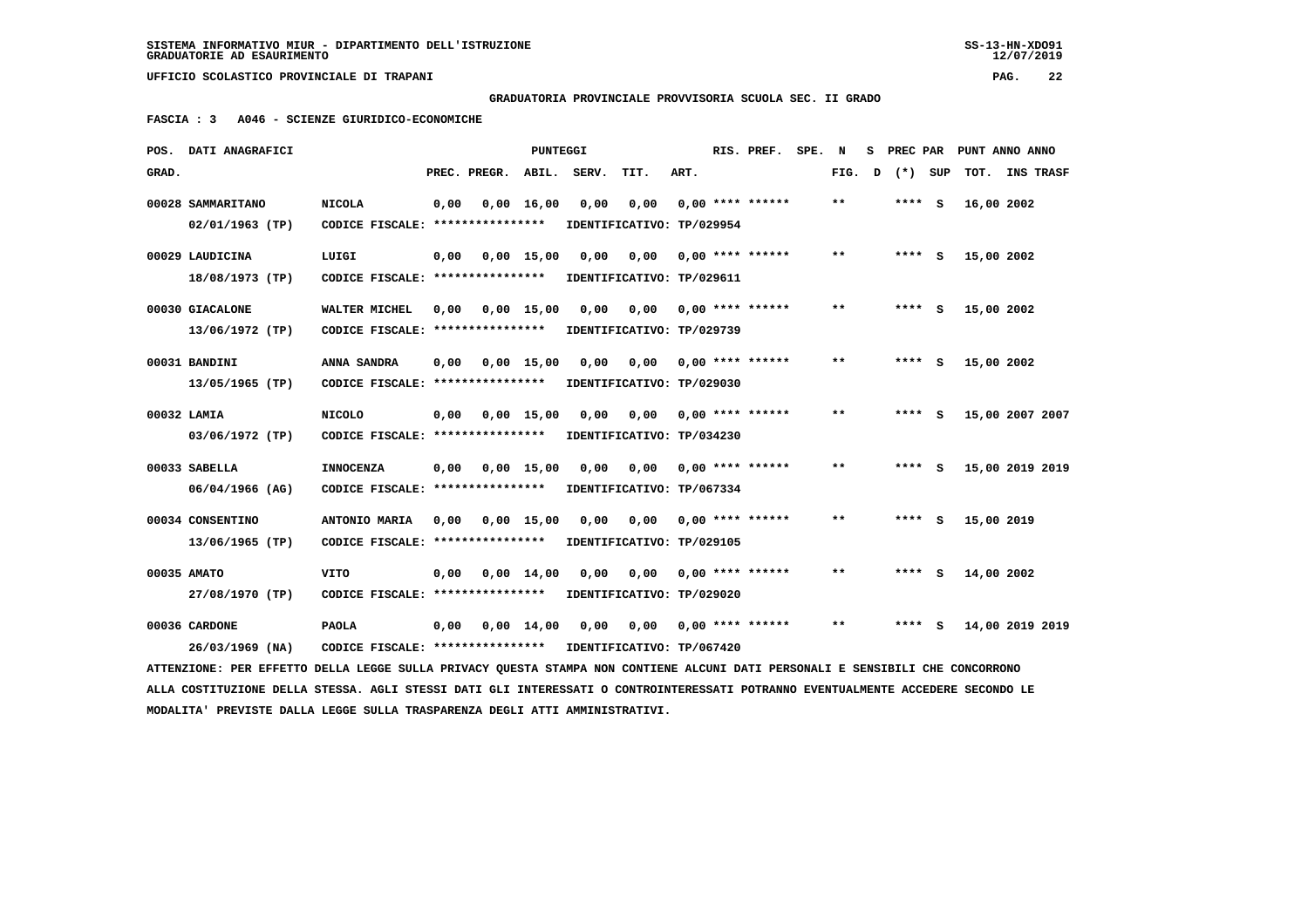## **GRADUATORIA PROVINCIALE PROVVISORIA SCUOLA SEC. II GRADO**

 **FASCIA : 3 A046 - SCIENZE GIURIDICO-ECONOMICHE**

| DATI ANAGRAFICI<br>POS.             |                                                          |      |              | PUNTEGGI   |       |                                   |      | RIS. PREF.         | SPE. | N      | S PREC PAR |     | PUNT ANNO ANNO  |           |  |
|-------------------------------------|----------------------------------------------------------|------|--------------|------------|-------|-----------------------------------|------|--------------------|------|--------|------------|-----|-----------------|-----------|--|
| GRAD.                               |                                                          |      | PREC. PREGR. | ABIL.      | SERV. | TIT.                              | ART. |                    |      | FIG. D | $(* )$     | SUP | тот.            | INS TRASF |  |
| 00037 PELLEGRINO<br>07/01/1971 (TP) | <b>LEONARDO MASS</b><br>CODICE FISCALE: **************** | 0,00 |              | 0,00 14,00 | 0,00  | 0,00<br>IDENTIFICATIVO: TP/030076 |      | $0.00$ **** ****** |      | $* *$  | ****       | s   | 14,00 2019      |           |  |
| 00038 BONOMO<br>29/08/1972 (TP)     | <b>MARIA PIA</b><br>CODICE FISCALE: *****************    | 0.00 |              | 0,00 13,00 | 0,00  | 0,00<br>IDENTIFICATIVO: TP/067415 |      | $0.00$ **** ****** |      | $***$  | ****       |     | 13,00 2019 2019 |           |  |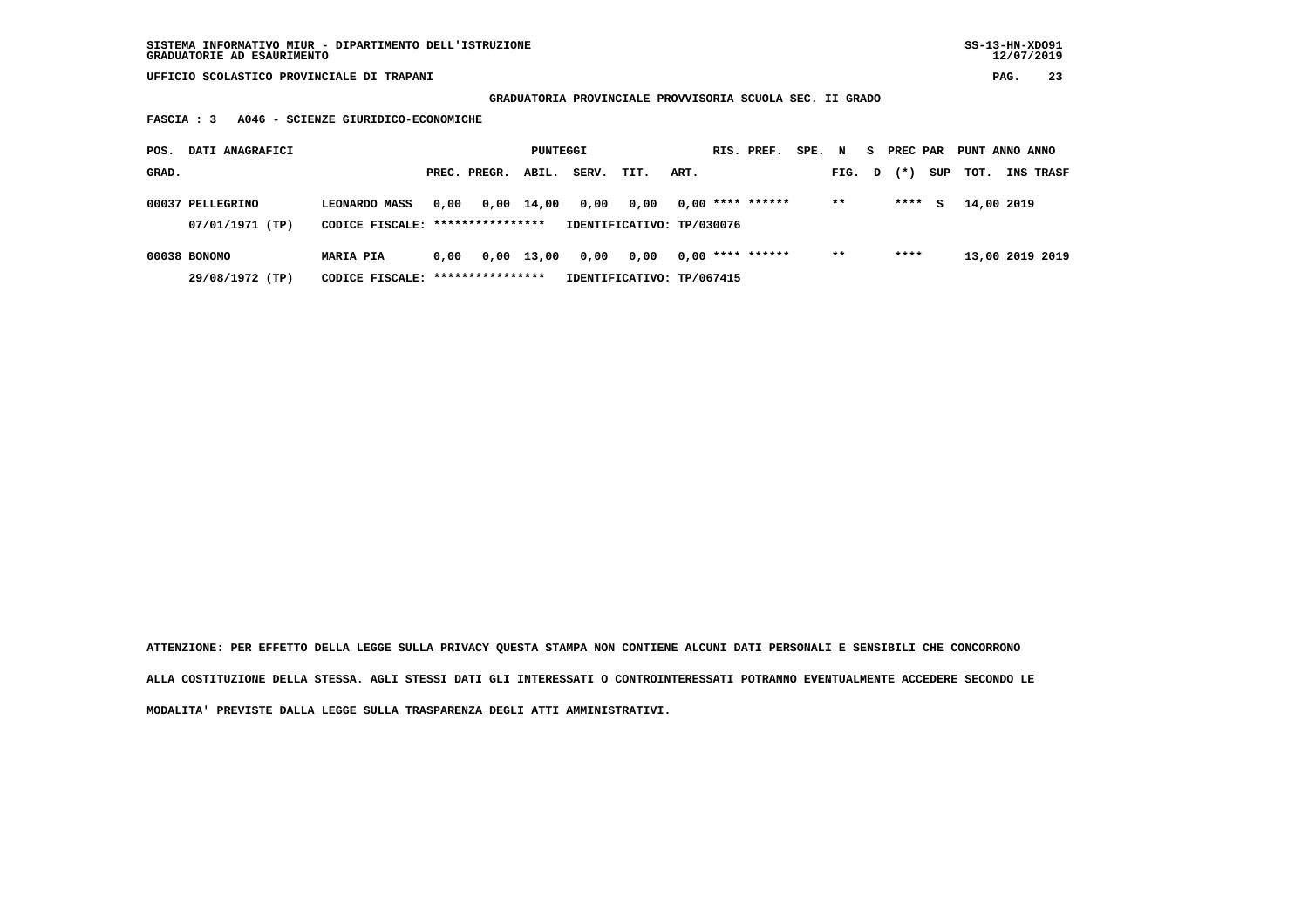| SISTEMA INFORMATIVO MIUR - DIPARTIMENTO DELL'ISTRUZIONE<br>GRADUATORIE AD ESAURIMENTO |                                   |                           |                                                          |                         | $SS-13-HN-XDO91$<br>12/07/2019 |  |  |  |  |  |  |  |  |
|---------------------------------------------------------------------------------------|-----------------------------------|---------------------------|----------------------------------------------------------|-------------------------|--------------------------------|--|--|--|--|--|--|--|--|
| UFFICIO SCOLASTICO PROVINCIALE DI TRAPANI                                             |                                   |                           |                                                          |                         | 24<br>PAG.                     |  |  |  |  |  |  |  |  |
|                                                                                       |                                   |                           | GRADUATORIA PROVINCIALE PROVVISORIA SCUOLA SEC. II GRADO |                         |                                |  |  |  |  |  |  |  |  |
| A046 - SCIENZE GIURIDICO-ECONOMICHE<br>FASCIA : 4                                     |                                   |                           |                                                          |                         |                                |  |  |  |  |  |  |  |  |
| DATI ANAGRAFICI<br>POS.                                                               | PUNTEGGI                          |                           | RIS. PREF.<br>SPE. N                                     | S PREC PAR              | PUNT ANNO ANNO                 |  |  |  |  |  |  |  |  |
| GRAD.                                                                                 | PREC. PREGR.<br>ABIL.             | SERV.<br>TIT.<br>ART.     |                                                          | SUP<br>$(* )$<br>FIG. D | TOT.<br><b>INS TRASF</b>       |  |  |  |  |  |  |  |  |
| 00039 CATANZARO<br>MATTIA CRISTI                                                      | 0,00 18,00<br>0,00                | 60,00<br>0,00             | $0.00$ **** ******                                       | $* *$<br>****<br>S.     | 78,00 2019                     |  |  |  |  |  |  |  |  |
| 27/08/1977 (TP)<br>т                                                                  | CODICE FISCALE: ***************** | IDENTIFICATIVO: TP/066511 |                                                          |                         |                                |  |  |  |  |  |  |  |  |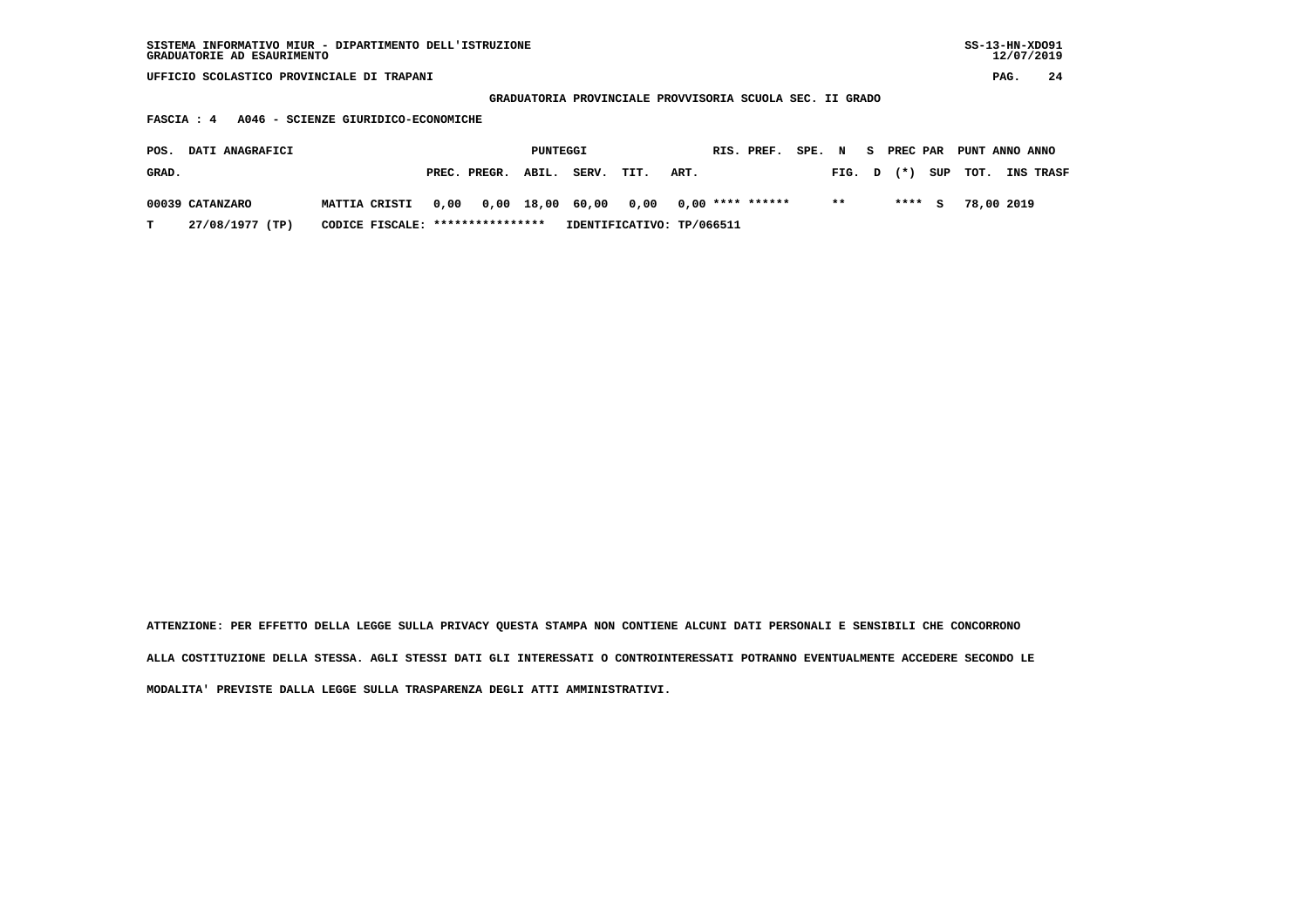| SISTEMA INFORMATIVO MIUR - DIPARTIMENTO DELL'ISTRUZIONE | SS-13-HN-XD091 |
|---------------------------------------------------------|----------------|
| GRADUATORIE AD ESAURIMENTO                              | 12/07/2019     |

 **GRADUATORIA PROVINCIALE PROVVISORIA SCUOLA SEC. II GRADO**

 **FASCIA : 3 A047 - SCIENZE MATEMATICHE APPLICATE**

| POS.  | <b>DATI ANAGRAFICI</b> |                                  |      |              | PUNTEGGI |                      |                           |      | RIS. PREF.       | SPE. N |        | - S | <b>PREC PAR</b> |          | PUNT ANNO ANNO |            |           |
|-------|------------------------|----------------------------------|------|--------------|----------|----------------------|---------------------------|------|------------------|--------|--------|-----|-----------------|----------|----------------|------------|-----------|
| GRAD. |                        |                                  |      | PREC. PREGR. | ABIL.    | SERV.                | TIT.                      | ART. |                  |        | FIG. D |     | $(* )$          |          | SUP TOT.       |            | INS TRASF |
|       | 00001 GIACALONE        | LOREDANA                         | 0.00 |              |          | 0,00 13,00 0,00 3,00 |                           |      | 0,00 **** ****** |        | $* *$  |     | ****            | <b>S</b> |                | 16,00 2019 |           |
|       | 15/01/1971 (TP)        | CODICE FISCALE: **************** |      |              |          |                      | IDENTIFICATIVO: TP/029669 |      |                  |        |        |     |                 |          |                |            |           |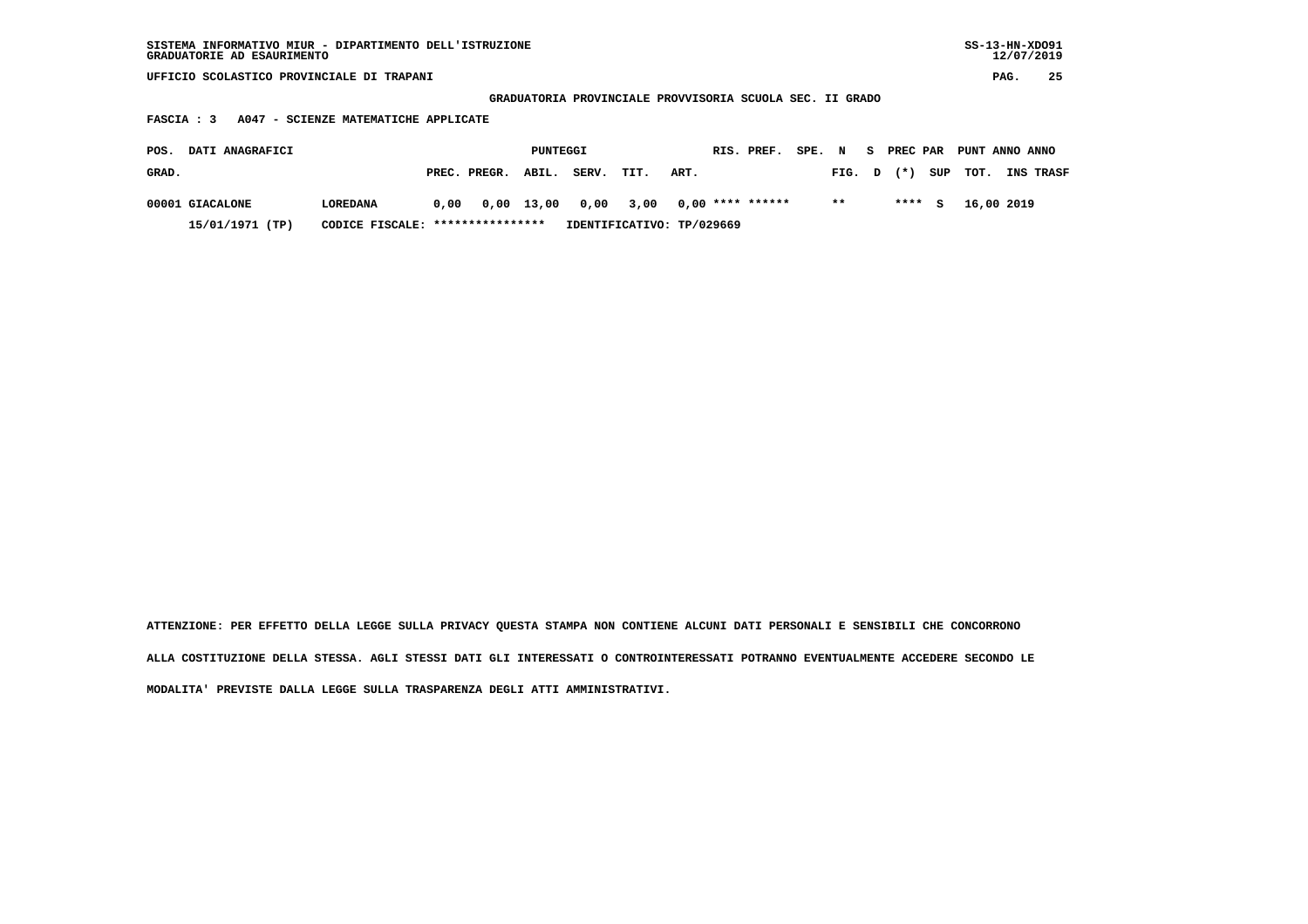**GRADUATORIA PROVINCIALE PROVVISORIA SCUOLA SEC. II GRADO**

 **FASCIA : 3 A048 - SCIENZE MOTORIE E SPORTIVE NEGLI ISTITUTI DI ISTRUZIONE SECONDARIA DI II GRADO**

| POS.  | <b>DATI ANAGRAFICI</b> |                                  |  |                                              | PUNTEGGI |                           |      |      | RIS. PREF. | SPE. N |        | S PREC PAR | PUNT ANNO ANNO |                  |
|-------|------------------------|----------------------------------|--|----------------------------------------------|----------|---------------------------|------|------|------------|--------|--------|------------|----------------|------------------|
| GRAD. |                        |                                  |  | PREC. PREGR. ABIL.                           |          | SERV.                     | TIT. | ART. |            |        | FIG. D |            | $(*)$ SUP TOT. | <b>INS TRASF</b> |
|       | 00001 BOLOGNA          | <b>VINCENZA</b>                  |  | $0.00$ 3.00 14.00 0.00 3.00 0.00 **** ****** |          |                           |      |      |            |        | $* *$  | **** S     | 20,00 2000     |                  |
|       | 24/02/1962 (TP)        | CODICE FISCALE: **************** |  |                                              |          | IDENTIFICATIVO: TP/020388 |      |      |            |        |        |            |                |                  |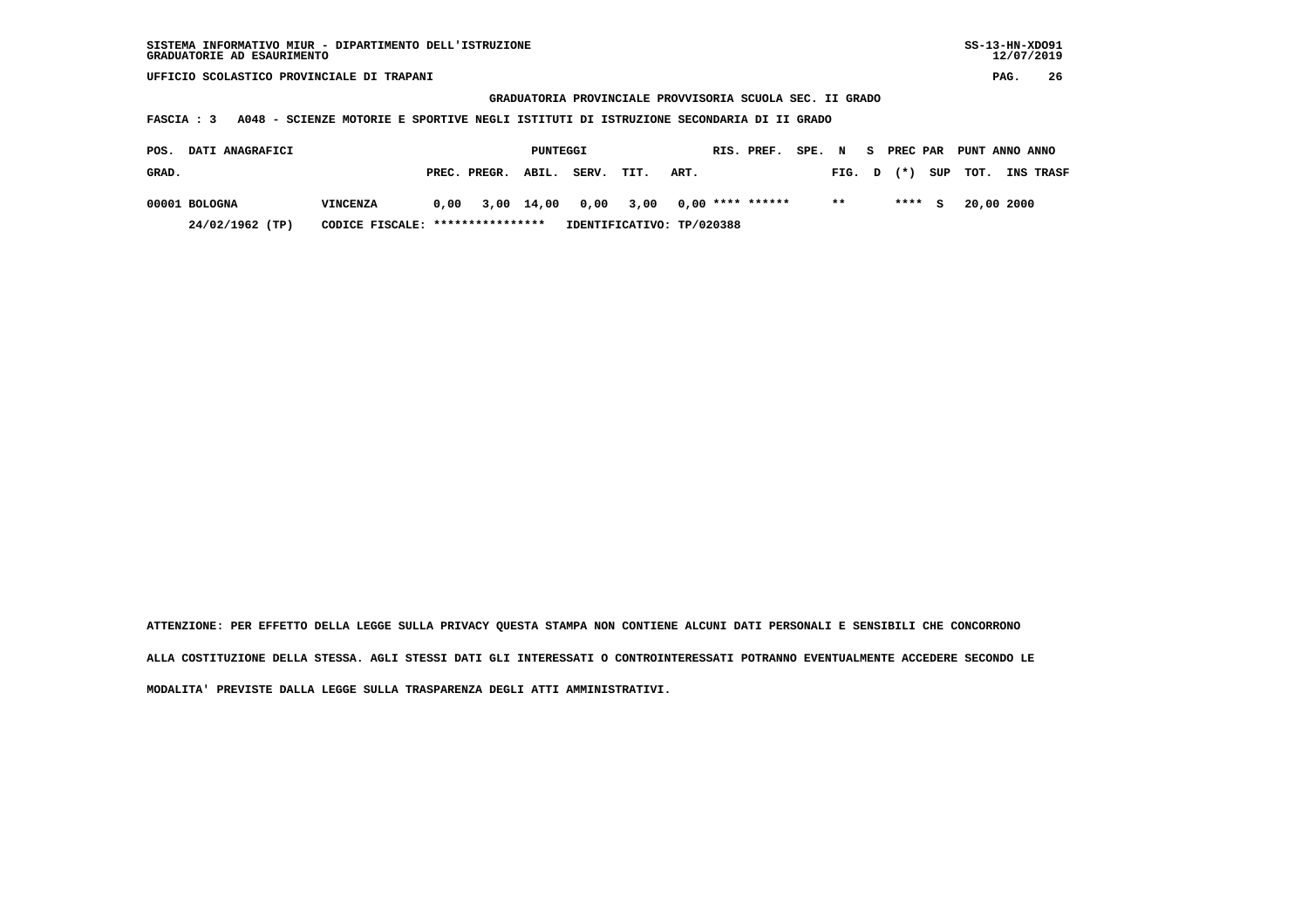| SISTEMA INFORMATIVO MIUR - DIPARTIMENTO DELL'ISTRUZIONE<br>GRADUATORIE AD ESAURIMENTO |                 |      |                  |              |       |                                                          |      |                    |  |        |    |          |     |                | $SS-13-HN-XDO91$<br>12/07/2019 |    |
|---------------------------------------------------------------------------------------|-----------------|------|------------------|--------------|-------|----------------------------------------------------------|------|--------------------|--|--------|----|----------|-----|----------------|--------------------------------|----|
| UFFICIO SCOLASTICO PROVINCIALE DI TRAPANI                                             |                 |      |                  |              |       |                                                          |      |                    |  |        |    |          |     |                | PAG.                           | 27 |
|                                                                                       |                 |      |                  |              |       | GRADUATORIA PROVINCIALE PROVVISORIA SCUOLA SEC. II GRADO |      |                    |  |        |    |          |     |                |                                |    |
| A050 - SCIENZE NATURALI, CHIMICHE E BIOLOGICHE<br><b>FASCIA : 3</b>                   |                 |      |                  |              |       |                                                          |      |                    |  |        |    |          |     |                |                                |    |
| DATI ANAGRAFICI<br>POS.                                                               |                 |      |                  | PUNTEGGI     |       |                                                          |      | RIS. PREF.         |  | SPE. N | S. | PREC PAR |     | PUNT ANNO ANNO |                                |    |
| GRAD.                                                                                 |                 |      | PREC. PREGR.     | ABIL.        | SERV. | TIT.                                                     | ART. |                    |  | FIG.   | D  | $(* )$   | SUP | TOT.           | INS TRASF                      |    |
| 00001 PIPITONE                                                                        | <b>ANTONIO</b>  | 0,00 |                  | $6,00$ 13,00 | 0,00  | 0,00                                                     |      | $0.00$ **** ****** |  | $* *$  | x  | **** S   |     | 19,00 2019     |                                |    |
| 13/10/1967 (TP)                                                                       | CODICE FISCALE: |      | **************** |              |       | IDENTIFICATIVO: TP/030089                                |      |                    |  |        |    |          |     |                |                                |    |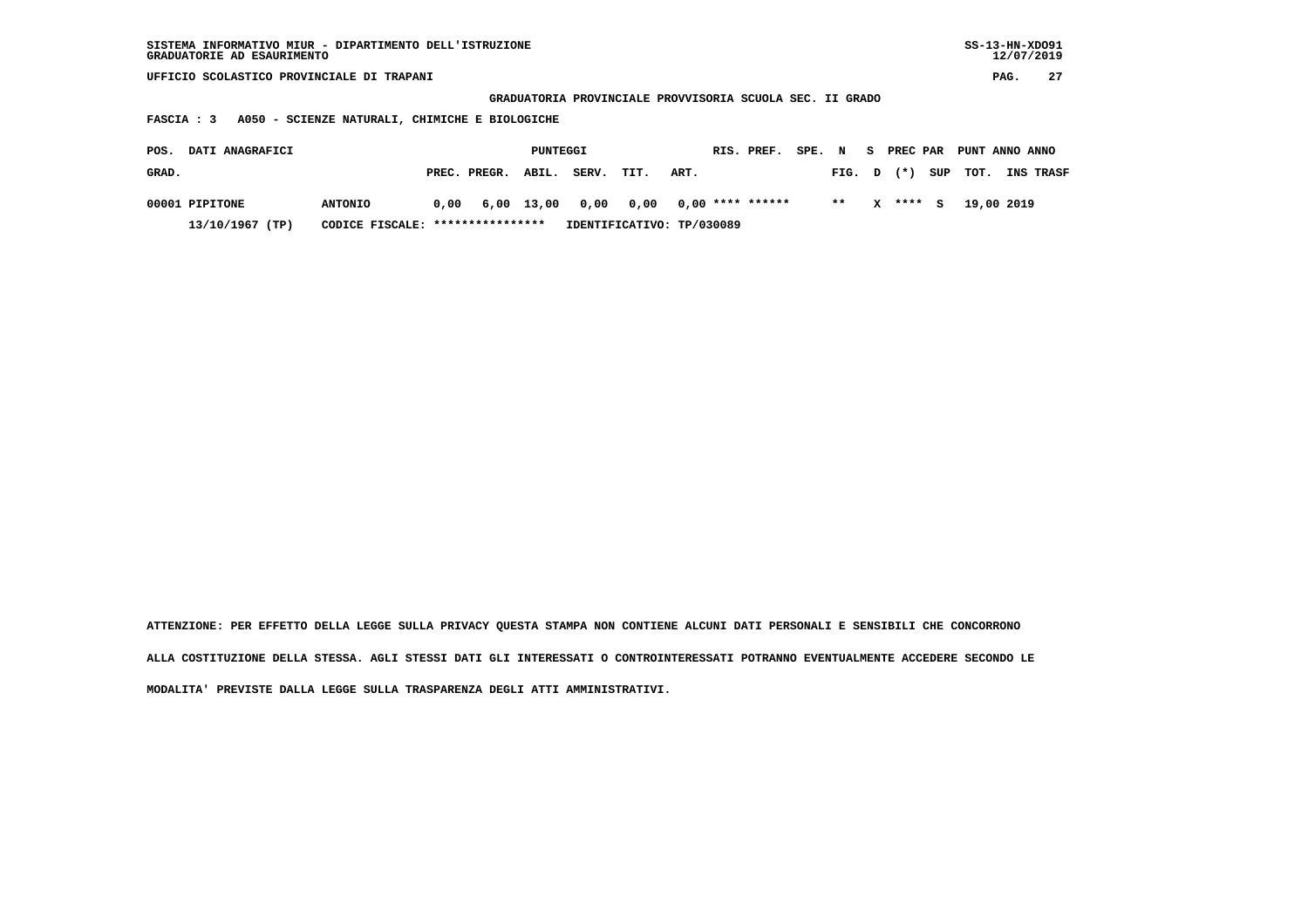**GRADUATORIA PROVINCIALE PROVVISORIA SCUOLA SEC. II GRADO**

 **FASCIA : 3 A051 - SCIENZE, TECNOLOGIE E TECNICHE AGRARIE**

| POS.  | DATI ANAGRAFICI                    |                                                    |      |              | PUNTEGGI   |       |                                   |      | RIS. PREF.         | SPE. N |        | S. | PREC PAR |     | PUNT ANNO ANNO |                  |
|-------|------------------------------------|----------------------------------------------------|------|--------------|------------|-------|-----------------------------------|------|--------------------|--------|--------|----|----------|-----|----------------|------------------|
| GRAD. |                                    |                                                    |      | PREC. PREGR. | ABIL.      | SERV. | TIT.                              | ART. |                    |        | FIG. D |    | $(* )$   | SUP | тот.           | <b>INS TRASF</b> |
|       | 00001 GIACALONE<br>20/09/1968 (TP) | GIOVANNI SERG<br>CODICE FISCALE: ***************** | 0.00 |              | 5,00 14,00 | 0,00  | 0.00<br>IDENTIFICATIVO: TP/067418 |      | $0.00$ **** ****** |        | $***$  |    | ****     | s   |                | 19,00 2019 2019  |
|       | 00002 ANGILERI<br>18/09/1969 (CT)  | <b>DANIELE</b><br>CODICE FISCALE: **************** | 0.00 |              | 0,00 14,00 | 0,00  | 0.00<br>IDENTIFICATIVO: TP/031602 |      | $0.00$ **** ****** |        | $* *$  |    | ****     | s   | 14,00 2019     |                  |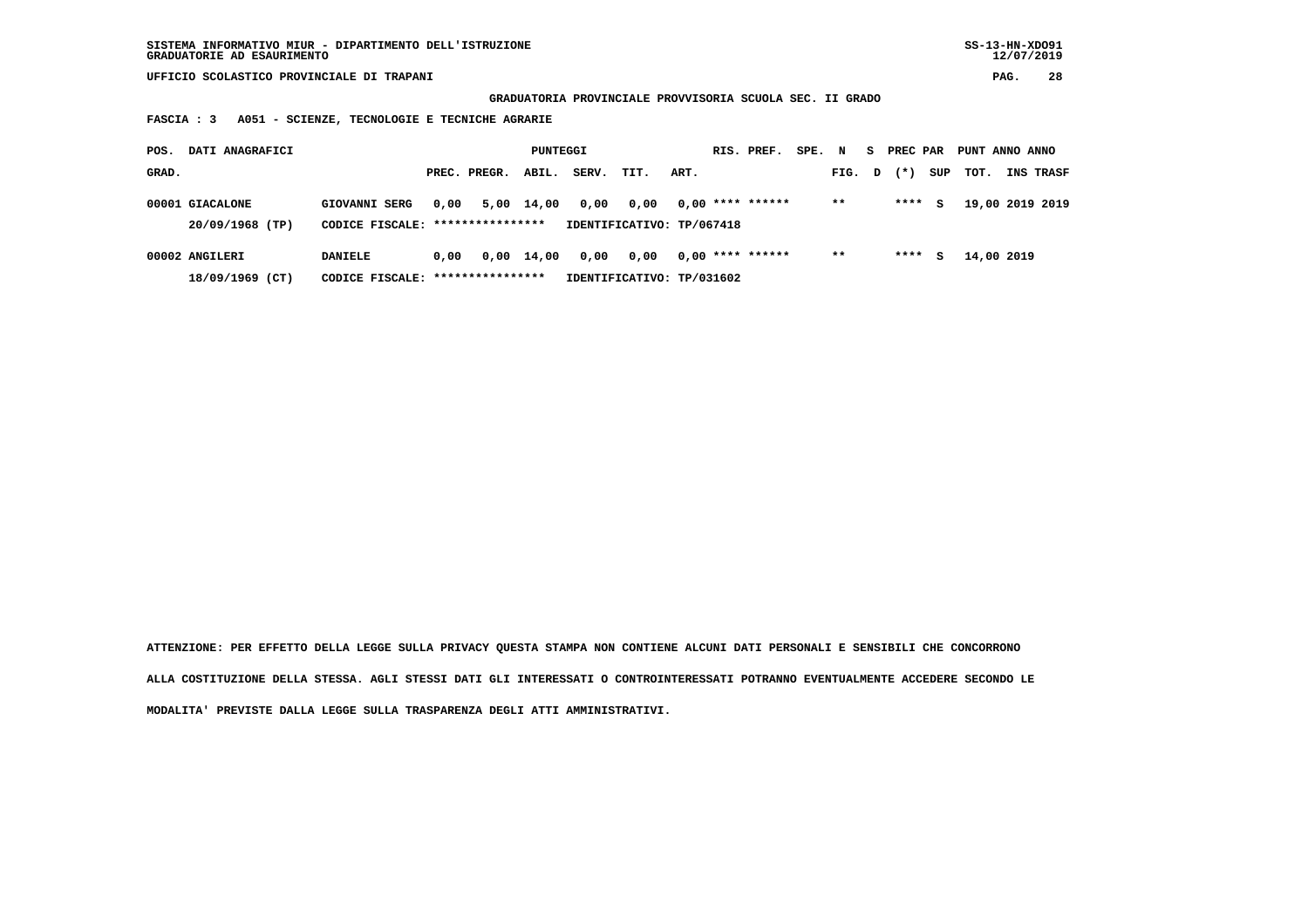| SISTEMA INFORMATIVO MIUR - DIPARTIMENTO DELL'ISTRUZIONE<br>GRADUATORIE AD ESAURIMENTO |                         |  |                  |          |       |                                                          |                    |  |            |        |        |          |          |     | $SS-13-HN-XDO91$ | 12/07/2019 |                  |
|---------------------------------------------------------------------------------------|-------------------------|--|------------------|----------|-------|----------------------------------------------------------|--------------------|--|------------|--------|--------|----------|----------|-----|------------------|------------|------------------|
| UFFICIO SCOLASTICO PROVINCIALE DI TRAPANI                                             |                         |  |                  |          |       |                                                          |                    |  |            |        |        |          |          |     |                  | PAG.       | 29               |
|                                                                                       |                         |  |                  |          |       | GRADUATORIA PROVINCIALE PROVVISORIA SCUOLA SEC. II GRADO |                    |  |            |        |        |          |          |     |                  |            |                  |
| FASCIA : 3                                                                            | A054 - STORIA DELL'ARTE |  |                  |          |       |                                                          |                    |  |            |        |        |          |          |     |                  |            |                  |
| DATI ANAGRAFICI<br>POS.                                                               |                         |  |                  | PUNTEGGI |       |                                                          |                    |  | RIS. PREF. | SPE. N |        | <b>S</b> | PREC PAR |     | PUNT ANNO ANNO   |            |                  |
| GRAD.                                                                                 |                         |  | PREC. PREGR.     | ABIL.    | SERV. | TIT.                                                     | ART.               |  |            |        | FIG. D |          | $(* )$   | SUP | тот.             |            | <b>INS TRASF</b> |
| 00001 DIA                                                                             | <b>MARIA LUIGIA</b>     |  | 0,00 87,00 13,00 |          | 60,00 | 0,00                                                     | $0.00$ **** ****** |  |            |        | $* *$  |          | ****     | s   | 160,00 2002      |            |                  |
| 13/11/1969 (PA)                                                                       | CODICE FISCALE:         |  | **************** |          |       | IDENTIFICATIVO: TP/029141                                |                    |  |            |        |        |          |          |     |                  |            |                  |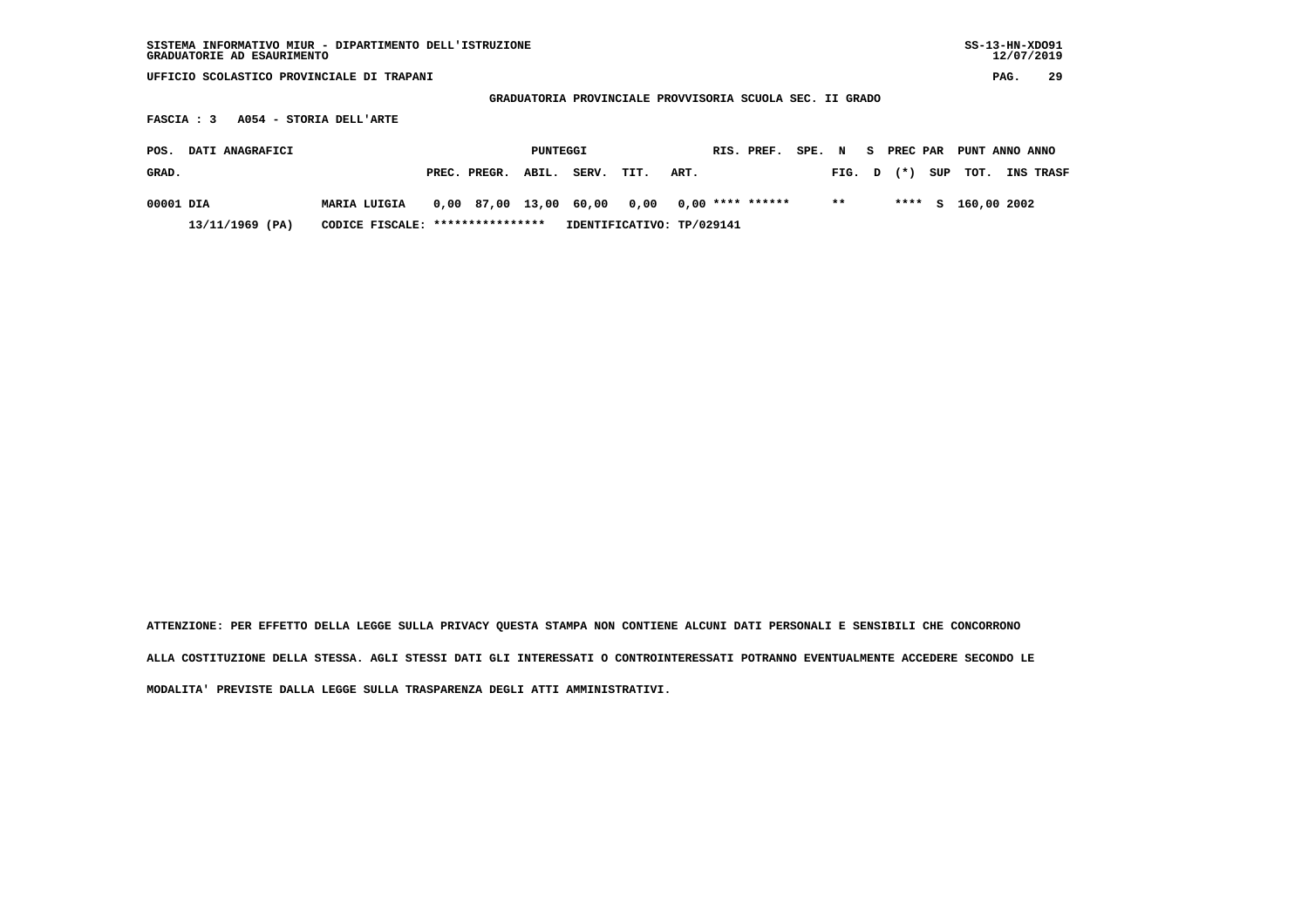| SISTEMA INFORMATIVO MIUR - DIPARTIMENTO DELL'ISTRUZIONE<br>GRADUATORIE AD ESAURIMENTO |                                                             |              |                                                          |       |      |      |             |        |       |   |            |     |                |            | $SS-13-HN-XDO91$<br>12/07/2019 |
|---------------------------------------------------------------------------------------|-------------------------------------------------------------|--------------|----------------------------------------------------------|-------|------|------|-------------|--------|-------|---|------------|-----|----------------|------------|--------------------------------|
| UFFICIO SCOLASTICO PROVINCIALE DI TRAPANI                                             |                                                             |              |                                                          |       |      |      |             |        |       |   |            |     |                | PAG.       | 30                             |
|                                                                                       |                                                             |              | GRADUATORIA PROVINCIALE PROVVISORIA SCUOLA SEC. II GRADO |       |      |      |             |        |       |   |            |     |                |            |                                |
| FASCIA : 1                                                                            | A066 - TRATTAMENTO TESTI, DATI ED APPLICAZIONI. INFORMATICA |              |                                                          |       |      |      |             |        |       |   |            |     |                |            |                                |
| DATI ANAGRAFICI<br>POS.                                                               |                                                             |              | PUNTEGGI                                                 |       |      |      | RIS. PREF.  | SPE. N |       |   | S PREC PAR |     | PUNT ANNO ANNO |            |                                |
| GRAD.                                                                                 |                                                             | PREC. PREGR. | ABIL.                                                    | SERV. | TIT. | ART. |             |        | FIG.  | D | $(* )$     | SUP | TOT.           |            | <b>INS TRASF</b>               |
| 00001 MANFRE'                                                                         | 62,00<br>MARIA                                              | 0,00         | 0,00                                                     | 0,00  | 0,00 | 0,00 | **** ****** |        | $* *$ |   | ****       | s   |                | 62,00 2000 |                                |

 **09/02/1961 (TP) CODICE FISCALE: \*\*\*\*\*\*\*\*\*\*\*\*\*\*\*\* IDENTIFICATIVO: TP/002534**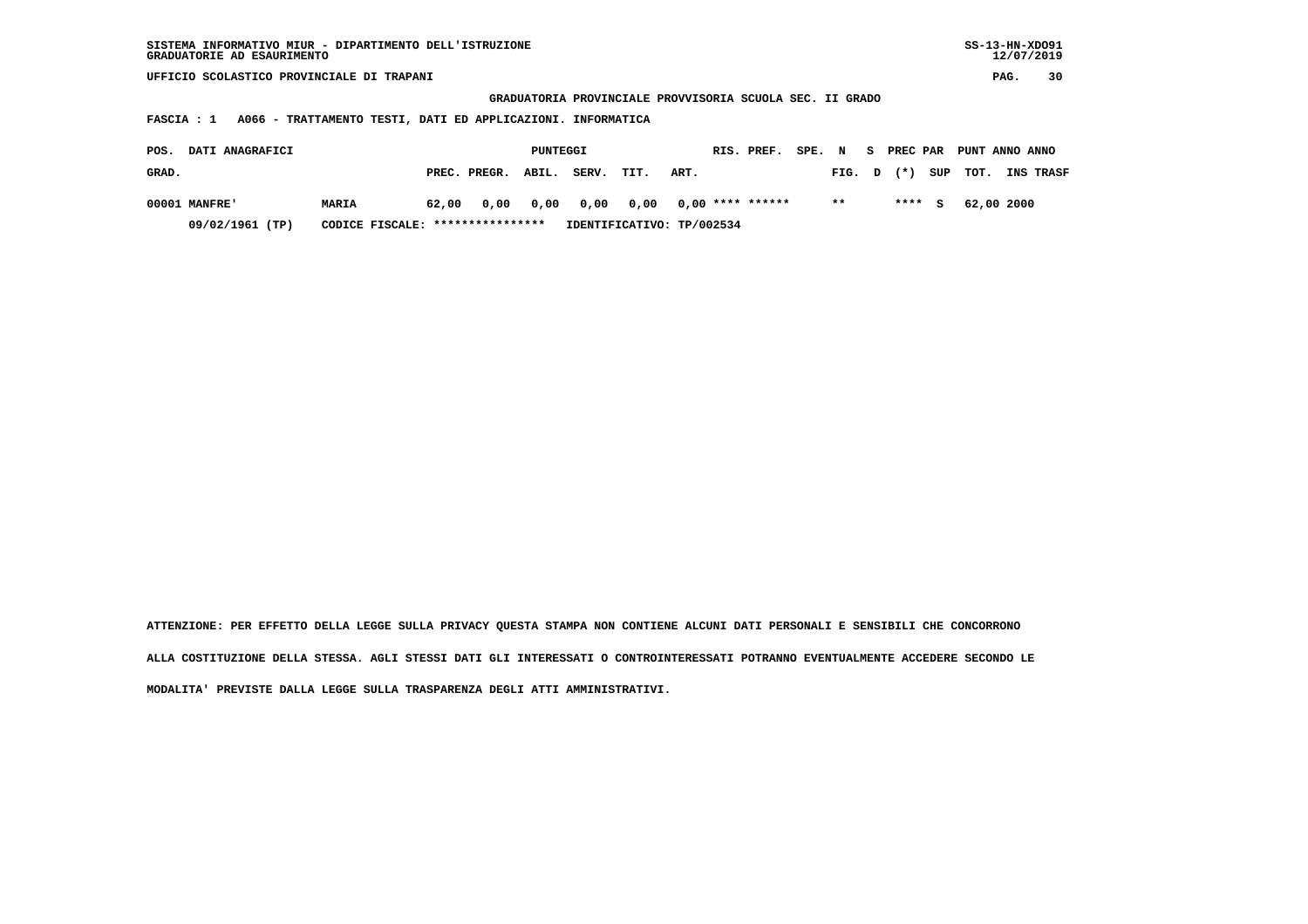**SISTEMA INFORMATIVO MIUR - DIPARTIMENTO DELL'ISTRUZIONE SS-13-HN-XDO91 GRADUATORIE AD ESAURIMENTO 12/07/2019**

 **UFFICIO SCOLASTICO PROVINCIALE DI TRAPANI PAG. 31**

 **GRADUATORIA PROVINCIALE PROVVISORIA SCUOLA SEC. II GRADO**

 **FASCIA : 3 A066 - TRATTAMENTO TESTI, DATI ED APPLICAZIONI. INFORMATICA**

| POS.  | DATI ANAGRAFICI                    |                                                       |      |                   | PUNTEGGI |       |                                   |      | RIS. PREF.         | SPE. N |        | S PREC PAR |     | PUNT ANNO ANNO |                  |
|-------|------------------------------------|-------------------------------------------------------|------|-------------------|----------|-------|-----------------------------------|------|--------------------|--------|--------|------------|-----|----------------|------------------|
| GRAD. |                                    |                                                       |      | PREC. PREGR.      | ABIL.    | SERV. | TIT.                              | ART. |                    |        | FIG. D | $(* )$     | SUP | тот.           | <b>INS TRASF</b> |
|       | 00002 TORTORICI<br>18/06/1953 (TP) | LUCIA<br>CODICE FISCALE: *****************            |      | 0,00 162,00 13,00 |          | 36,00 | 0,00<br>IDENTIFICATIVO: TP/031654 |      | $0,00$ **** ****** |        | $* *$  | ****       | s   | 211,00 2004    |                  |
|       | 00003 AGOSTA<br>$10/08/1953$ (TP)  | <b>GIUSEPPA</b><br>CODICE FISCALE: *****************  |      | 0,00 112,00       | 18,00    | 58,00 | 0,00<br>IDENTIFICATIVO: TP/029008 |      | $0.00$ **** ****** |        | $* *$  | ****       | s   | 188,00 2002    |                  |
|       | 00004 ANGELO<br>14/12/1974 (TP)    | <b>ALESSANDRO</b><br>CODICE FISCALE: **************** | 0.00 | 0,00              | 16,00    | 8,00  | 0.00<br>IDENTIFICATIVO: TP/326391 |      | $0,00$ **** ****** |        | $**$   | ****       | s   | 24,00 2019     |                  |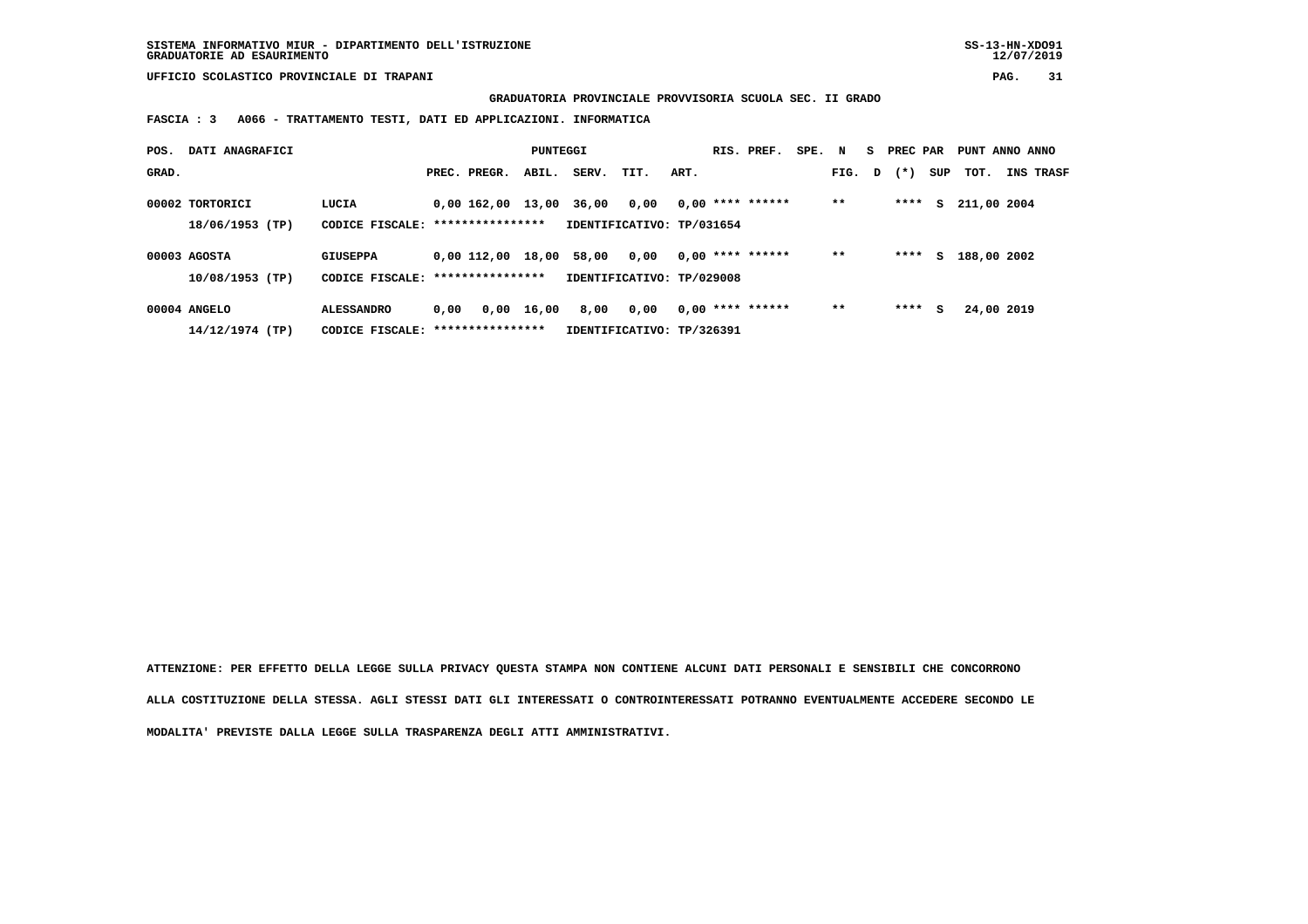**GRADUATORIA PROVINCIALE PROVVISORIA SCUOLA SEC. II GRADO**

 **FASCIA : 3 AA24 - LINGUE E CULTURE STRANIERE NEGLI ISTITUTI DI ISTRUZIONE DI II GRADO (FRANCESE)**

| POS.     | DATI ANAGRAFICI                      |                                                    |      |                    | PUNTEGGI           |                                   |                                   |      | RIS. PREF.         | SPE. N |        | S PREC PAR |     | PUNT ANNO ANNO |                  |
|----------|--------------------------------------|----------------------------------------------------|------|--------------------|--------------------|-----------------------------------|-----------------------------------|------|--------------------|--------|--------|------------|-----|----------------|------------------|
| GRAD.    |                                      |                                                    |      | PREC. PREGR.       | ABIL.              | SERV.                             | TIT.                              | ART. |                    |        | FIG. D | $(* )$     | SUP | тот.           | <b>INS TRASF</b> |
|          | 00001 CALTAGIRONE<br>04/01/1966 (TP) | <b>ANGELA</b><br>CODICE FISCALE: ***************** |      | 0,00 59,00 15,00   |                    | 62,00                             | 0.00<br>IDENTIFICATIVO: TP/020448 |      | $0.00$ **** ****** |        | $* *$  | ****       |     | S 136,00 2000  |                  |
| 00002 RE | 06/01/1964 (TP)                      | DANIELA RITA<br>CODICE FISCALE: *****************  |      | $0,00$ 37,00 14,00 |                    | 0,00<br>IDENTIFICATIVO: TP/021544 | 0,00                              |      | $0.00$ **** ****** |        | $**$   | ****       | s   | 51,00 2000     |                  |
|          | 00003 GRAMMATICO                     | <b>GIUSEPPA</b>                                    |      | $0,00$ 35,00 13,00 |                    | 0,00                              | 0,00                              |      | $0,00$ **** ****** |        | $**$   | ****       | s   | 48,00 2002     |                  |
|          | 15/03/1964 (TP)                      | CODICE FISCALE: ****************                   |      |                    |                    | IDENTIFICATIVO: TP/029779         |                                   |      |                    |        |        |            |     |                |                  |
|          | 00004 CANINO                         | MARIA                                              | 0,00 |                    | $0,00 \quad 14,00$ | 0,00                              | 3,00                              |      | $0,00$ **** ****** |        | $**$   | ****       | s   | 17,00 2003     |                  |
|          | 31/08/1960 (TP)                      | CODICE FISCALE: *****************                  |      |                    |                    |                                   | IDENTIFICATIVO: TP/029073         |      |                    |        |        |            |     |                |                  |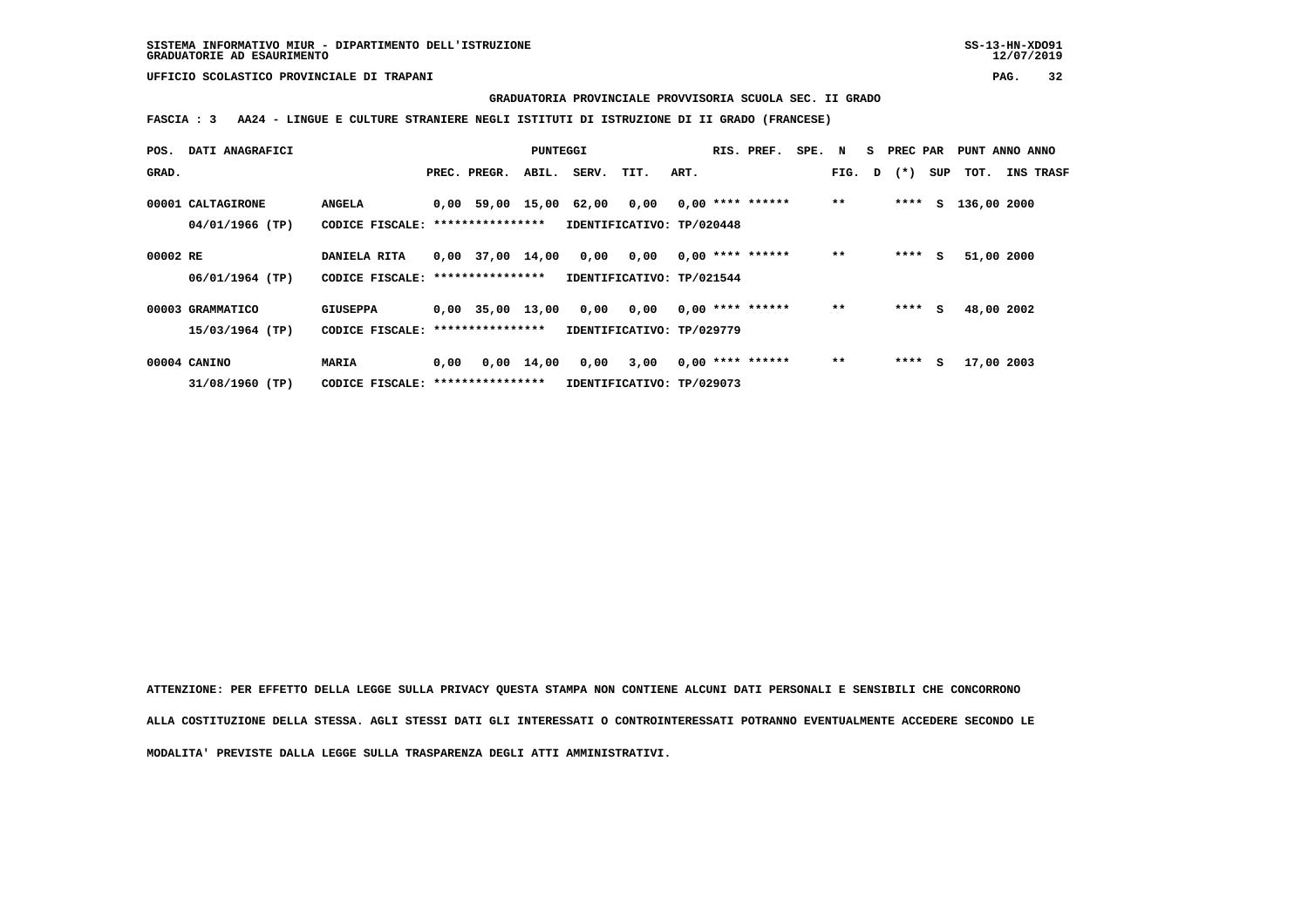## **GRADUATORIA PROVINCIALE PROVVISORIA SCUOLA SEC. II GRADO**

 **FASCIA : 4 AA24 - LINGUE E CULTURE STRANIERE NEGLI ISTITUTI DI ISTRUZIONE DI II GRADO (FRANCESE)**

| POS.  | <b>DATI ANAGRAFICI</b> |                                  |  |                                            | PUNTEGGI |       |                           |      | RIS. PREF. SPE. N S PREC PAR PUNT ANNO ANNO |      |         |                         |                  |
|-------|------------------------|----------------------------------|--|--------------------------------------------|----------|-------|---------------------------|------|---------------------------------------------|------|---------|-------------------------|------------------|
| GRAD. |                        |                                  |  | PREC. PREGR. ABIL.                         |          | SERV. | TIT.                      | ART. |                                             |      |         | FIG. $D$ $(*)$ SUP TOT. | <b>INS TRASF</b> |
|       | 00005 MONTALBANO       | <b>MARIA FRANCES</b>             |  | 0,00 0,00 15,00 0,00 0,00 0,00 **** ****** |          |       |                           |      |                                             | $**$ | $***$ S | 15,00 2019              |                  |
| T.    | 19/09/1979 (PA)        | CODICE FISCALE: **************** |  |                                            |          |       | IDENTIFICATIVO: TP/066033 |      |                                             |      |         |                         |                  |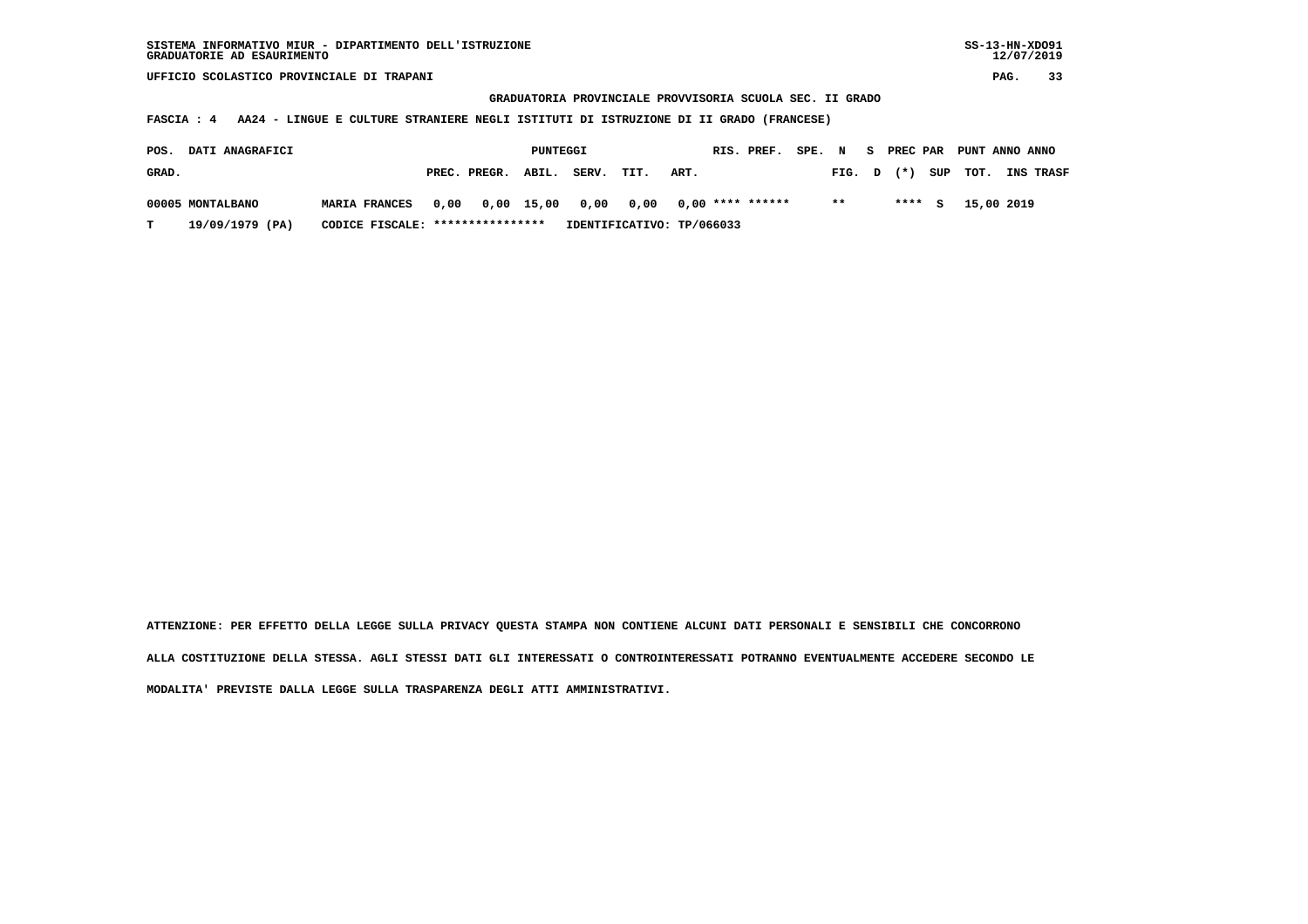**GRADUATORIA PROVINCIALE PROVVISORIA SCUOLA SEC. II GRADO**

 **FASCIA : 3 AB24 - LINGUE E CULTURE STRANIERE NEGLI ISTITUTI DI ISTRUZIONE DI II GRADO (INGLESE)**

| POS.     | DATI ANAGRAFICI   |                                   |      |                   | PUNTEGGI |       |                           |      | RIS. PREF.         | SPE. | N      | PREC PAR |     | PUNT ANNO ANNO   |                  |
|----------|-------------------|-----------------------------------|------|-------------------|----------|-------|---------------------------|------|--------------------|------|--------|----------|-----|------------------|------------------|
| GRAD.    |                   |                                   |      | PREC. PREGR.      | ABIL.    | SERV. | TIT.                      | ART. |                    |      | FIG. D | $(*)$    | SUP | TOT.             | <b>INS TRASF</b> |
|          | 00001 TUMBARELLO  | <b>ROSALBA</b>                    |      | 0,00 135,00 14,00 |          | 60.00 | 0,00                      |      | $0,00$ **** ****** |      | $**$   | ****     | s   | 209,00 2007 2007 |                  |
|          | 10/10/1970 (TP)   | CODICE FISCALE: ****************  |      |                   |          |       | IDENTIFICATIVO: TP/034217 |      |                    |      |        |          |     |                  |                  |
|          | 00002 CALTAGIRONE | <b>ANGELA</b>                     |      | 0.00 114.00       | 16,00    | 0,00  | 0,00                      |      | $0.00$ **** ****** |      | $* *$  | ****     | s   | 130,00 2000      |                  |
|          | 04/01/1966 (TP)   | CODICE FISCALE: ***************** |      |                   |          |       | IDENTIFICATIVO: TP/020448 |      |                    |      |        |          |     |                  |                  |
| 00003 RE |                   | DANIELA RITA                      | 0.00 | 28,00             | 13,00    | 0,00  | 0.00                      |      | $0.00$ **** ****** |      | $* *$  | ****     | s   | 41,00 2000       |                  |
|          | 06/01/1964 (TP)   | CODICE FISCALE: ****************  |      |                   |          |       | IDENTIFICATIVO: TP/021544 |      |                    |      |        |          |     |                  |                  |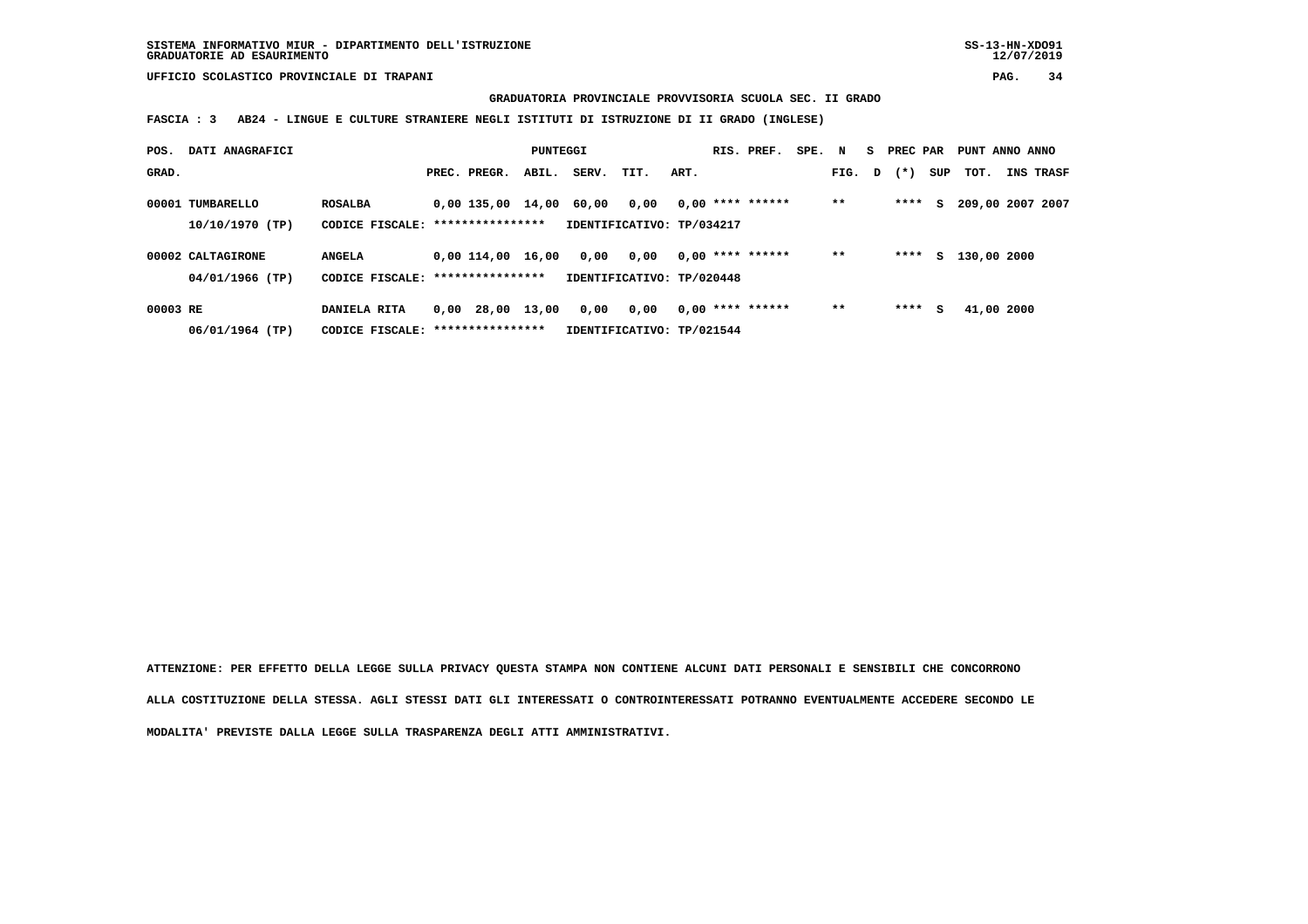| SISTEMA INFORMATIVO MIUR - DIPARTIMENTO DELL'ISTRUZIONE<br>GRADUATORIE AD ESAURIMENTO |                                   |      |              |            |       |                           |      |  |                    |        |        | $SS-13-HN-XDO91$<br>12/07/2019 |        |     |                           |  |                  |
|---------------------------------------------------------------------------------------|-----------------------------------|------|--------------|------------|-------|---------------------------|------|--|--------------------|--------|--------|--------------------------------|--------|-----|---------------------------|--|------------------|
| UFFICIO SCOLASTICO PROVINCIALE DI TRAPANI                                             |                                   |      |              |            |       |                           |      |  |                    |        |        |                                | PAG.   | 35  |                           |  |                  |
| GRADUATORIA PROVINCIALE PROVVISORIA SCUOLA SEC. II GRADO                              |                                   |      |              |            |       |                           |      |  |                    |        |        |                                |        |     |                           |  |                  |
| B011 - LABORATORI DI SCIENZE E TECNOLOGIE AGRARIE<br>FASCIA : 3                       |                                   |      |              |            |       |                           |      |  |                    |        |        |                                |        |     |                           |  |                  |
|                                                                                       |                                   |      |              |            |       |                           |      |  |                    |        |        |                                |        |     |                           |  |                  |
| DATI ANAGRAFICI<br>POS.                                                               |                                   |      |              | PUNTEGGI   |       |                           |      |  | RIS. PREF.         | SPE. N |        |                                |        |     | S PREC PAR PUNT ANNO ANNO |  |                  |
| GRAD.                                                                                 |                                   |      | PREC. PREGR. | ABIL.      | SERV. | TIT.                      | ART. |  |                    |        | FIG. D |                                | $(* )$ | SUP | тот.                      |  | <b>INS TRASF</b> |
| 00001 PATTI                                                                           | <b>ANTONINO MARI</b>              | 0,00 |              | 0,00 15,00 | 0,00  | 0,00                      |      |  | $0.00$ **** ****** |        | $* *$  | x                              | ****   |     | 15,00 2002                |  |                  |
| 27/10/1969 (TP)                                                                       | CODICE FISCALE: ***************** |      |              |            |       | IDENTIFICATIVO: TP/030065 |      |  |                    |        |        |                                |        |     |                           |  |                  |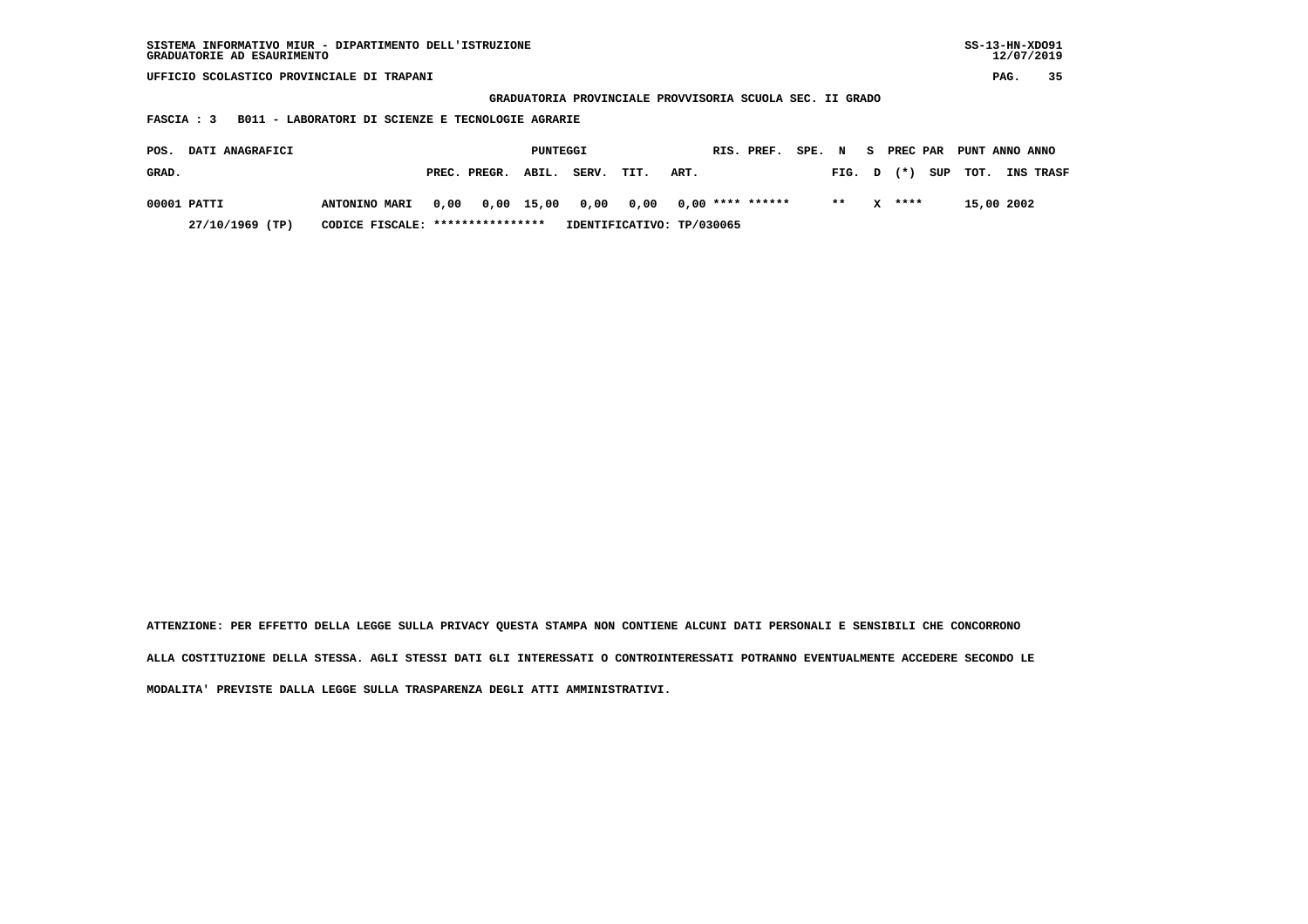| SISTEMA INFORMATIVO MIUR - DIPARTIMENTO DELL'ISTRUZIONE<br>GRADUATORIE AD ESAURIMENTO |                 |      |                  |          |                        |      |                           |            |  |        |        | $SS-13-HN-XDO91$<br>12/07/2019 |     |                |    |           |
|---------------------------------------------------------------------------------------|-----------------|------|------------------|----------|------------------------|------|---------------------------|------------|--|--------|--------|--------------------------------|-----|----------------|----|-----------|
| UFFICIO SCOLASTICO PROVINCIALE DI TRAPANI                                             |                 |      |                  |          |                        |      |                           |            |  |        |        |                                |     | PAG.           | 36 |           |
| GRADUATORIA PROVINCIALE PROVVISORIA SCUOLA SEC. II GRADO                              |                 |      |                  |          |                        |      |                           |            |  |        |        |                                |     |                |    |           |
| B011 - LABORATORI DI SCIENZE E TECNOLOGIE AGRARIE<br><b>FASCIA : 4</b>                |                 |      |                  |          |                        |      |                           |            |  |        |        |                                |     |                |    |           |
|                                                                                       |                 |      |                  |          |                        |      |                           |            |  |        |        |                                |     |                |    |           |
| DATI ANAGRAFICI<br>POS.                                                               |                 |      |                  | PUNTEGGI |                        |      |                           | RIS. PREF. |  | SPE. N |        | S PREC PAR                     |     | PUNT ANNO ANNO |    |           |
| GRAD.                                                                                 |                 |      | PREC. PREGR.     | ABIL.    | SERV.                  | TIT. | ART.                      |            |  |        | FIG. D | $(* )$                         | SUP | TOT.           |    | INS TRASF |
|                                                                                       |                 |      |                  |          |                        |      | $0,00$ **** ******        |            |  | $* *$  |        | $***$ S                        |     | 48,00 2019     |    |           |
| 00002 BERTOLINO                                                                       | <b>ANTONINO</b> | 0,00 |                  |          | 0,00 12,00 24,00 12,00 |      |                           |            |  |        |        |                                |     |                |    |           |
| 22/03/1983 (PA)<br>т                                                                  | CODICE FISCALE: |      | **************** |          |                        |      | IDENTIFICATIVO: TP/064343 |            |  |        |        |                                |     |                |    |           |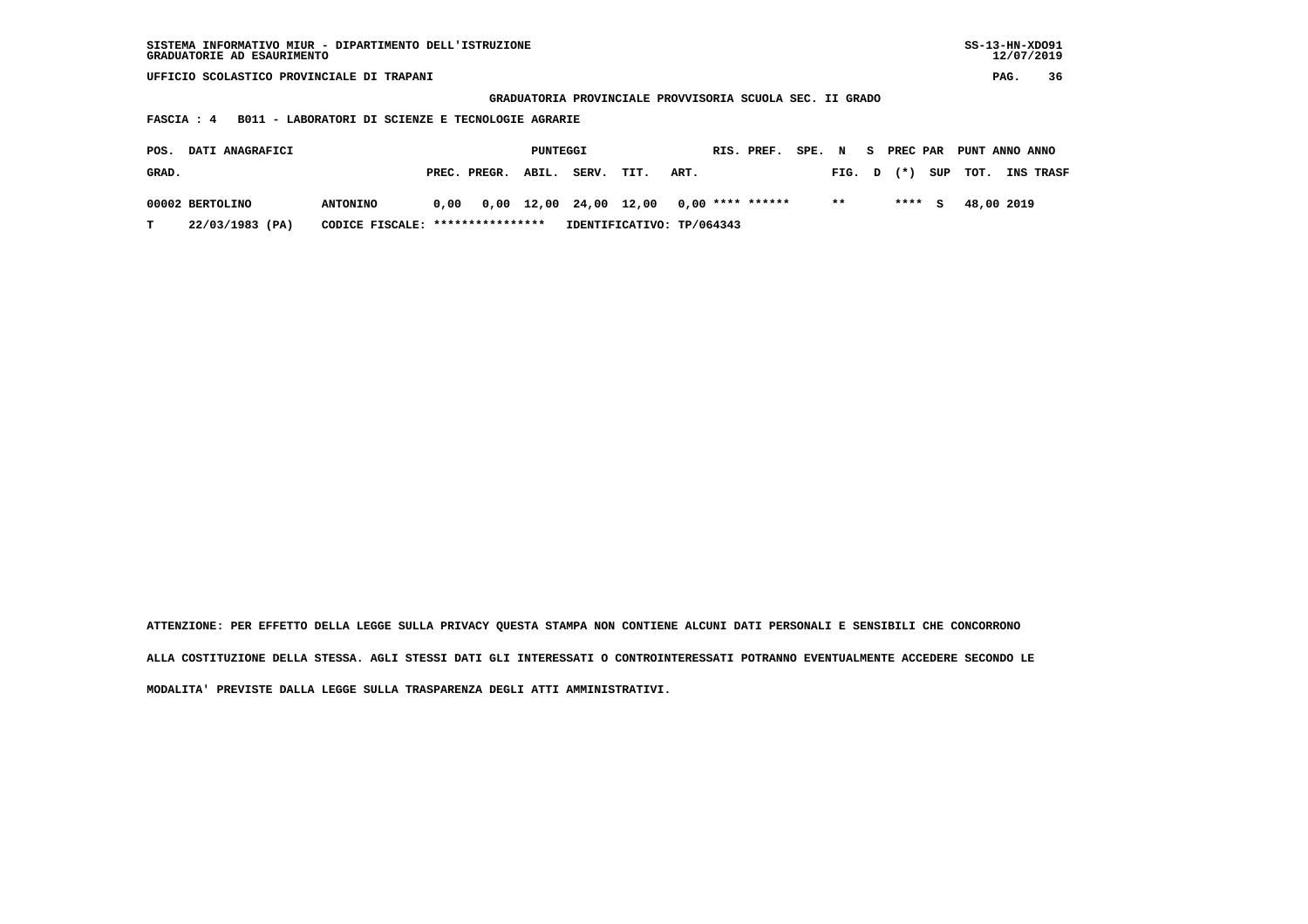| SISTEMA INFORMATIVO MIUR - DIPARTIMENTO DELL'ISTRUZIONE<br>GRADUATORIE AD ESAURIMENTO |                 |      |              |          |                    |                                                          |      |  |                    |        |       | $SS-13-HN-XDO91$<br>12/07/2019 |          |      |                |  |                  |
|---------------------------------------------------------------------------------------|-----------------|------|--------------|----------|--------------------|----------------------------------------------------------|------|--|--------------------|--------|-------|--------------------------------|----------|------|----------------|--|------------------|
| UFFICIO SCOLASTICO PROVINCIALE DI TRAPANI                                             |                 |      |              |          |                    |                                                          |      |  |                    |        |       |                                |          | PAG. | 37             |  |                  |
|                                                                                       |                 |      |              |          |                    | GRADUATORIA PROVINCIALE PROVVISORIA SCUOLA SEC. II GRADO |      |  |                    |        |       |                                |          |      |                |  |                  |
| B014 - LABORATORI DI SCIENZE E TECNOLOGIE DELLE COSTRUZIONI<br>FASCIA : 4             |                 |      |              |          |                    |                                                          |      |  |                    |        |       |                                |          |      |                |  |                  |
|                                                                                       |                 |      |              |          |                    |                                                          |      |  |                    |        |       |                                |          |      |                |  |                  |
| DATI ANAGRAFICI<br>POS.                                                               |                 |      |              | PUNTEGGI |                    |                                                          |      |  | RIS. PREF.         | SPE. N |       | S.                             | PREC PAR |      | PUNT ANNO ANNO |  |                  |
| GRAD.                                                                                 |                 |      | PREC. PREGR. | ABIL.    | SERV.              | TIT.                                                     | ART. |  |                    |        | FIG.  | D                              | $(* )$   | SUP  | TOT.           |  | <b>INS TRASF</b> |
| 00001 RIGGIO                                                                          | <b>GIUSEPPE</b> | 0.00 |              |          | $0,00$ 15,00 24,00 | 0,00                                                     |      |  | $0,00$ **** ****** |        | $***$ |                                | ****     |      | 39,00 2019     |  |                  |
|                                                                                       |                 |      |              |          |                    |                                                          |      |  |                    |        |       |                                |          |      |                |  |                  |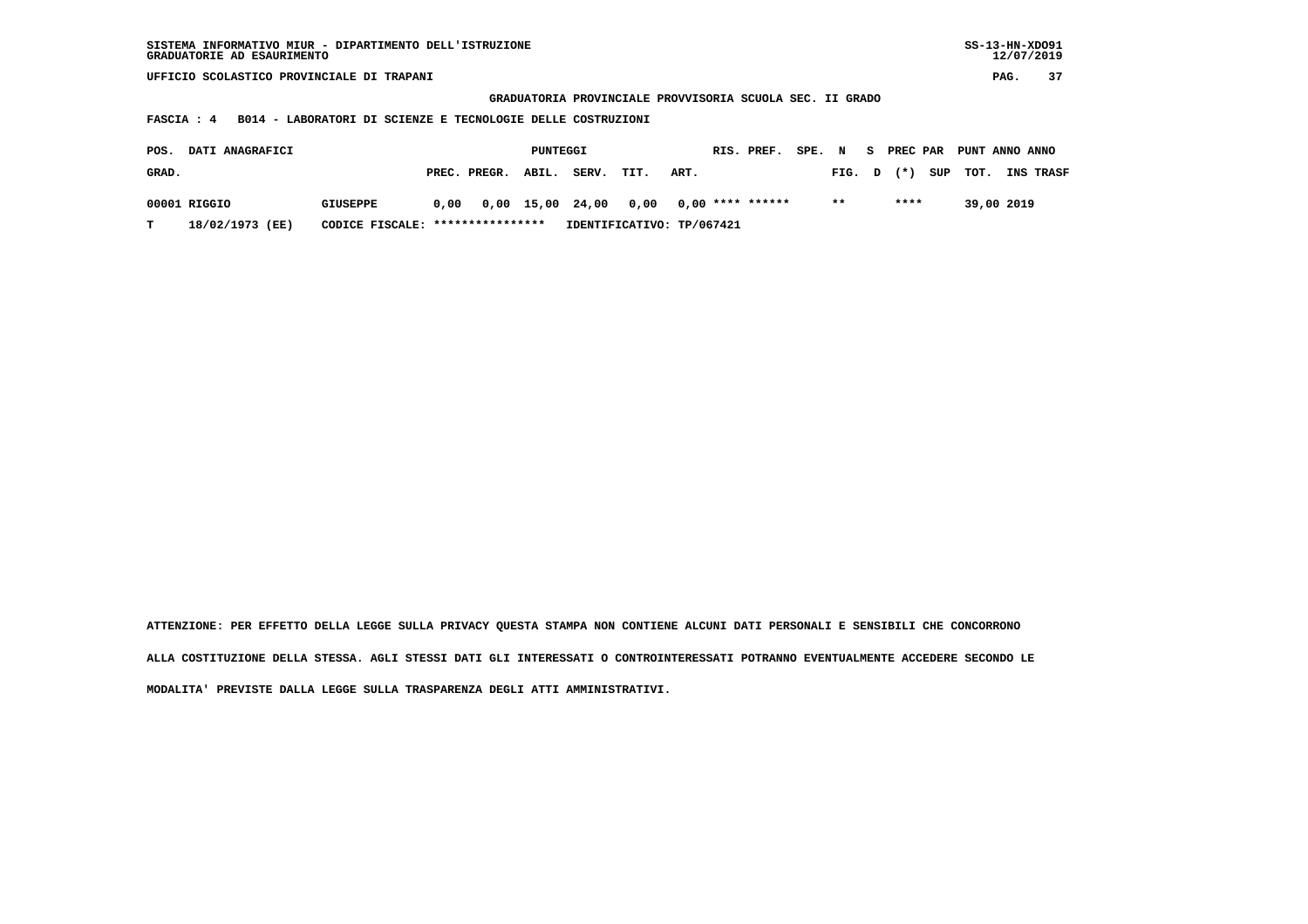| SISTEMA INFORMATIVO MIUR - DIPARTIMENTO DELL'ISTRUZIONE<br>GRADUATORIE AD ESAURIMENTO |                  |  |                  |          |       |      |                      |            |        |        |              | $SS-13-HN-XDO91$<br>12/07/2019 |      |                 |                  |  |
|---------------------------------------------------------------------------------------|------------------|--|------------------|----------|-------|------|----------------------|------------|--------|--------|--------------|--------------------------------|------|-----------------|------------------|--|
| UFFICIO SCOLASTICO PROVINCIALE DI TRAPANI                                             |                  |  |                  |          |       |      |                      |            |        |        |              |                                | PAG. | 38              |                  |  |
| GRADUATORIA PROVINCIALE PROVVISORIA SCUOLA SEC. II GRADO                              |                  |  |                  |          |       |      |                      |            |        |        |              |                                |      |                 |                  |  |
| B016 - LABORATORI DI SCIENZE E TECNOLOGIE INFORMATICHE<br>FASCIA : 3                  |                  |  |                  |          |       |      |                      |            |        |        |              |                                |      |                 |                  |  |
|                                                                                       |                  |  |                  |          |       |      |                      |            |        |        |              |                                |      |                 |                  |  |
| DATI ANAGRAFICI<br>POS.                                                               |                  |  |                  | PUNTEGGI |       |      |                      | RIS. PREF. | SPE. N |        | S.           | PREC PAR                       |      | PUNT ANNO ANNO  |                  |  |
| GRAD.                                                                                 |                  |  | PREC. PREGR.     | ABIL.    | SERV. | TIT. | ART.                 |            |        | FIG. D |              | $(* )$                         | SUP  | TOT.            | <b>INS TRASF</b> |  |
| 00001 BONVENTRE                                                                       | <b>ROSA ALBA</b> |  | 0,00 59,00 13,00 |          | 0,00  | 0,00 | $0,00$ **** ****** T |            |        | $* *$  | $\mathbf{x}$ | $***$ S                        |      | 72,00 2019 2019 |                  |  |
| 09/06/1970 (TP)<br>****************<br>IDENTIFICATIVO: TP/067350<br>CODICE FISCALE:   |                  |  |                  |          |       |      |                      |            |        |        |              |                                |      |                 |                  |  |